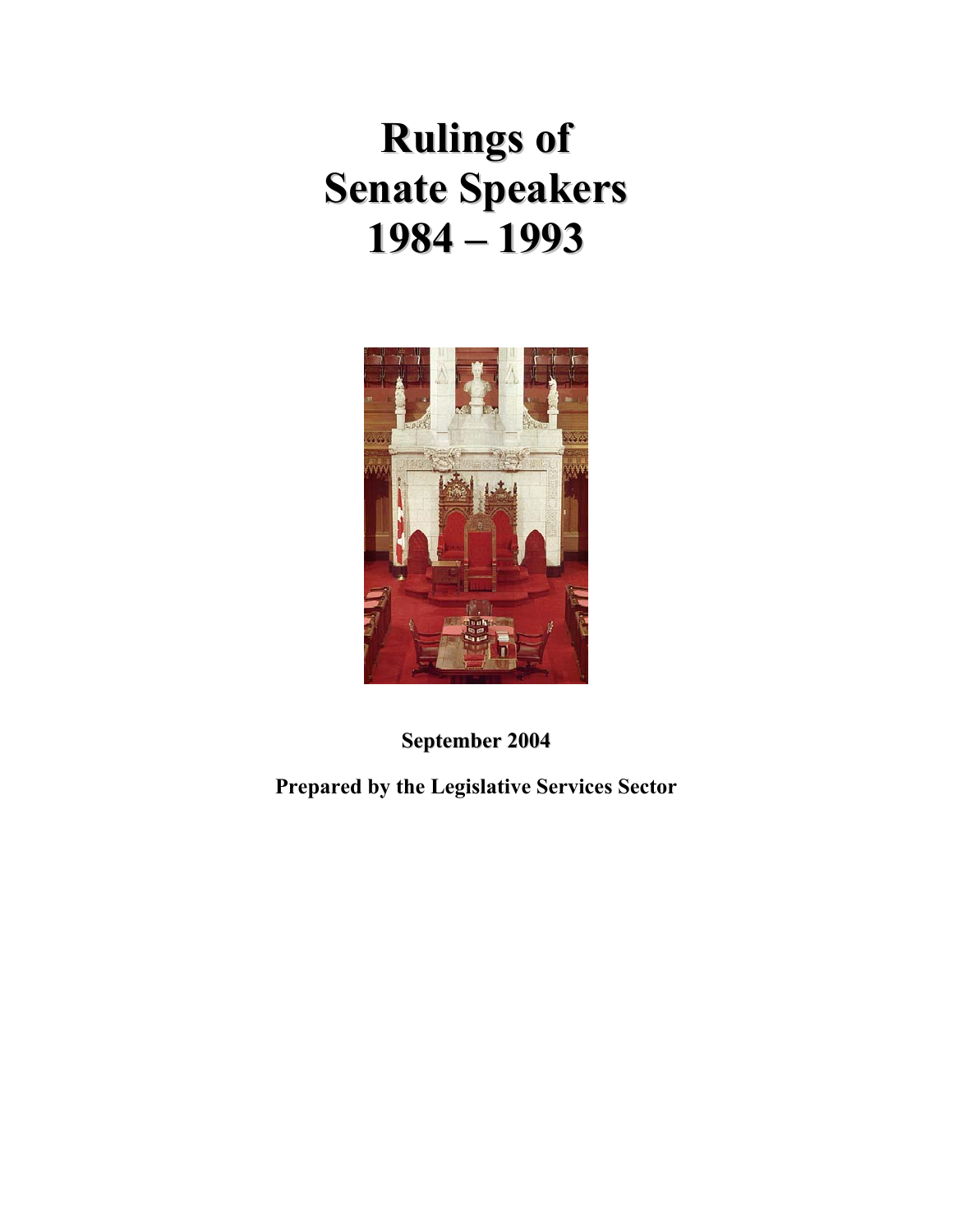

#### **Introduction**

 The membership of the Senate is composed of those nominated by the Prime Minister and appointed by the Governor General. Most Senators usually identify themselves with the Government or the Opposition, while a number of them sit as independents. Because it is an appointed body, there have been occasions when a new Government has not had a majority in the Senate. This occurred in 1983 following the general election which resulted in a change of administration.

 The challenge for Speaker Charbonneau, Chair from 1984 to 1993, was to preserve the integrity of the Chair while ruling on points of order and questions of privilege on matters that were often the subject of partisan dispute especially when dealing with controversial legislation. It was not an easy task. Of the 46 rulings he made, 11 were challenged and 4 were not sustained.

 These challenges became less successful once the Government secured a majority, which it did in September 1990, by invoking for the first time section 26 of the *Constitution Act, 1867*, and appointing eight regional Senators over and above the normal maximum of the Senate, then 104.

As these rulings make clear, it was a memorable time in the history of the Senate.

Pare Benin

Paul C. Bélisle Clerk of the Senate and Clerk of the Parliaments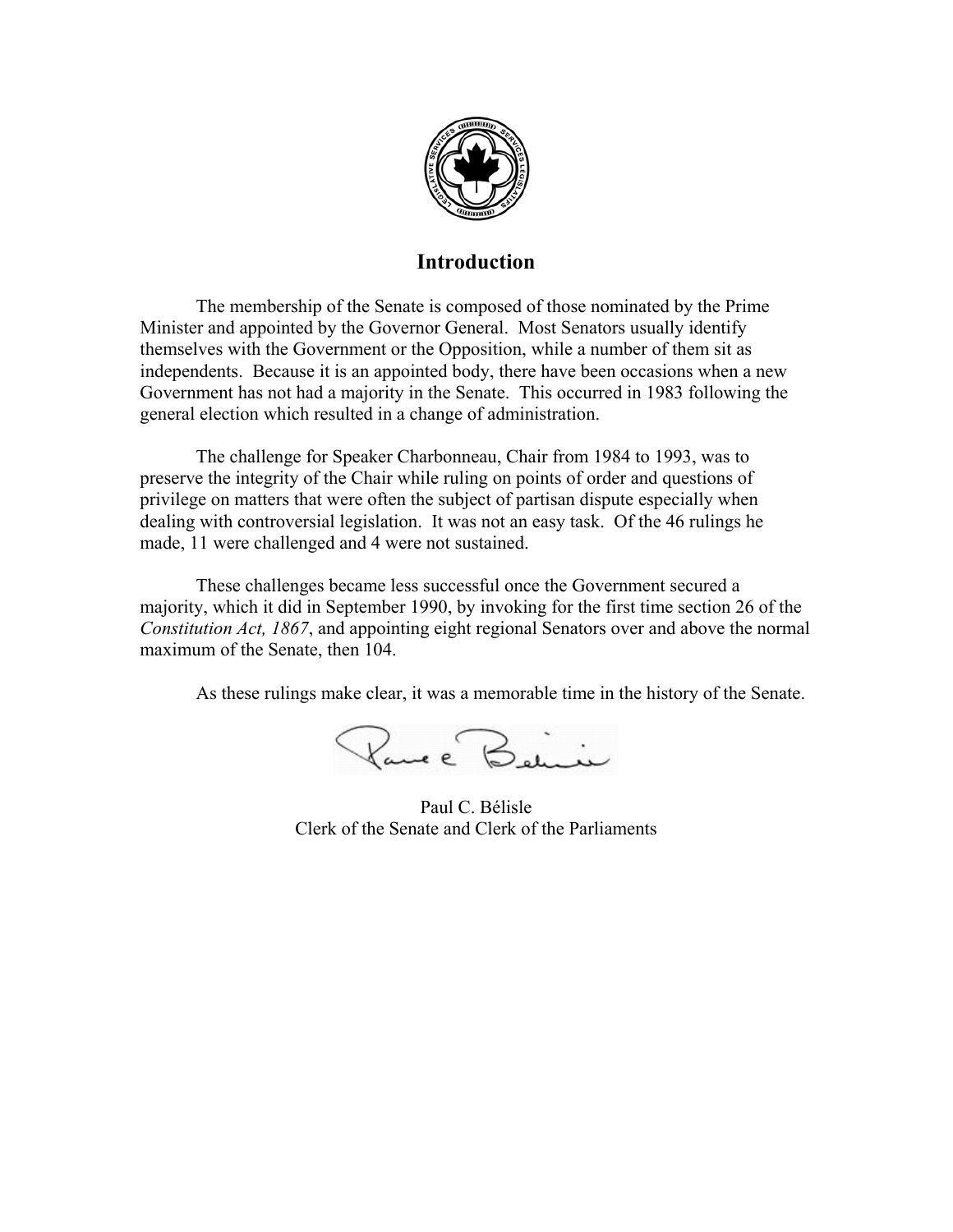# **Table of Contents**

## **First Session, Thirty-Third Parliament (1984 – 1986)**

| Motion – Acceptability                                                              | February 20, 1985 | 1  |
|-------------------------------------------------------------------------------------|-------------------|----|
| Motion – Acceptability (motion to refer subject-<br>matter of motion to committee)  | April 30, 1985    | 2  |
| Motion – Acceptability (referring subject-matter<br>of bill to committee)           | May 8, 1985       | 3  |
| Motion – Acceptability (rule of anticipation)                                       | June 18, 1985     | 5  |
| Committees – Referring matters to joint<br>committees                               | March 25, 1986    | 9  |
| Point of order – Time to raise                                                      | April 23, 1986    | 12 |
| Motion – Acceptability (motion in amendment)                                        | May 27, 1986      | 14 |
| Motion – Acceptability (motion in amendment –<br>reconsideration of clause in bill) | July 2, 1986      | 15 |

## **Second Session, Thirty-Third Parliament (1986 – 1988)**

| Parliamentary documents – priority given when<br>printed by Queen's Printer | February 3, 1987  | 17 |
|-----------------------------------------------------------------------------|-------------------|----|
| Points of order – When to be raised                                         | February 10, 1987 | 19 |
| Committee of the Whole – Witnesses appearing                                | February 11, 1987 | 21 |
| Motion – Acceptability (motion in amendment)                                | June 11, 1987     | 23 |
| Motion – Acceptability (motion in amendment)                                | June 11, 1987     | 24 |
| Unparliamentary language                                                    | June 17, 1987     | 25 |
| Motion – Acceptability (motion in amendment)                                | April 21, 1988    | 26 |
| Motion – Acceptability (motion in amendment)                                | April 21, 1988    | 27 |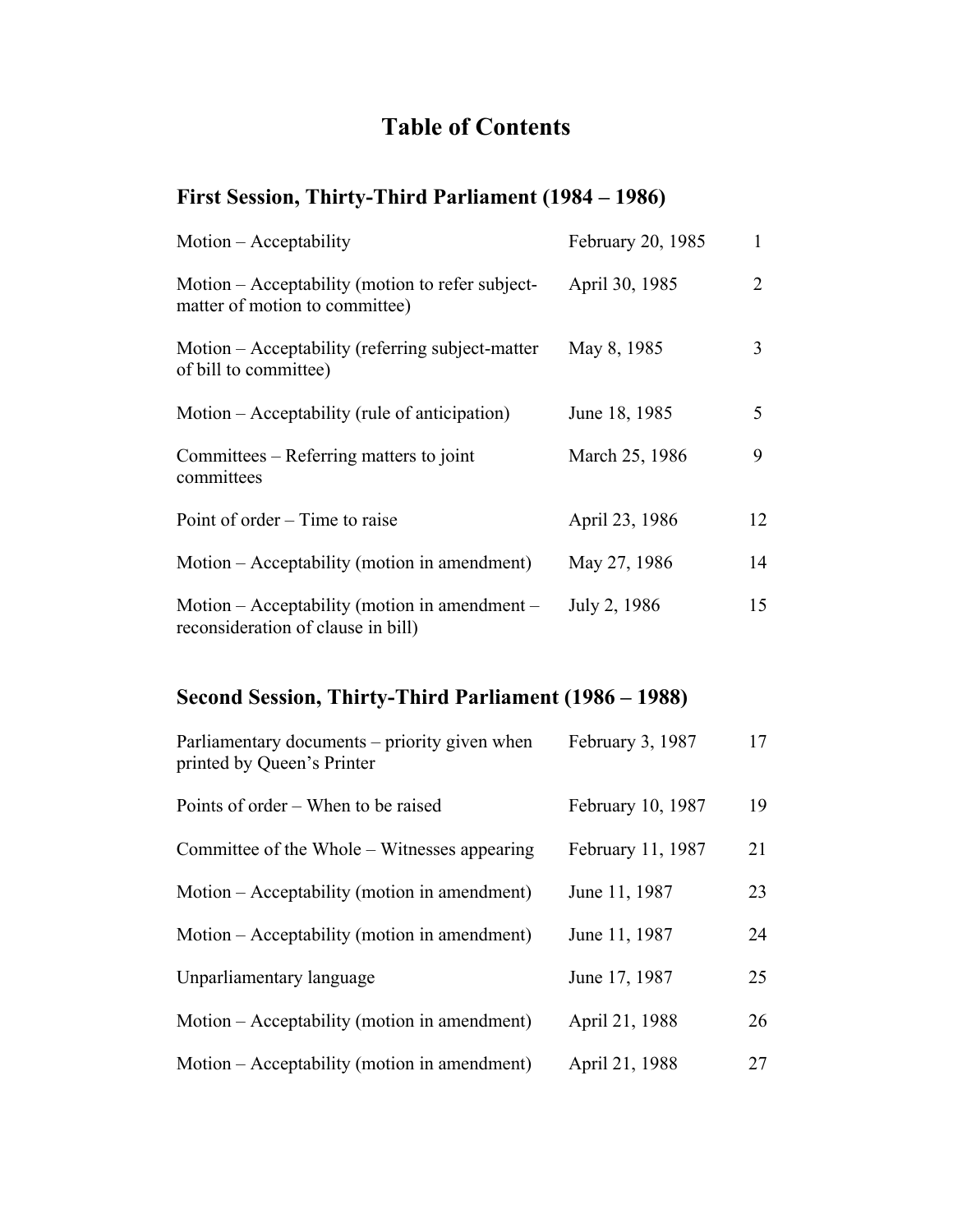## **First Session, Thirty-Fourth Parliament (1988 – 1989)**

### **No rulings during this session.**

## **Second Session, Thirty-Fourth Parliament (1989 – 1991)**

| Bill – Admissibility (S-3 and S-4)                           | June 13, 1989      | 31 |
|--------------------------------------------------------------|--------------------|----|
| Motion – Acceptability (motion in amendment)                 | June 28, 1989      | 34 |
| Committee Report – Acceptability of<br>amendments            | February 20, 1990  | 36 |
| Motion – Acceptability (motion in amendment)                 | May 23, 1990       | 38 |
| Committee Report – Acceptability of<br>amendments            | May 31, 1990       | 39 |
| Committee Report – Presentation                              | September 26, 1990 | 41 |
| Committee Report – Presentation                              | September 26, 1990 | 42 |
| Question of privilege - Rights of new senators               | October 3, 1990    | 44 |
| Question of privilege – Committee proceedings                | October 4, 1990    | 45 |
| Question of Privilege - Role of Speaker                      | October 5, 1990    | 47 |
| Motion - Acceptability (Reading of the Orders of<br>the Day) | October 30, 1990   | 50 |
| Motion – Acceptability (motion to adjourn)                   | December 11, 1990  | 52 |
| $Bill - Speaker to put question (C-62)$                      | December 12, 1990  | 53 |
| Motion – Acceptability (motion in amendment)                 | January 30, 1991   | 54 |
| Bill – Procedure when Senate negates a<br>committee decesion | January 31, 1991   | 55 |
| $Bill - Admissibility (S-18)$                                | February 27, 1991  | 57 |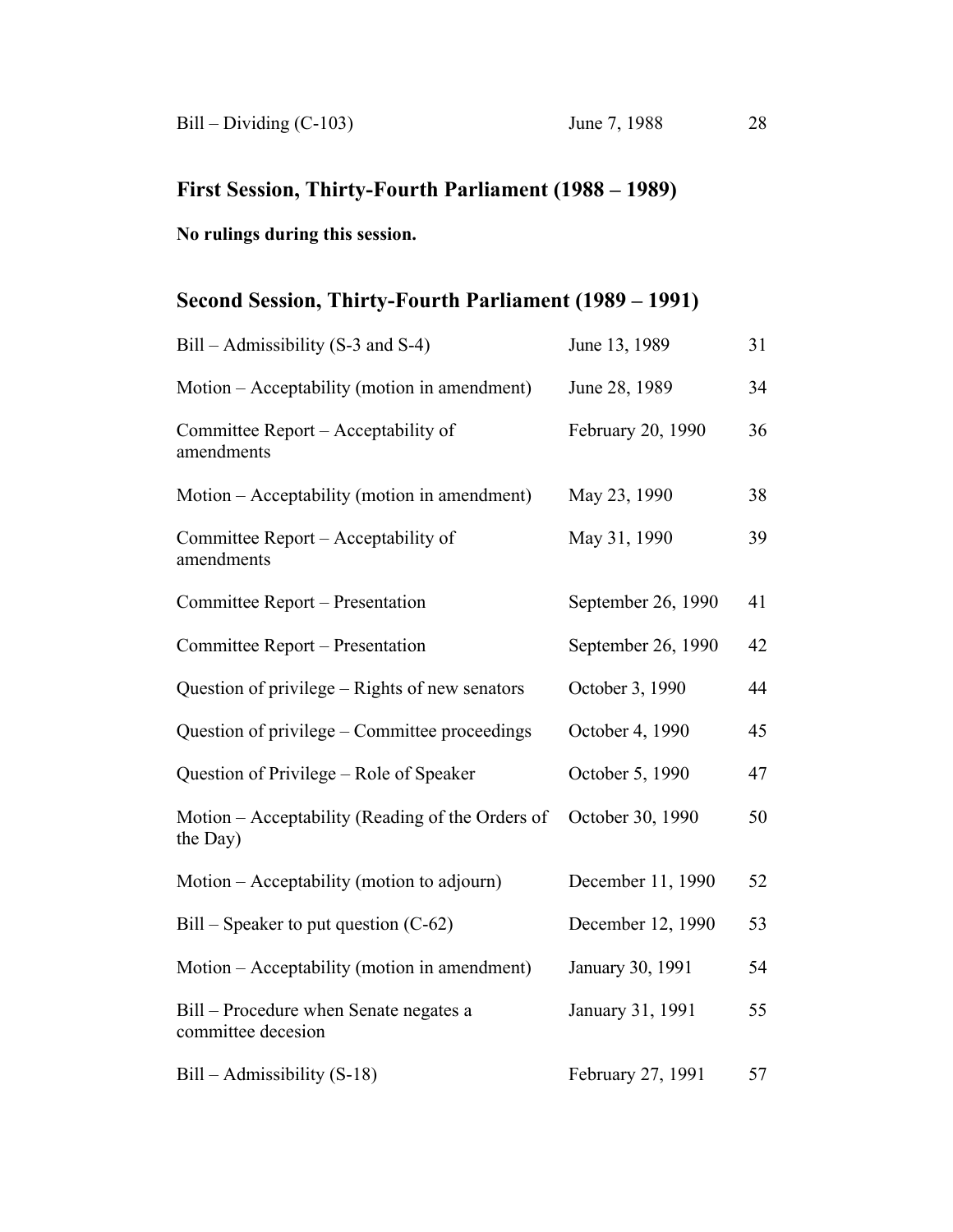| Bill – Admissibility (same question rule)                                                  | February 27, 1991 | 60 |
|--------------------------------------------------------------------------------------------|-------------------|----|
| Third Session, Thirty-Fourth Parliament (1991-1993)                                        |                   |    |
| Committees – Number of senators nominated by<br>Selection Committee to serve on committees | May 30, 1991      | 63 |
| Question of privilege – Notice requirement                                                 | June 19, 1991     | 65 |
| $Bill - Admissibility(S-5)$                                                                | October 23,1991   | 66 |
| Motion – Acceptability                                                                     | December 4, 1991  | 70 |
| $Bill - Admissibility (C-280)$                                                             | February 13, 1992 | 71 |
| Inquiry – Application of fifteen day rule                                                  | February 27, 1992 | 75 |
| Motion – Acceptability                                                                     | March 26, 1992    | 77 |
| Motion - Whether motion was debatable                                                      | April 8, 1992     | 78 |
| Motion – Whether motion was debatable<br>(detailed explanation of April 8, 1992 ruling)    | April 9, 1992     | 79 |
| $Bill - Admissibility (S-15)$                                                              | December 17, 1992 | 81 |
| Unparliamentary language                                                                   | February 4, 1993  | 83 |
| Question of privilege – Statements contained in<br>newspaper article                       | April 1, 1993     | 84 |
| Committee Report - Government response                                                     | June 2, 1993      | 87 |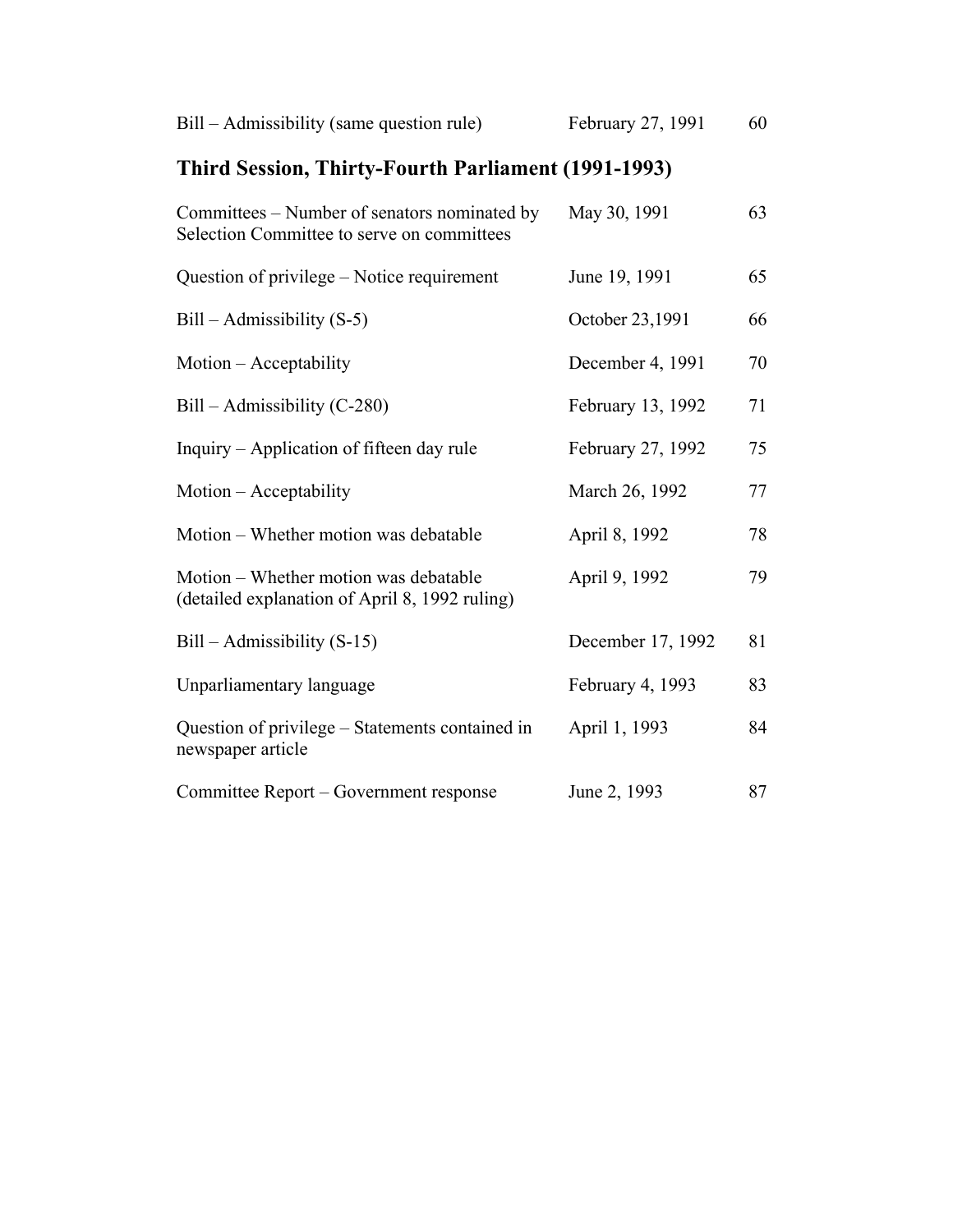# **First Session, Thirty-Third Parliament November 5, 1984 – August 28, 1986**



**Speaker: the Honourable Guy Charbonneau** 



**Speaker** *pro tempore***: the Honourable Martial Asselin**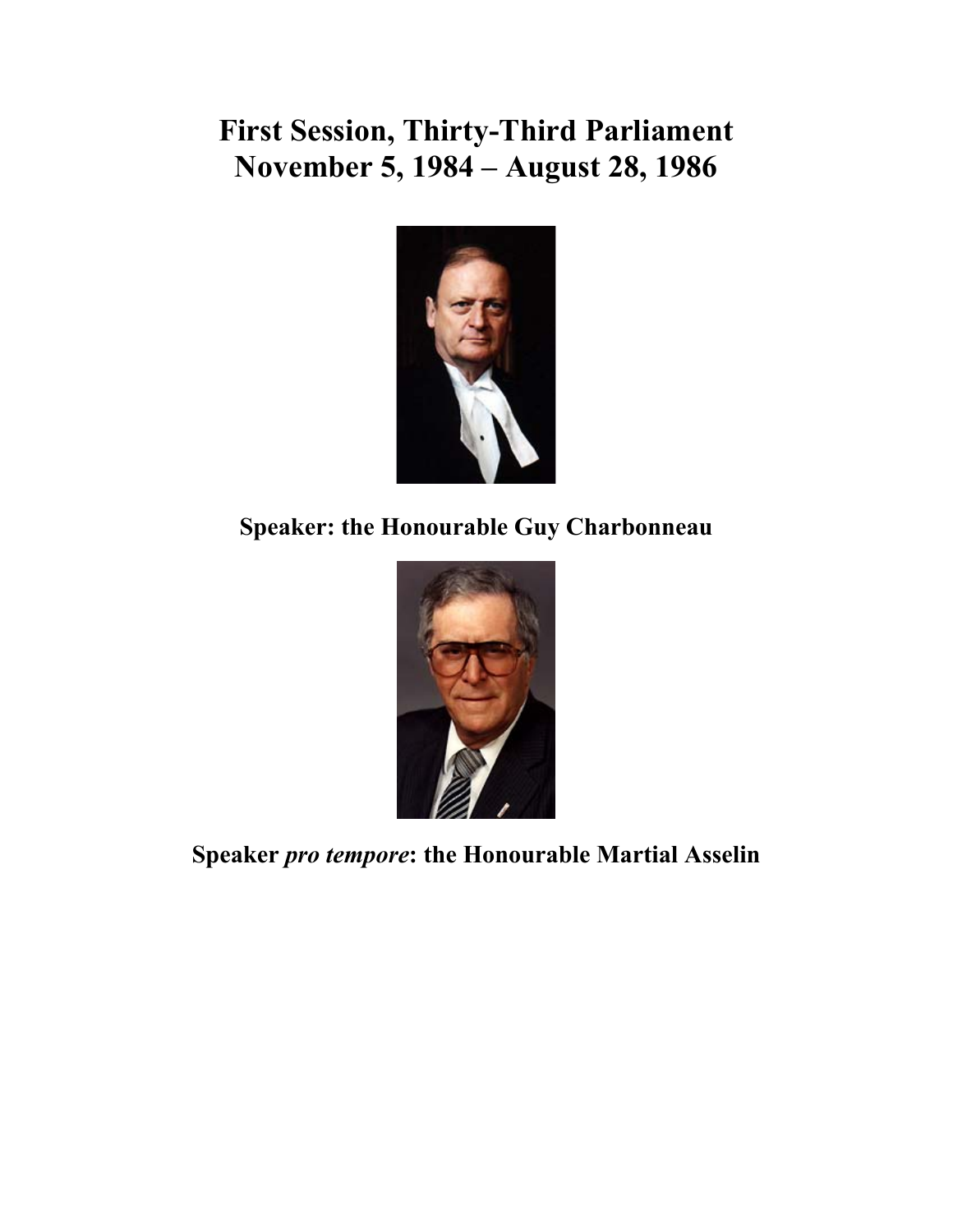#### **Motion – Acceptability (Ruling by Speaker** *pro tempore***)**

February 20, 1985 *Journals*, pp. 264-265

The Hon. the Speaker *pro tempore:* Honourable senators, this is a difficult matter to resolve in view of the wording of Senator Roblin's motion. If the motion clearly states that the vote must be held later today, or on a specific day, I would probably have no difficulty with the point of order raised by Senator Flynn.

However, there is no date mentioned in the motion. Therefore, my interpretation of the motion is that it will be decided upon when the vote is taken. I think that the intention of the Leader of the Government was that this motion be put to the vote one day or another.

This is a difficult task in view of the seriousness of the point of order which was raised. However, under the circumstances I think that the motion will have to appear on the order paper for tomorrow's sitting. This is how I interpret the motion before me.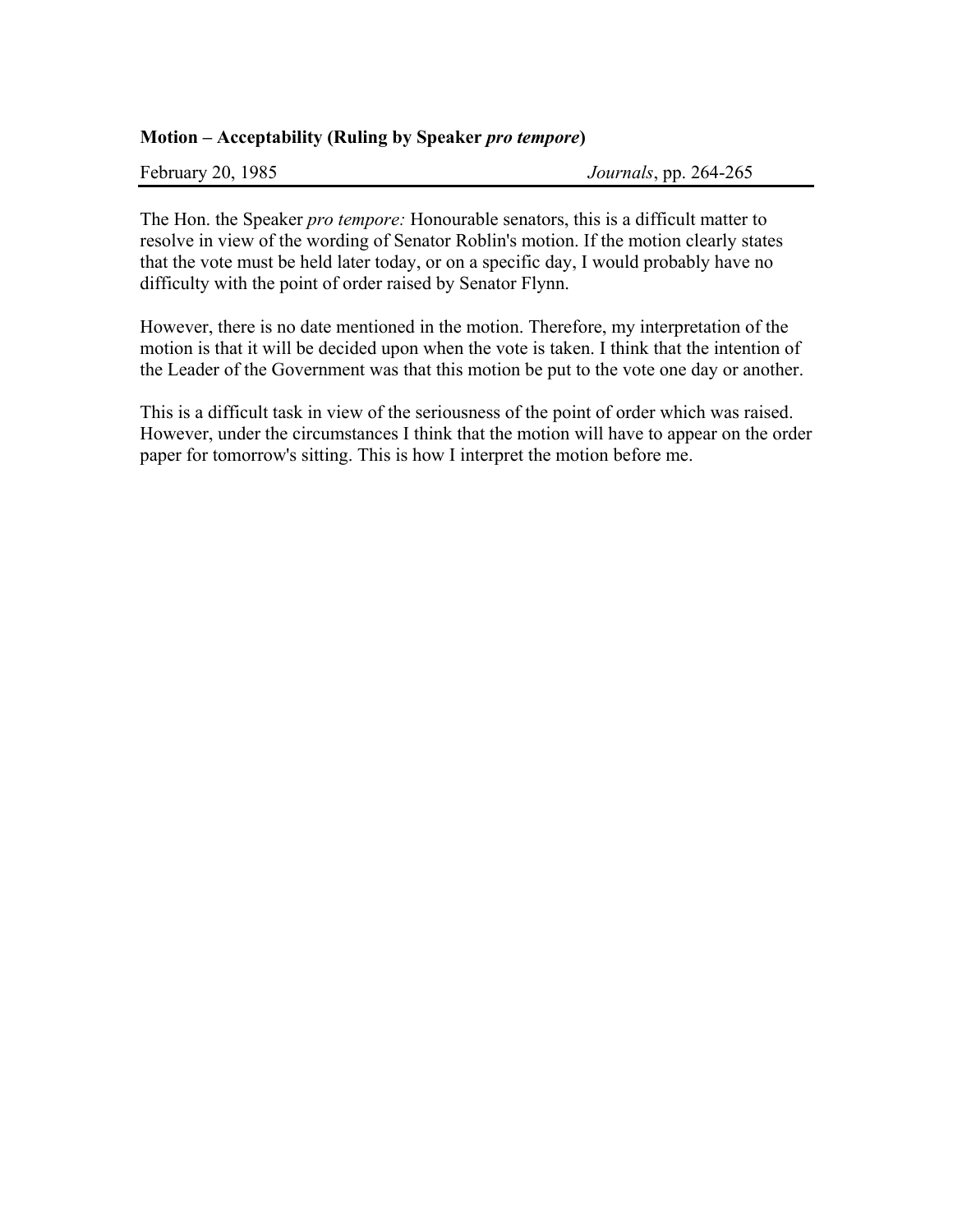#### **Motion – Acceptability (motion to refer subject-matter of motion to committee) (Statement by the Acting Speaker)**

April 30, 1985 *Journals*, p. 406

Honourable Senators, last Wednesday during debate on Senator Godfrey's motion, Senator Phillips moved that the motion be withdrawn and that the subject-matter thereof be referred to the Standing Committee on Standing Rules and Orders. Senator Frith then rose on a point of order and asked the Speaker to make a ruling on whether it was out of order to refer the motion to the Committee. However, that was not the question before the Senate at that time, and I am reluctant to rule on a question in anticipation. In this regard, I would like to quote from *Beauchesne's Parliamentary Rules and Forms,* Fifth Edition, citation 239(1) which reads in part:

"The Speaker decides questions of order only when they actually arise and not in anticipation...".

While I do not want to set a precedent by answering queries on procedure, nevertheless in order to assist the Senate in making a decision in this matter, I wish to inform the Senate that there are a number of precedents for referring the subject-matter of motions to committee. The latest precedent, which occurred this session, was Senator Sparrow's motion respecting the printing of an additional 10,000 copies of the Report entitled: "Soil at Risk", and can be found at page 115 of the *Minutes of the Proceedings of the Senate.* 

This has been the practice for many years. However, there is nothing in our Rules to prohibit the referral of a motion to a committee, and in this regard a precedent can be found at page 77 of the *Journals of the Senate,* 1944-45.

There are therefore two ways of proceeding. In my opinion, the less cumbersome procedure would have been to simply move a motion, not an amendment, to refer the motion to a committee. Since such a motion was not proposed and instead Senator Phillips' amendment is before us, therefore, we will proceed with the debate on the amendment of Senator Phillips and it is up to Honourable Senators to decide on the amendment.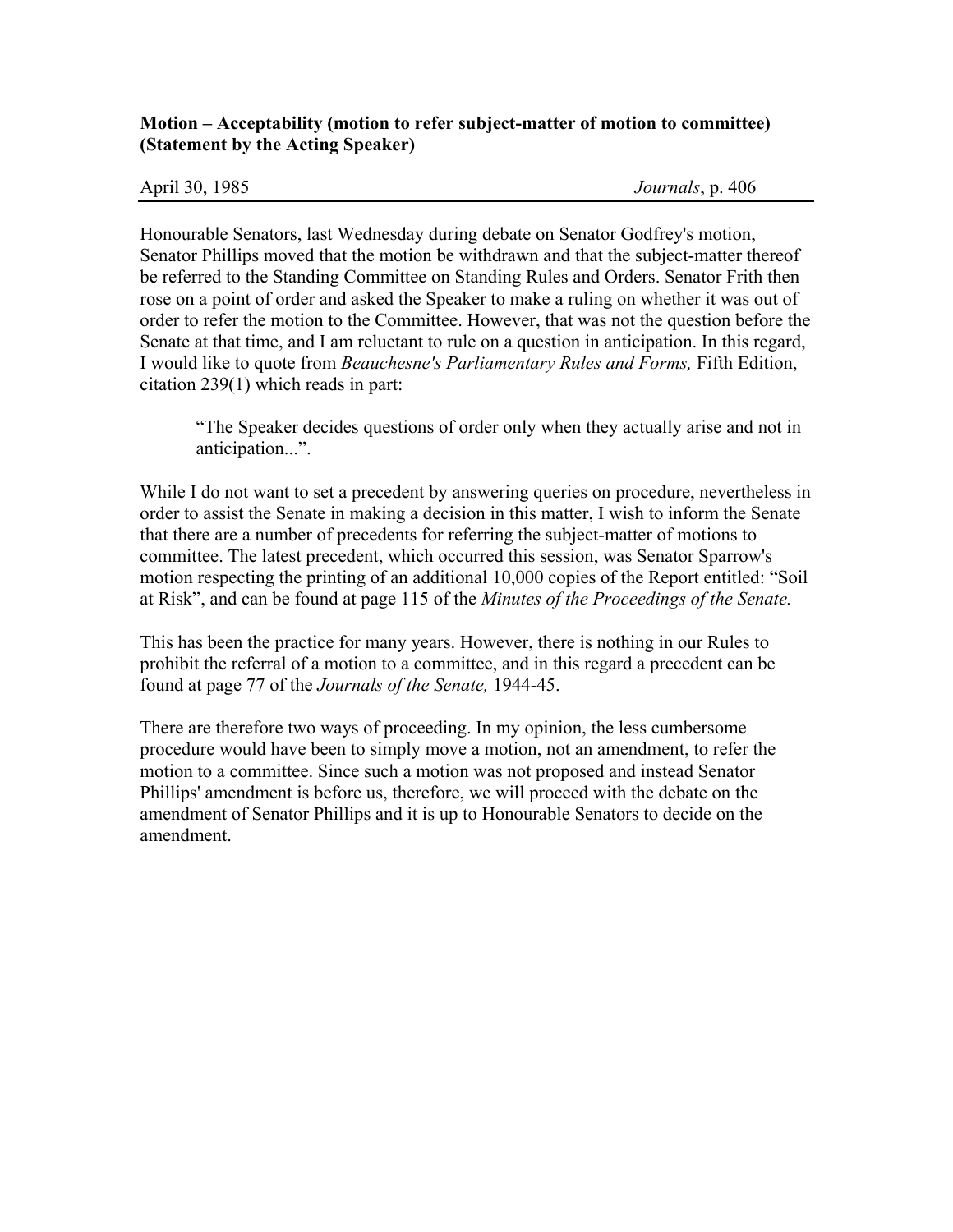#### **Motion – Acceptability (referring subject-matter of bill to committee)**

Yesterday the Speaker was asked to rule on the following question:

"Can a bill that is being debated at the second reading stage be referred to a committee?"

If I had to answer simply yes or no to the question as it stands, I would have to answer no. However, I believe the question warrants further clarification. The entire bill cannot be referred to a committee before it has been given second reading. However, the same cannot be said of the principle of the bill or of the discussion that I would term philosophical regarding the subject-matter of the bill.

I refer you to paragraph 740 of Beauchesne's Fifth Edition which reads as follows:

"There are three types of amendments that may be proposed at the second reading stage of a bill. These are:

- 1. the six months' hoist;
- 2. the reasoned amendment;
- 3. the referral of the subject-matter to a committee."

Paragraph 746 of the same edition is even more explicit:

"An amendment, urging a committee to consider the subject matter of a bill, might be moved and carried if the House were adverse to giving the bill itself a second reading and so conceding its principle. But where further information is desired in direct relation to the terms of the bill before the House, the advantage of referring the bill to a committee could be explained in the second reading stage."

Be that as it may, according to Beauchesne and the precedents of this House that I will call to mind, referral to a committee is provided for in the Rules.

As for our precedents, we note in the *Journals of the Senate,* 1982, pages 2545 and 2546, that during the debate on second reading of Bill S-31, the Honourable Senator Flynn, P.C., moved that the said Bill not be adopted in second reading and that its subject-matter be referred to the Standing Committee on Legal and Constitutional Affairs. The amendment passed and the subject-matter of the Bill was duly referred to the committee.

A similar precedent arose from the debate at the second reading stage of Bill C-201. I refer you to page 2477 of the *Journals of the Senate,* 1982.

In conclusion, I submit to you that from a purely procedural standpoint, at this particular stage, an amendment to the initial motion to refer the subject-matter of a bill to a committee may be proposed.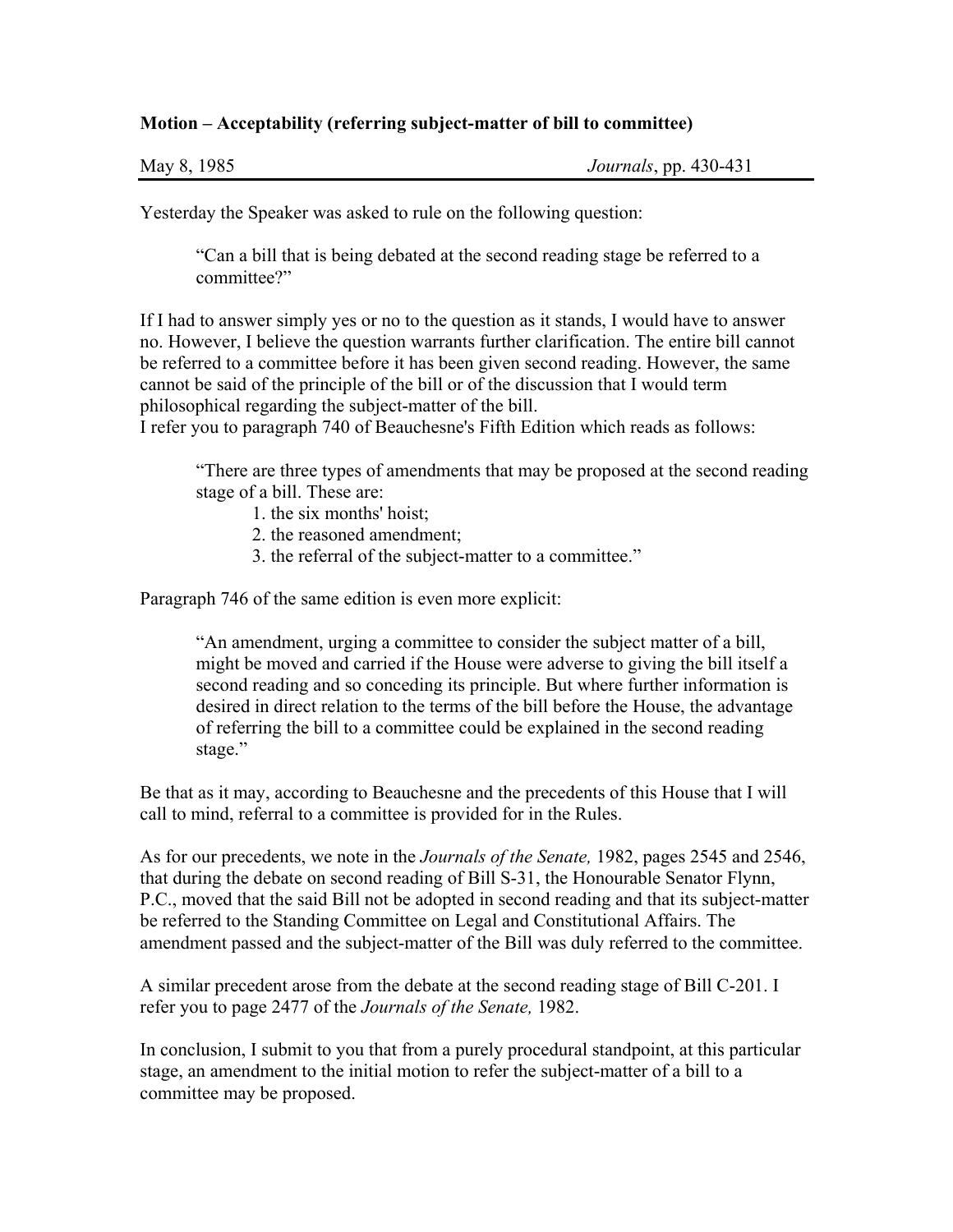#### **Motion – Acceptability (rule of anticipation)**

Honourable Senators, on Thursday, June 13, the following motion was to be debated:

That, in view of the adverse effects on the standard of living of senior citizens resulting from the elimination of full indexation of pension benefits, it is the view of the Senate of Canada that the government should rescind this particular provision of the Budget immediately.

The day before, on Wednesday, June 12, Senator Flynn raised a point of order and tried to defeat the motion on constitutional grounds.

In answer to your request, I shall develop the three important issues raised by this challenge.

Firstly, it was suggested that "the right to vote on a motion of censure rests exclusively with the House of Commons", which of course I do not dispute. A very old British tradition which we have always scrupulously observed says so. But a motion of censure must be drafted in very explicit terms and should actually contain a withdrawal of confidence. But in the afore-mentioned motion, we find the words "...it is the view of..." and the conditional "should". Evidently, even if this motion was put to a vote, it is essentially an expression of a point of view, a mere opinion that does not bind the government and even less to resign. An additional proof of my point is the fact that the House has itself, on Thursday, June 13, debated quite a similar motion, though the wording was different, which read:

That the House urge the government to now commit itself to the upholding of the present total indexation of old age security benefits after January 1 of 1986.

During the debate, the mover specified from the outset that his motion was not a nonconfidence motion.

My second argument deals with the notion of anticipation, and here we must tread with caution. Indeed, we should take it for granted that the important elements of a budget must be worked out in a bill during the same session. In the present case, it seems clear that a de-indexation formula will appear in a bill.

Article 416 of Beauchesne's Fifth Edition reads:

An old rule of Parliament reads: "That a question being once made ... in the affirmative or negative, cannot be questioned again..."

It says, further: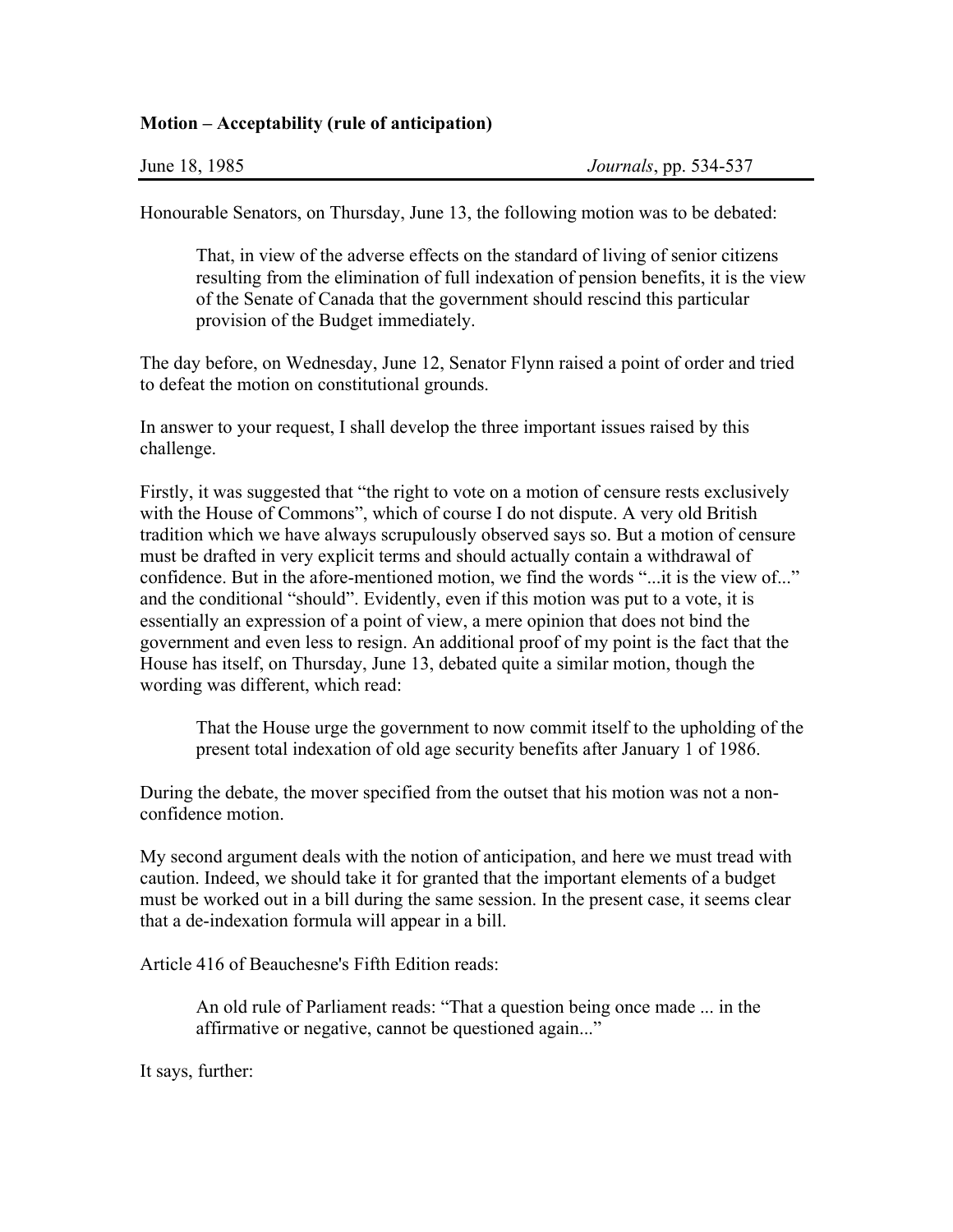This rule also applies to decisions taken by the House on amendments to the Address in Reply to the Speech from the Throne and to the Budget Motion.

All these arguments apply more specifically to our case.

Let us now examine the motion in question more closely. For the sake of our discussion, I assume the motion has passed through the Senate. I must then ask myself how can such a motion prevent the Senate from subsequently examining legislation containing a deindexation formula. Word for word, the motion reads

... it is the view of the Senate of Canada that the government should rescind this particular provision of the Budget immediately.

The government receives the notice and decides not to cancel de-indexation immediately. Essentially, all that the motion contains is: a point of view to rescind immediately. Therefore, nothing prevents the government from taking forthwith a different course of action by disregarding that point of view, or from choosing a specific formula at a later date. The motion allows the government complete freedom of action. If it rescinds deindexation, there will be no further discussion in the Senate. If it does not rescind, we are unaware of the wording which will be used in a gradual formula of indexation or deindexation. The substance to be discussed, therefore, remains pending, because the terms are unknown to us. We are unable to anticipate in a precise way.

We now have to consider closely our rule 47. The notion of repetition here is related to that of anticipation, save for slight differences that I shall endeavour to clear up.

Our rule 47 specifies:

A motion shall not be made which is the same in substance as any question which, during the same session, has been resolved...

Now, it is argued that if the Senate rules in the affirmative or in the negative—that is to say, resolves the proposed motion—this motion could not be debated further on second reading of prospective legislation. In my ruling I do not even make assumptions. I take it for granted that we shall consider the substance of a bill dealing with de-indexation after passage of the proposed motion.

Now, would rule 47 prevail? The bill which will be submitted to us will, no doubt, contain some kind of formula for deindexation. The budget does not specifically suggest total deindexation. It is matched with some quantified formula for pension benefits indexation. Our parliamentary jurisprudence requires that we have in hand identical texts for rule 47 to apply. One of the texts suggests rejection of de-indexation, while the other, in its present form, proposes to implement it gradually. The first motion, if passed, would reject partial deindexation. The difference is substantial. Nothing will prevent subsequent consideration of de-indexation under specific conditions rather than in the abstract.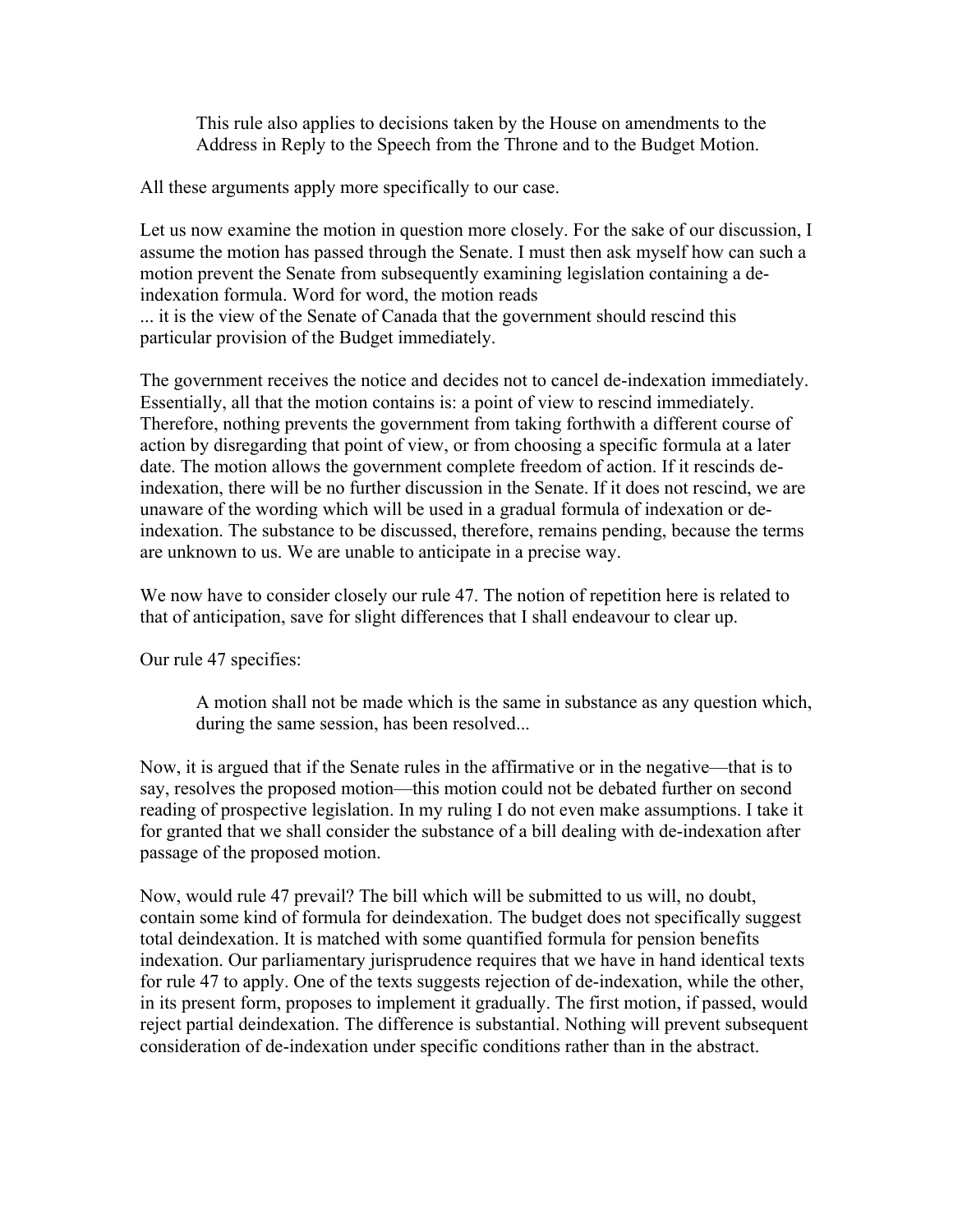The Honourable Leader of the Government has raised a fourth point with the following question, and I quote:

If the motion were passed and accepted by the government it would, in effect, call for a payment from revenue because it would increase government expenditures. There is no reason why we cannot find proper wording to deal with resolutions calling on the government to spend money. There is a formula available to private members or anybody who wants to propose something that calls for the expenditure of government funds, without contravening the rule that only the government can produce a royal warrant. I am not sure that this resolution is properly worded to accommodate that important technicality.

I have studied the motion under two very specific angles. First, I looked at the wording and merely saw the statement of an opinion implying no request as such.

Secondly, I have studied the question of imposed expenditures, should the government agree to the motion. If we analyzed the situation more closely, we would be obliged to conclude that if the motion was accepted it would not impose additional expenses but would simply maintain the *status quo ante.* Presently, there is a pension act with indexation providing for the necessary expenditures. It would be an amendment to this act changing the indexation formula and, while debating this amendment, parliamentarians would not be in a position, unless they were ministers, to propose any additional expenditures. Which is not our case. The motion, in fact, only refers to the status quo.

I do admit that the objections raised last Wednesday provided a good reason for us to tread with care and insight, but in order to bar debate in this chamber arguments against the motion must be tight. Even if we are doubtful, we must encourage debate in keeping with the great tradition of freedom of speech in both chambers.

I, therefore, consider that the motion is acceptable.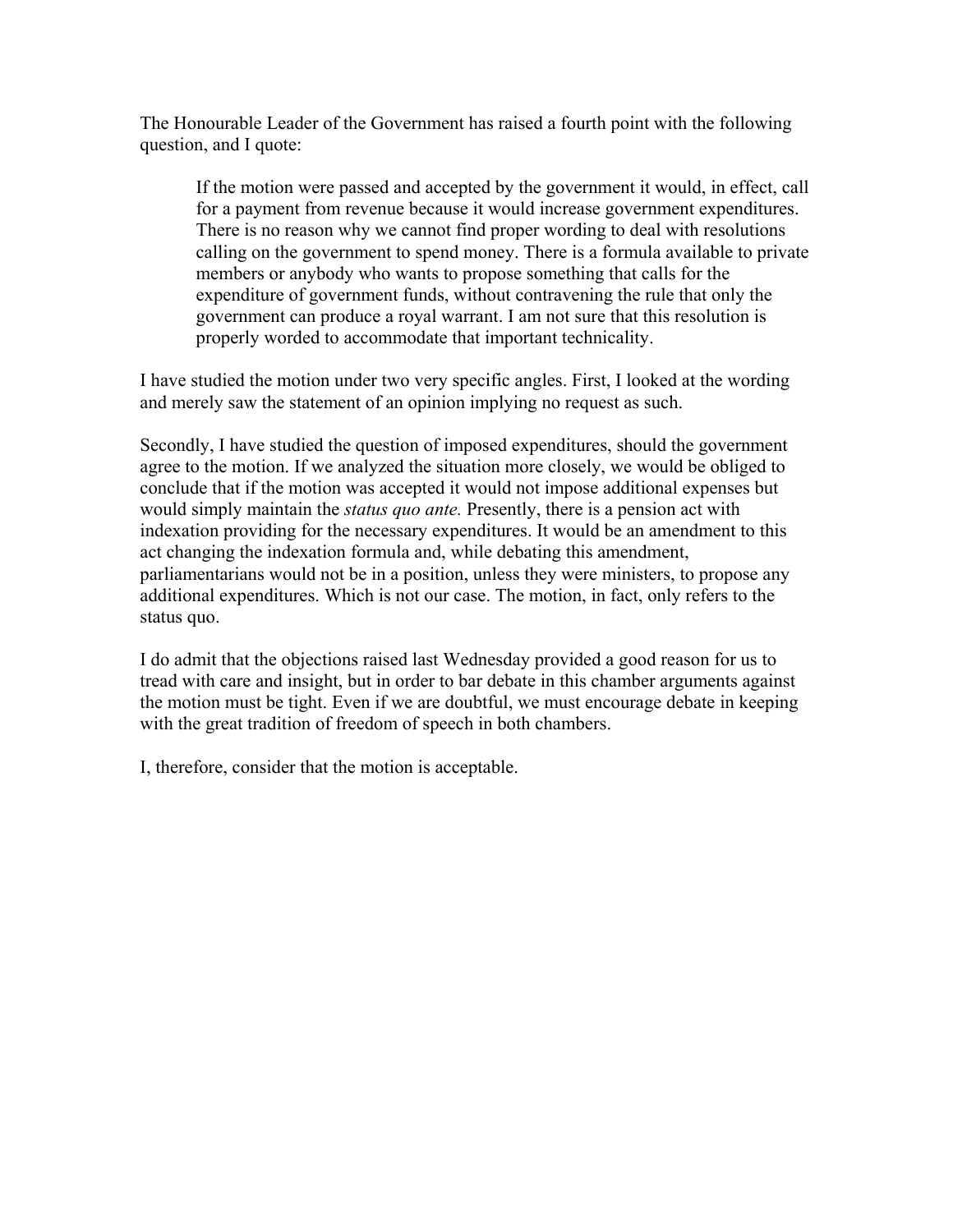#### **Committees – Referring matters to joint committees**

Honourable Senators, on March 11 Senator Frith asked the Chair to consider the question of the proper procedure to be followed when one House wishes to refer a matter to a joint committee.

In particular, Senator Frith cited two Messages from the House of Commons, one informing the Senate of the referral of Privy Council Vote 15 to the Standing Joint Committee on Official Languages and the other informing the Senate of the referral of Parliament Vote 10 to the Standing Joint Committee on Parliament. Both Messages were dated Thursday, February 27, 1986, and both were received by the Senate on Tuesday, March 4, 1986. No action has yet been taken by the Senate with respect to either Message.

In the case of the first Message, the reference is to an existing joint committee, namely the Standing Joint Committee on Official Languages. In the case of the second Message, the reference is to a joint committee that has been proposed but not yet established. As honourable Senators are aware, the House of Commons has asked the Senate to unite with it in forming a joint committee to be called the Standing Joint Committee on Parliament. The proposal for that Committee is contained in a Message from the House of Commons, dated February 27, 1986, and received by the Senate on the same day as the other two Messages. That proposal is now being studied by the Rules Committee.

The Message from the House of Commons proposing the establishment of the Standing Joint Committee on Parliament concludes with a request that the Senate unite with the House of Commons "in order to give full effect" to the proposals contained in the Message. No similar request for the concurrence of this House is contained in the Messages that are the subject of the question raised by Senator Frith. The Senator has drawn the attention of the Chair to this omission and has asked if it was "possible, correct and orderly" for the House of Commons to refer something to a joint committee and afterwards advise the Senate without asking the Senate for its concurrence.

Honourable Senators, it is not within the scope of my authority as Speaker of this House to comment on procedure followed in the other House. However, since a joint committee is a creation of both Houses, I do not believe it would be inappropriate for me to review for honourable Senators some of the basic rules that apply with respect to joint committees.

The most obvious rule with respect to the powers of any parliamentary committee is that it has exactly the powers given to it by the House or Houses that created it, no more and no less. It follows that the first place to look for the powers of a particular committee is in the resolutions of the relevant House or Houses that established the committee. Only when these resolutions or other resolutions in the form of applicable rules, standing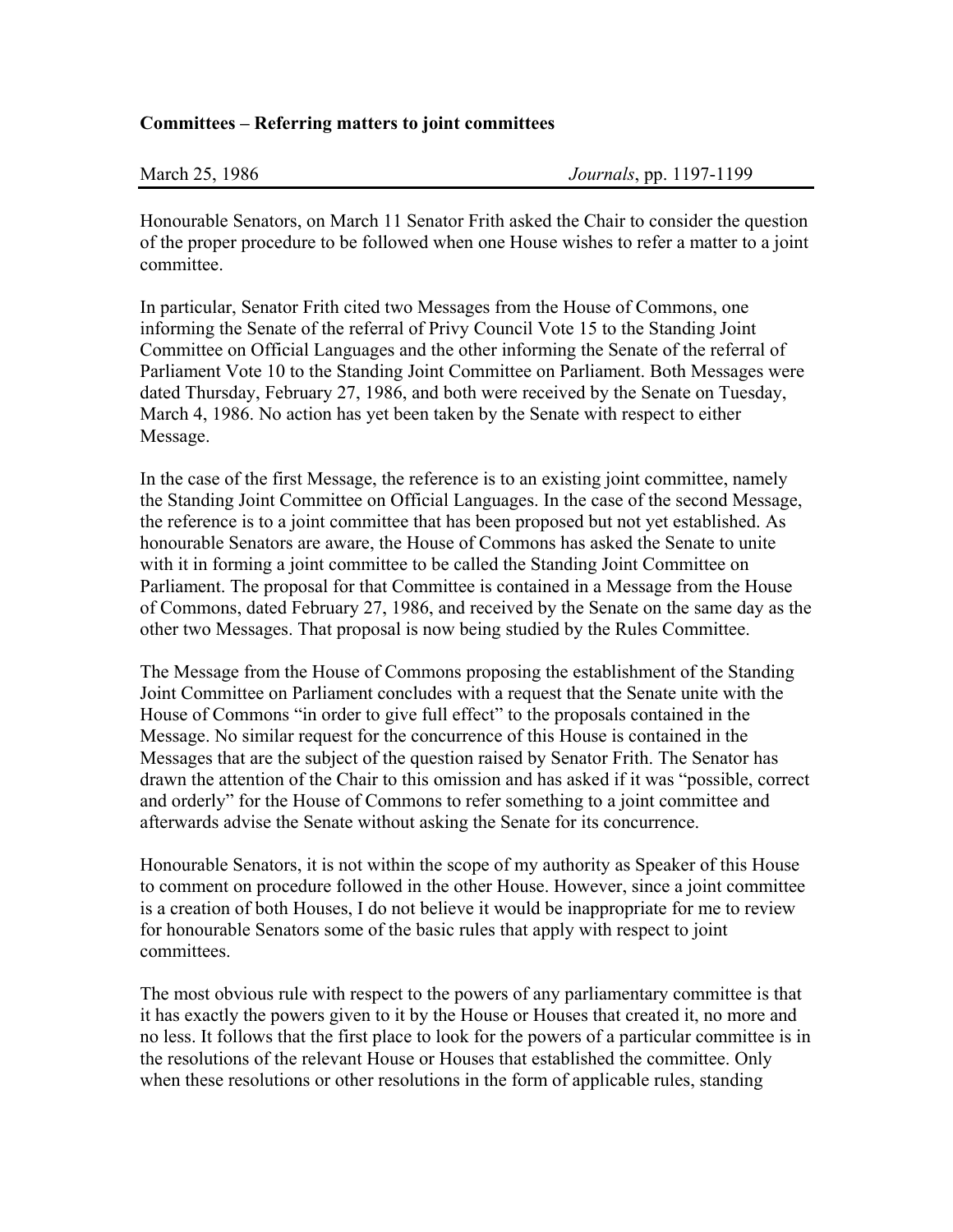orders or orders of reference of either or both Houses are not helpful, does one then rely upon the principles that otherwise govern.

With regard to the powers of joint committees, it is a basic principle, as stated in *May's Parliamentary Practice* (20th edition), at page 732, that a joint committee

has only such authority, and can exercise only such powers, as have been conferred upon it by the two Houses concurrently, nor can the powers of a joint committee be enlarged by an order of one House alone ... For a joint committee to act on an authority which had been delegated to it by one House only would be *ultra vires.* 

With regard to instructions to joint committees, May, at page 733 of the same edition, comments as follows:

A mandatory instruction can be given to a joint committee only with the concurrence of both Houses. If either House gives a mandatory instruction to a select committee appointed to join with a committee of the other House, but no corresponding instruction is given by the other House to its committee, the instruction ... is not binding on the joint committee, as a committee.

Citation 760(2) of *Beauchesne's Parliamentary Rules and Forms,* (5th edition), supports May in the following terms:

"(2) A mandatory Instruction can be given to a joint committee only with the concurrence of both Houses. If either House gives a mandatory Instruction to a joint committee, but no corresponding Instruction is given by the other House, then the Instruction ... is not binding on the joint committee, as a joint committee."

Another principle to which I draw the attention of honourable Senators concerns the use of past events. Precedents are the lifeblood of parliamentary practice. However, the fact that something has been done before does not necessarily mean that it was done in accordance with parliamentary practice and therefore does not necessarily mean that it was procedurally correct. A previous act has to be examined in the light of the principles of parliamentary practice before it may be considered as a precedent to be followed.

With respect to the reference to the Standing Joint Committee on Official Languages, I conclude from the above that, unless the powers given to that Committee by both Houses at the time of its creation allow it to receive references from one House alone, the concurrence of this House is required in order for the reference of February 27, 1986, by the House of Commons to be binding on the Committee. Having been informed by Message of the reference to the Committee by the House of Commons, the Senate may, if it chooses, concur in the action by adopting its own motion of reference in identical terms. It may do so, whether or not the House of Commons in its Message asked the Senate to concur.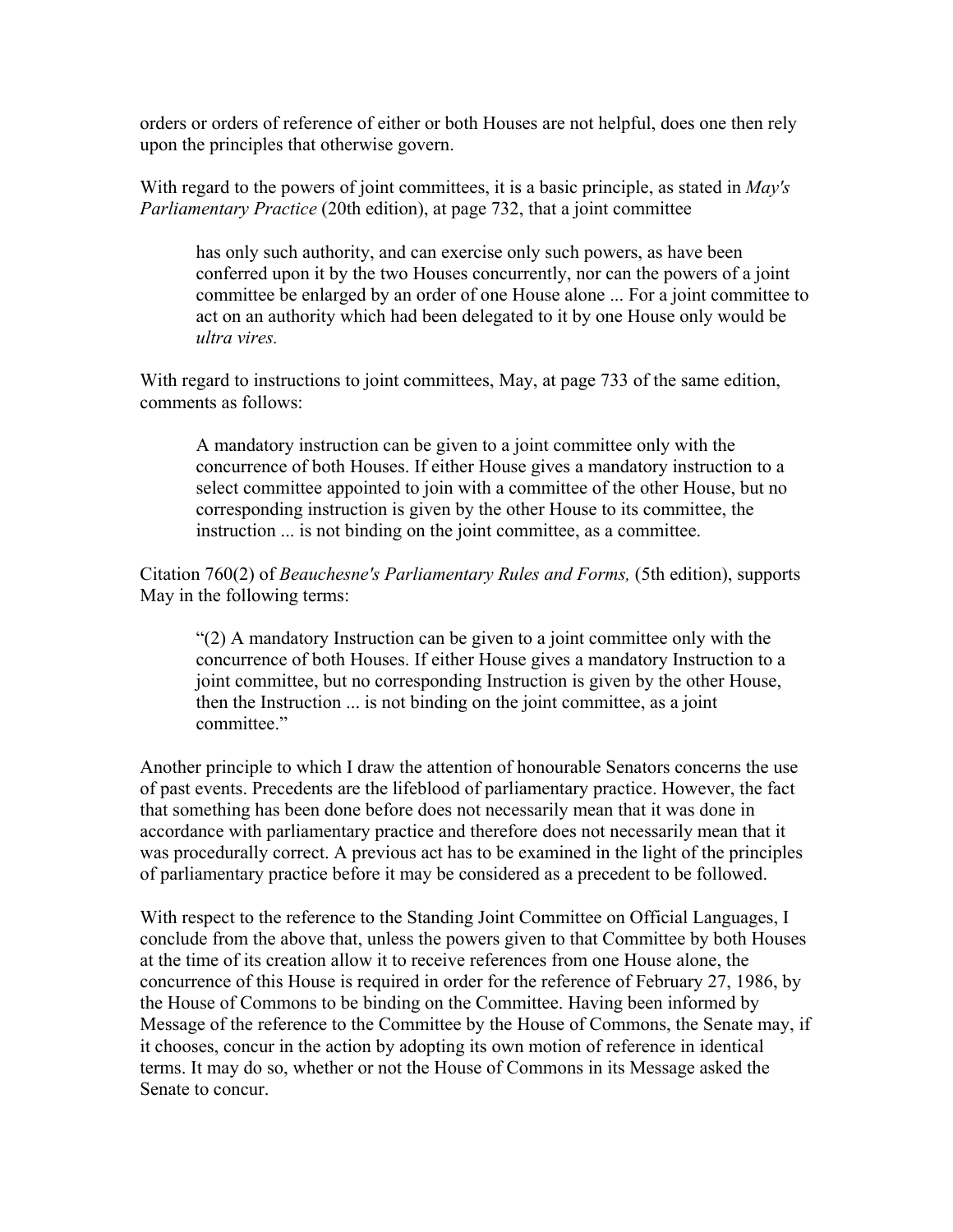With respect to the reference to the proposed Standing Joint Committee on Parliament, the Senate will no doubt wish to wait until it has decided whether or not to concur in the establishment of that Committee before deciding whether or not to join with the House in giving instructions to the Committee.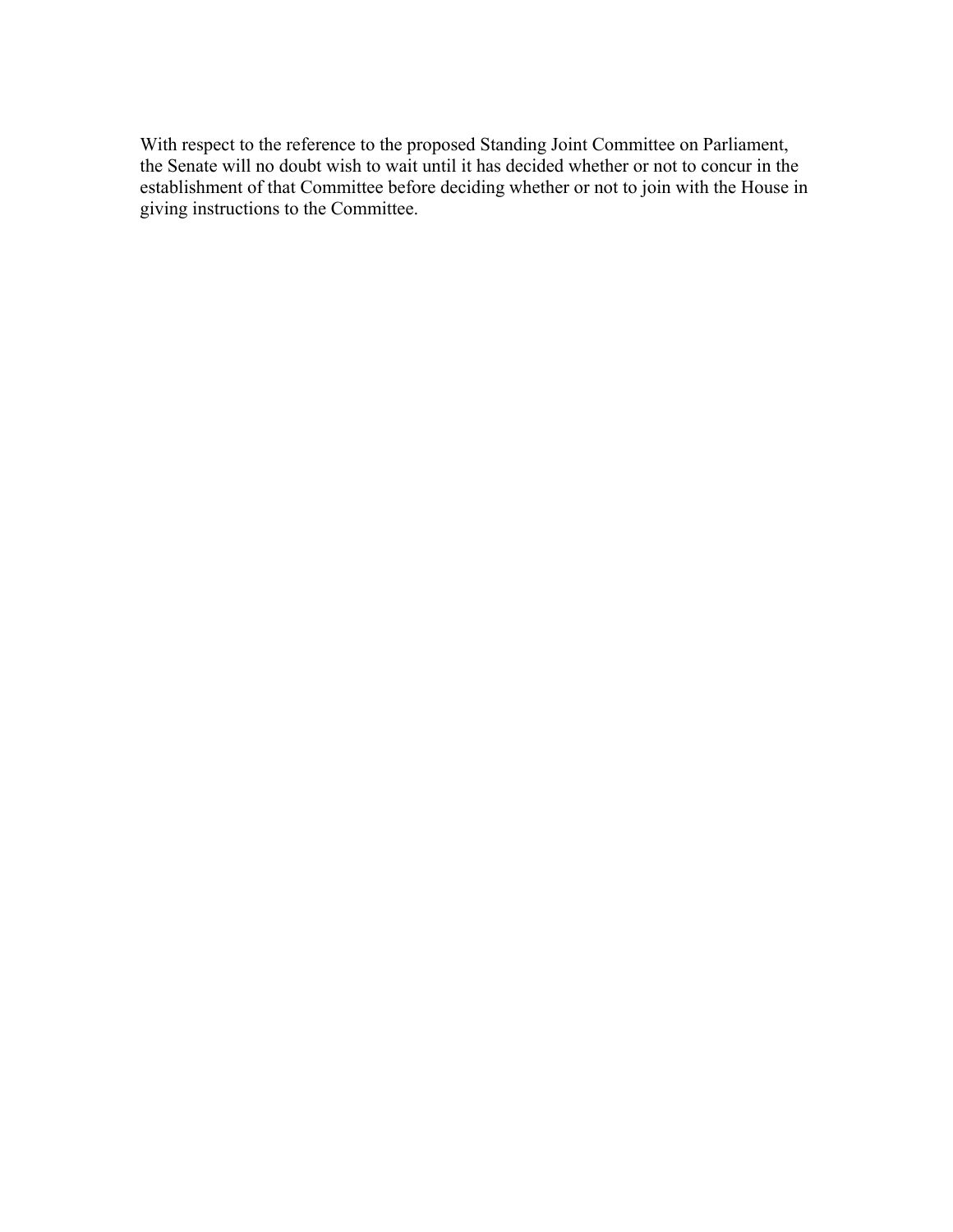#### **Point of order – Time to raise**

| April 23, 1986 | <i>Journals</i> , p. 1270 |
|----------------|---------------------------|
|----------------|---------------------------|

Honourable Senators, yesterday the Honourable Senator Flynn, P.C., raised a point of order respecting the motion moved by the Honourable Senator Fairbairn for the adoption of the Report of the Special Joint Committee on Youth. Senator Flynn suggested that the motion was irregular and contrary to the *Rules of the Senate.* 

Judging from the ensuing debate, it seemed normal to me that one cannot change, at will, the nature of a procedure by substituting a motion for adoption for a simple tabling proposal.

However, in view of the fact that the Senate is master of its own procedure and free to dispense from the strict implementation of the Rules, whether explicitly or implicitly, I must inform the Senate that I cannot rule on the point of order as raised because that point of order should, in fact, have been raised immediately following Senator Fairbairn's motion.

In this respect, I refer you to citation 237 of the 5th Edition of *Beauchesne's Parliamentary Rules and Forms,* which reads as follows:

"A point of order against procedure must be raised promptly and before the question has passed to a stage at which the objection would be out of place."

I should comment, however, on Senator Flynn's statement that the Minutes do not conform to Hansard. He stated that, and I quote: "I object to the fact that the Minutes do not conform to Hansard. A change has been made, probably by the staff, and it does not apply. It cannot be accepted. The motion was not put."

I have examined the Clerk's Scroll for April 16, 1986, which indicates that the question on Senator Fairbairn's motion was indeed put by the Chair, as is recorded on page 1238 of the *Minutes of the Proceedings of the Senate.* One must admit that Hansard is not as comprehensive as the Journals, which constitute the official record of the Senate.

Thereafter, the debate on the motion was adjourned by Senator Doody on behalf of Senator Murray.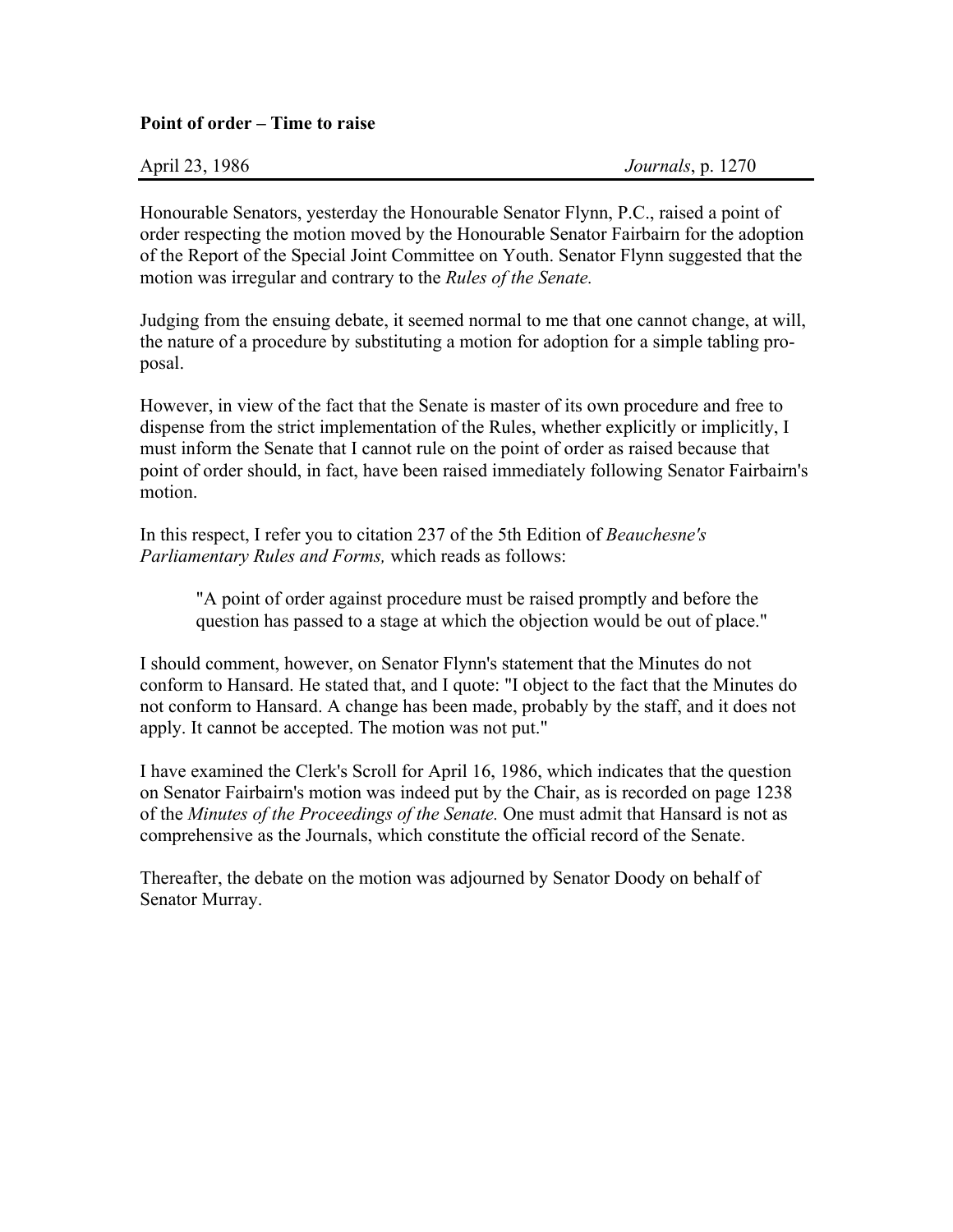#### **Motion – Acceptability (motion in amendment)**

| May 27, 1986 | Journals, p. 1375 |
|--------------|-------------------|
|              |                   |

On May 7 last, during the debate on the motion for second reading of Bill S-8 intituled: "An Act to prohibit smoking in certain work areas and on board certain modes of transport", the Honourable Senator Godfrey moved the following amendment:

"That the bill be not now read the second time but that the subject-matter thereof be referred to the Standing Senate Committee on Legal and Constitutional Affairs for examination and report."

During the debate on the amendment, the Honourable Senator Frith stated that:

"...the question of whether this motion is in order is still in doubt", and, after discussion, asked for the Chair to rule on "...whether it is technically correct for the Senate to ask a committee to help it consider the principle of a bill."

While Senator Godfrey's amendment is in order, according to citation 746(1) of *Beauchesne's Parliamentary Rules and Forms,* Fifth Edition, the form of the amendment is incomplete. I would refer Honourable Senators to Form No. 40 of the Forms and Formulae of the same authority at page 280. In order for the amendment to conform to established parliamentary form, the following words should have been added to the amendment: "...that the Order for the Second Reading be discharged, the Bill withdrawn and...".

As I must base my ruling on established parliamentary practice, I rule that the amendment, as drafted, being incomplete, is out of order.

However, may I be permitted to suggest that if Senator Godfrey was given leave of the Senate, he could modify his amendment so that it would conform to Beauchesne's Form No. 40 and would be in order.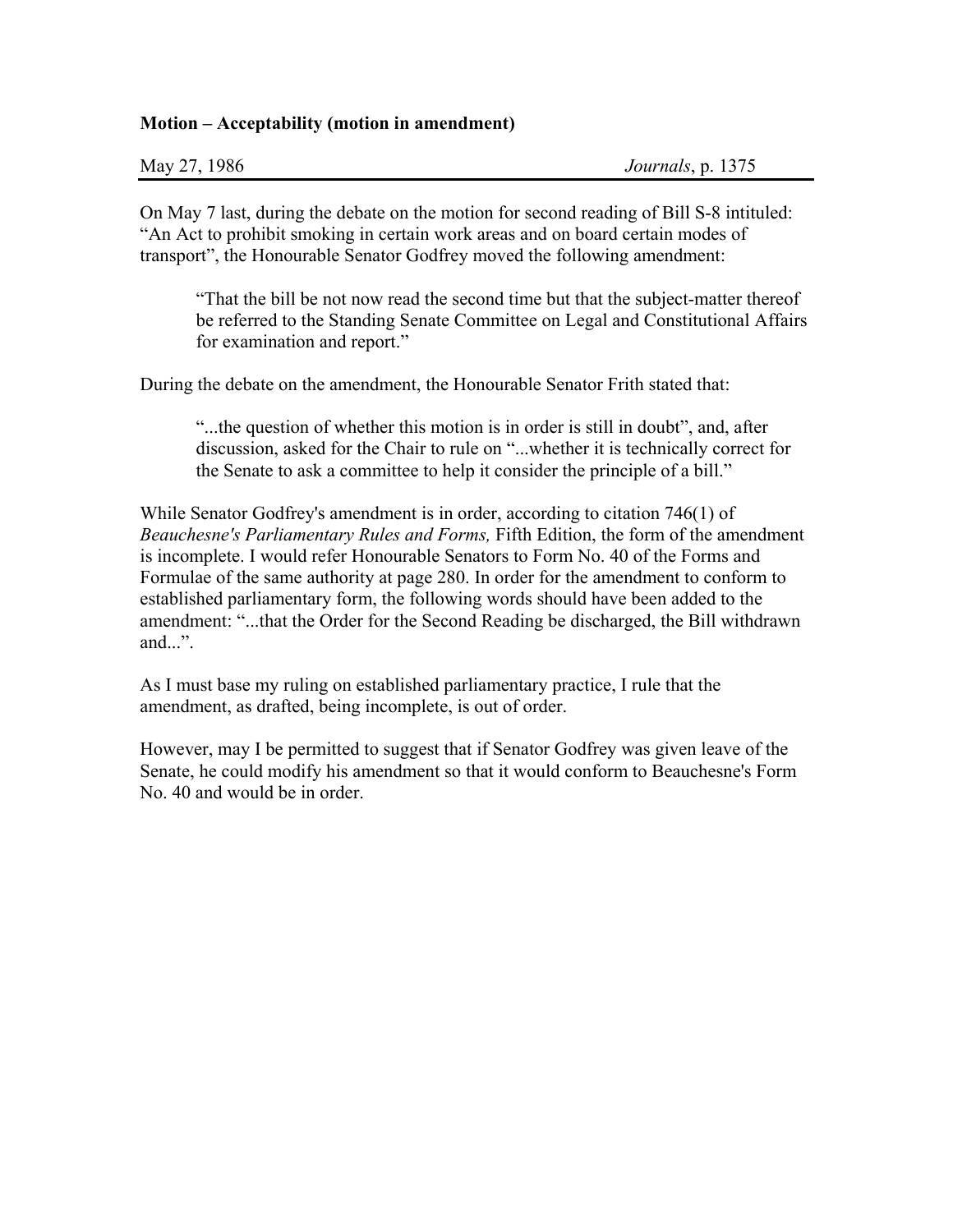#### **Motion – Acceptability (motion in amendment – reconsideration of clause in bill) (Ruling by Speaker** *pro tempore***)**

July 2, 1986 *Journals*, pp. 1576-1577

Honourable Senators, the Honourable Senator Frith has raised a point of order and has asked the Chair to rule on his point of order. First, I shall review the facts. The Honourable Senator Nurgitz moved:

That Bill C-67, as amended, be now read the third time.

The Honourable Senator Cogger moved:

That the Bill be not now read the third time but that it be amended by striking out the new sub-clause (8) of clause 5.

Honourable Senators, it is my opinion that this motion in amendment is in order. Rule 58 is quite clear:

At any time before a bill is passed a senator may move for the reconsideration of any clause thereof already carried.

I do not believe that this in any way contradicts Rule 47 as suggested by Senator Frith. The Senate has not yet made a decision with regard to Bill C-67. It is true that the Bill was given second reading and that it received agreement in principle. It was then referred to Committee of the Whole so that the Senate could consider making certain amendments.

The Bill has now been returned to this House with an amendment, and the Senate is now considering whether to give the Bill third reading as amended. In my opinion, it is in order for a Senator to disagree with this motion by proposing an amendment, as Senator Cogger has done, so that Senators can vote against the Bill.

I refer you to *Beauchesne's* Fifth Edition, citation 802.(1), on page 239, and I quote:

When an Order of the Day for the third reading of a bill is called, the same type of amendments which are permissible at the second reading stage are permissible at the third reading stage with the restriction that they cannot deal with any matter which is not contained in the bill.

Honourable Senators, I also refer you to citation 804 on pages 239 and 240:

There are limitations on the type of amendments that can be moved on third reading. They must be relevant to the bill which they seek to amend. They should not seek to give a mandatory Instruction to a committee. They should not contradict the principle of the bill as adopted on second reading.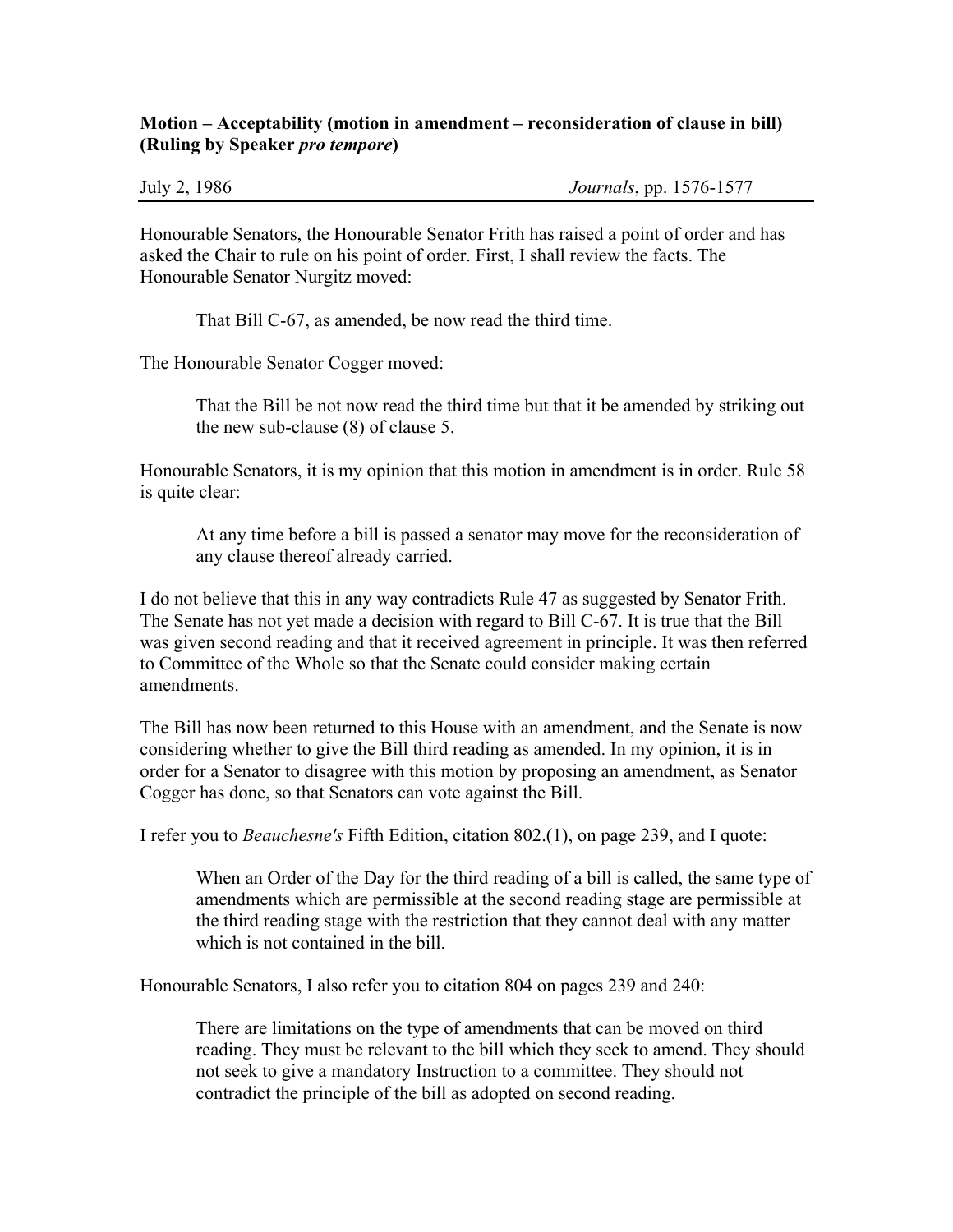Senator Frith mentioned this problem as one that was covered by Rule 47. However, I think Rule 47 means that if in a session there is a vote on a bill and the bill is adopted by Parliament, we cannot, in the same session, introduce another bill that would contradict the substance of the bill previously adopted.

That is how I interpret Rule 47, and I think that in the present case, Rule 58 takes precedence. It is clear that Senator Cogger had the right to present his amendment and that is why I declare the amendment in order.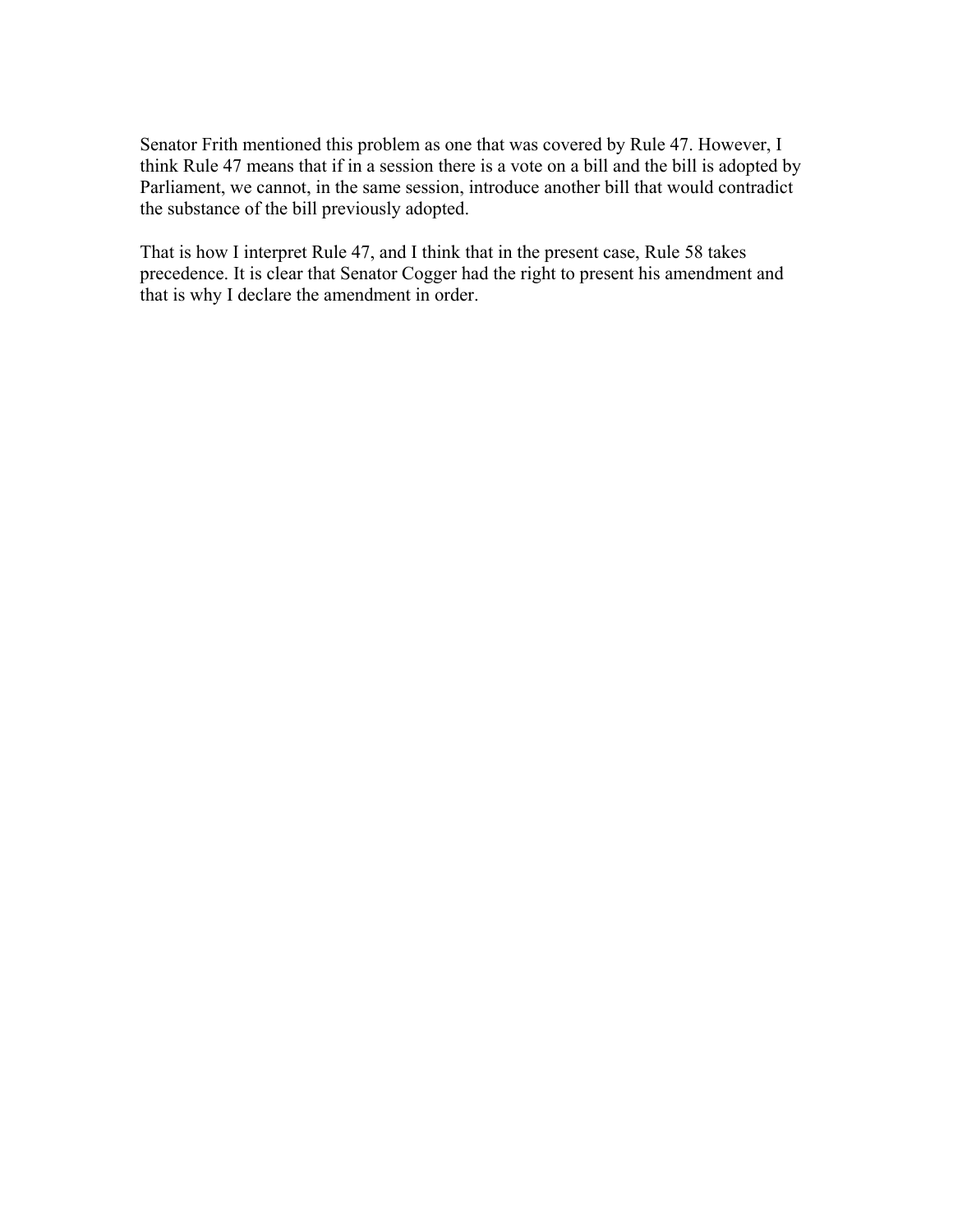# **Second Session, Thirty-Third Parliament September 30, 1986 – October 1, 1988**



**Speaker: the Honourable Guy Charbonneau** 



**Speaker** *pro tempore***: the Honourable Martial Asselin**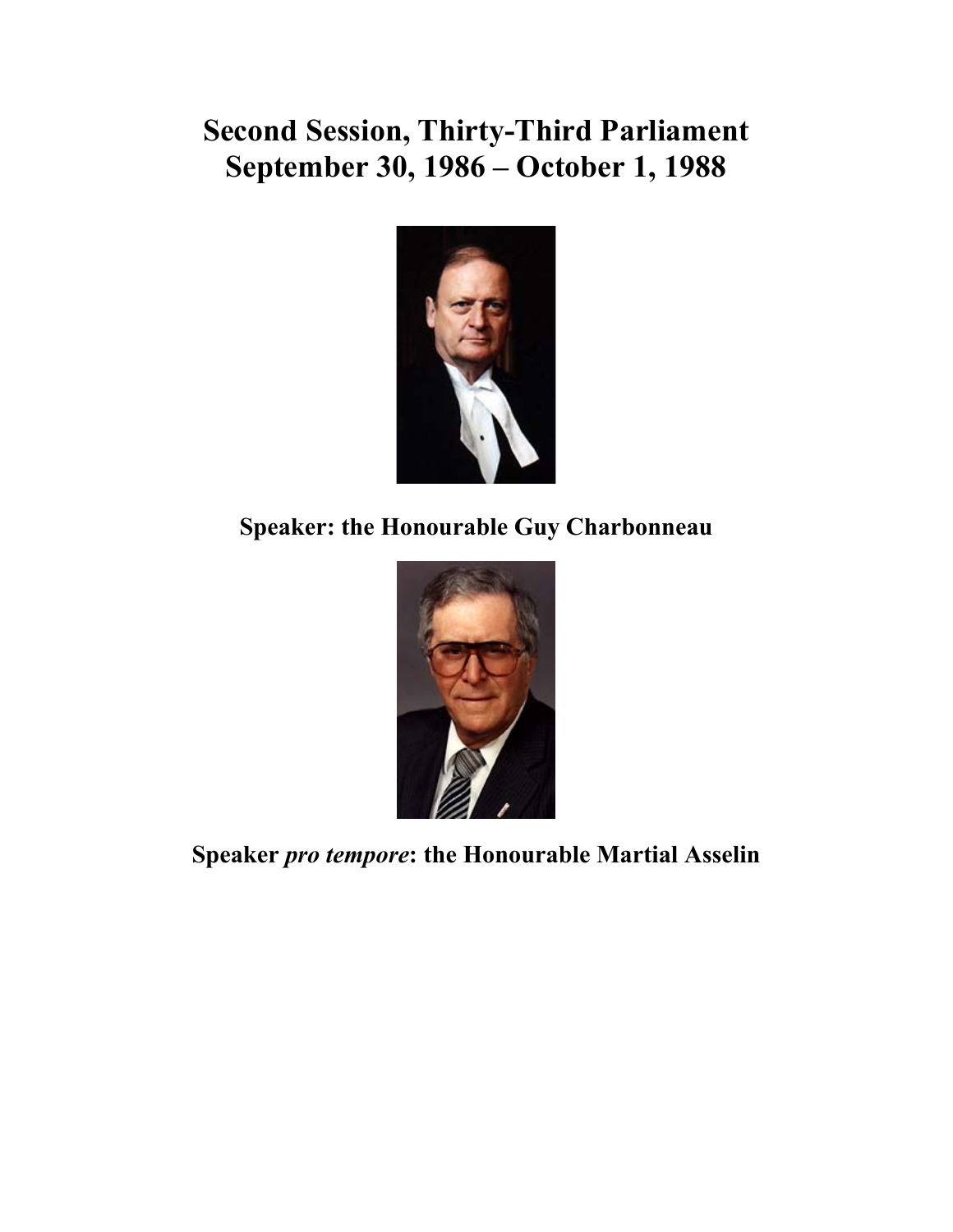#### **Parliamentary documents – priority given when printed by Queen's Printer**

Honourable Senators, I have received a letter (copies of which I have sent to the Leaders and Deputy Leaders) from Mr. Manchevsky, the Queen's Printer, concerning this matter.

I assigned the Clerk Assistant to consult with the Queen's Printer and to make recommendations to me with respect to the complaints raised by the Honourable Senators during debate on Senator MacEachen's motion on December 19th.

On January 27th, 1987, I met with the Clerk Assistant and Mr. Manchevsky to discuss recommendations which would improve our efficiency as well as the setting of priorities for the printing of Parliamentary documents in the future.

The Clerk Assistant reported that improvements and upgrading of our word-processing equipment will increase the efficiency of the system by 60%. This upgrading of equipment will eliminate any future delay in the preparation and transmission of text sent by the Senate to the Printing Bureau.

With respect to the question of priorities set by the Printing Bureau with regard to the printing of Parliamentary documents, I have been informed by Mr. Manchevsky that the printing of documents of both Houses is treated equally. With respect to the printing of Hansard and the Order Paper, priority has been given to the House of Commons due to the fact that the House sits at 11:00 A.M. four days a week. However, I have been informed by our officials that the printing of Senate Hansard and Minutes has not been delayed in the past because of the priority being given to the House of Commons Hansard.

The Queen's Printer has proposed the establishment of a formal process for setting priorities when a normal delivery schedule cannot be met.

Consequently, I have appointed the Clerk Assistant to be the liaison officer to act on behalf of the Senate when priority decisions have to be made. I understand that the Clerk Assistant will liaise with the Director of Parliamentary Reporting whenever normal printing schedules cannot be met.

With regard to the authority of the Chief Legislative Counsel of the Department of Justice in determining printing priorities, I am informed that when urgent bills have to be printed, a letter of priority prepared by the Department of Justice is sent, and this requirement has, in the past, been given absolute printing priority. I am informed by the Queen's Printer that as far as it can be determined, this understanding has no official status. Therefore, in future the priorities for the printing of Parliamentary documents will be established by the liaison officers of the Senate and of the House of Commons.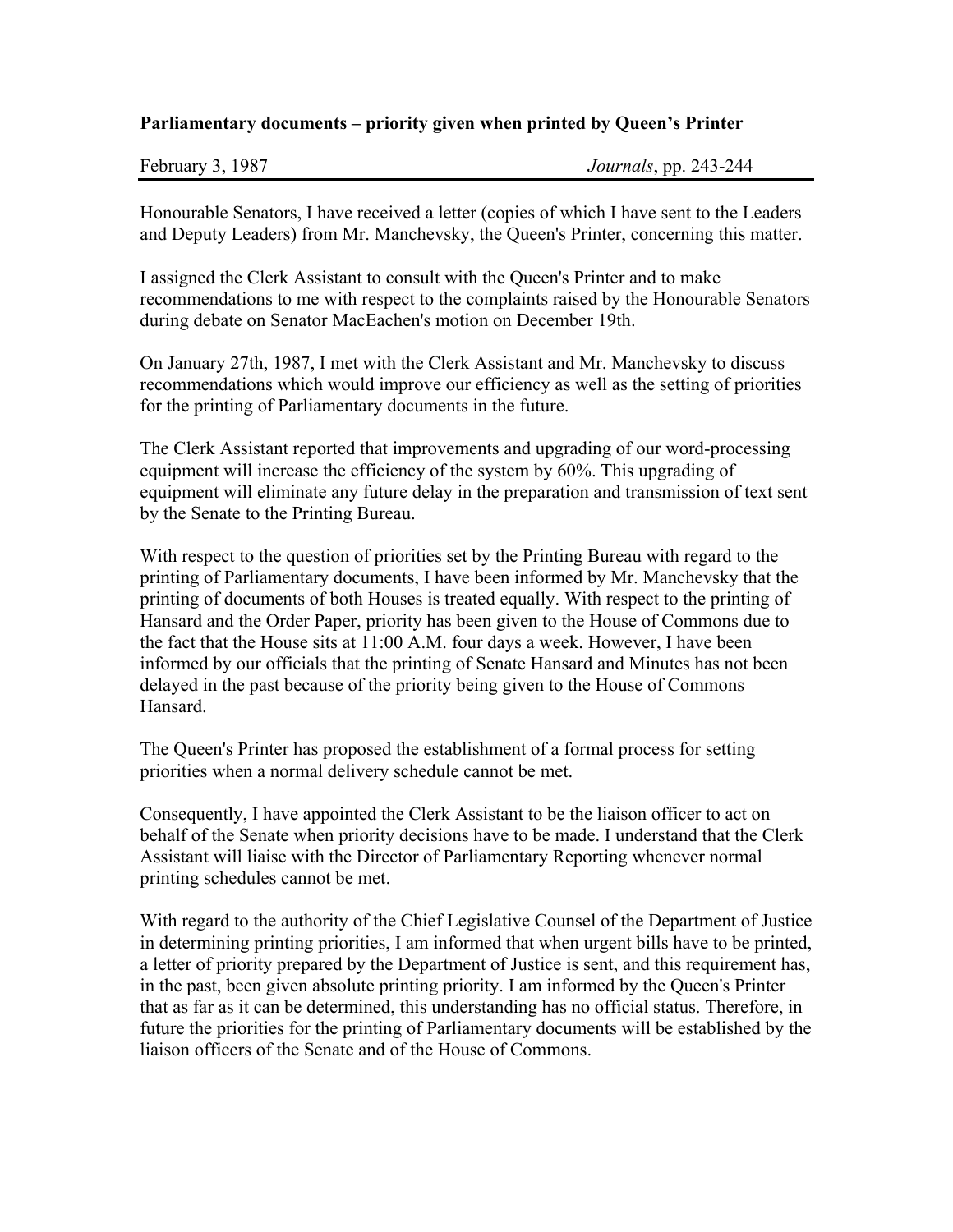The one outstanding problem we are currently studying is the question of implementing an automated system for inputting the translated copy of the Senate Debates and Committee proceedings, which will eliminate major interventions by the Printing Bureau, a costly and time consuming operation. Our officials are presently discussing the matter with the Director of Translation Services, Secretary of State, and officials of the House of Commons Reporting Services, in order to arrive at a solution which will result in a more efficient and cost effective operation.

Honourable Senators, this is my report on this matter and if Honourable Senators have any further suggestions I am prepared to hear them.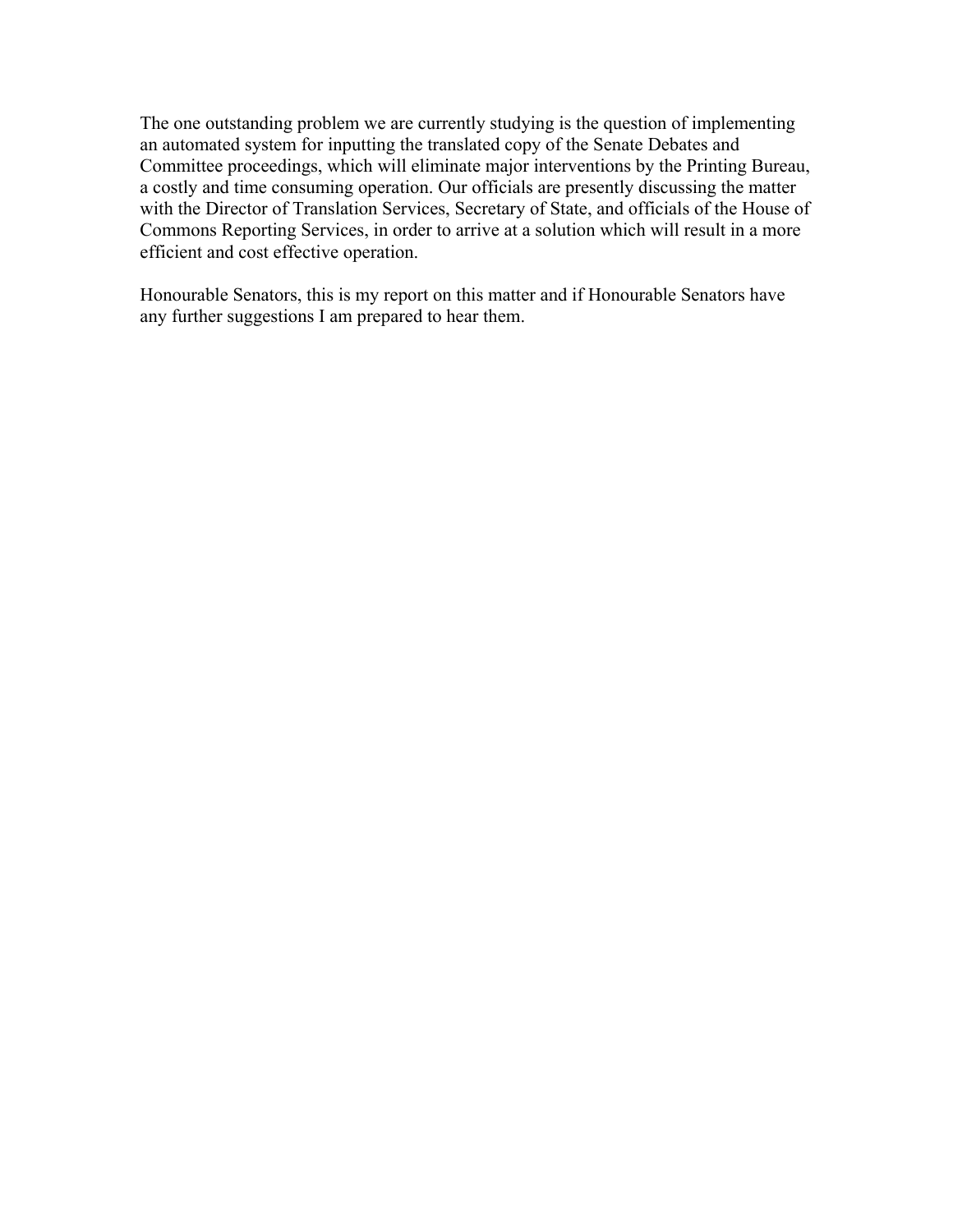#### **Points of order – When to be raised (Ruling appealed and not sustained)**

Honourable Senators, the Chair has considered the comments of Honourable Senators Murray, MacEachen, Frith and Doody as to when a point of order should be properly raised. The Chair notes that Beauchesne's citation 235 states that:

"The Speaker's attention must be directed to a breach of order at the proper moment, namely the moment it occurred."

Erskine May also states that:

"It is the right of any member who thinks that such a breach has been committed to rise in his place, interrupting any member who may be speaking and direct the attention of the Chair to the matter provided that he does so the moment the alleged breach of order occurs."

However, citation 235 of Beauchesne's further states:

"A point of order may be taken after a debate is concluded and the Speaker is about to put the question to a vote or after the vote has been taken - in fact at any time ..."

Given the apparent conflicting remarks in the procedural authorities, the Chair briefly examined the precedents with regard to when a point of order has been raised. The Chair has found that on most instances points of order are raised promptly. However, the Chair has also found the following precedents:

With regard to the Senate, the Chair noted that a motion was made and debated for the adoption of the Report of the Special Committee on Youth on April 16, 1986. However, it was not until April 22, 1986, that a point of order was raised by Senator Flynn with regard to the acceptability of the motion and the Speaker was asked to make a ruling.

With regard to the House of Commons, the following example may be cited: Bill C-37, The Softwood Lumber Products Export Charge Act, was introduced and the Minister, the same day, moved second reading of the Bill. The second reading debate on the Bill took place on three successive days and on the fourth day the House Leader of the Official Opposition raised a point of order to the effect that the Bill was imperfect because there were blanks in the text. The Speaker of the House of Commons heard arguments on the point of order and subsequently ruled thereon.

The Chair is also faced with the dilemma that it has yet to hear the point of order Senator Murray wishes to raise.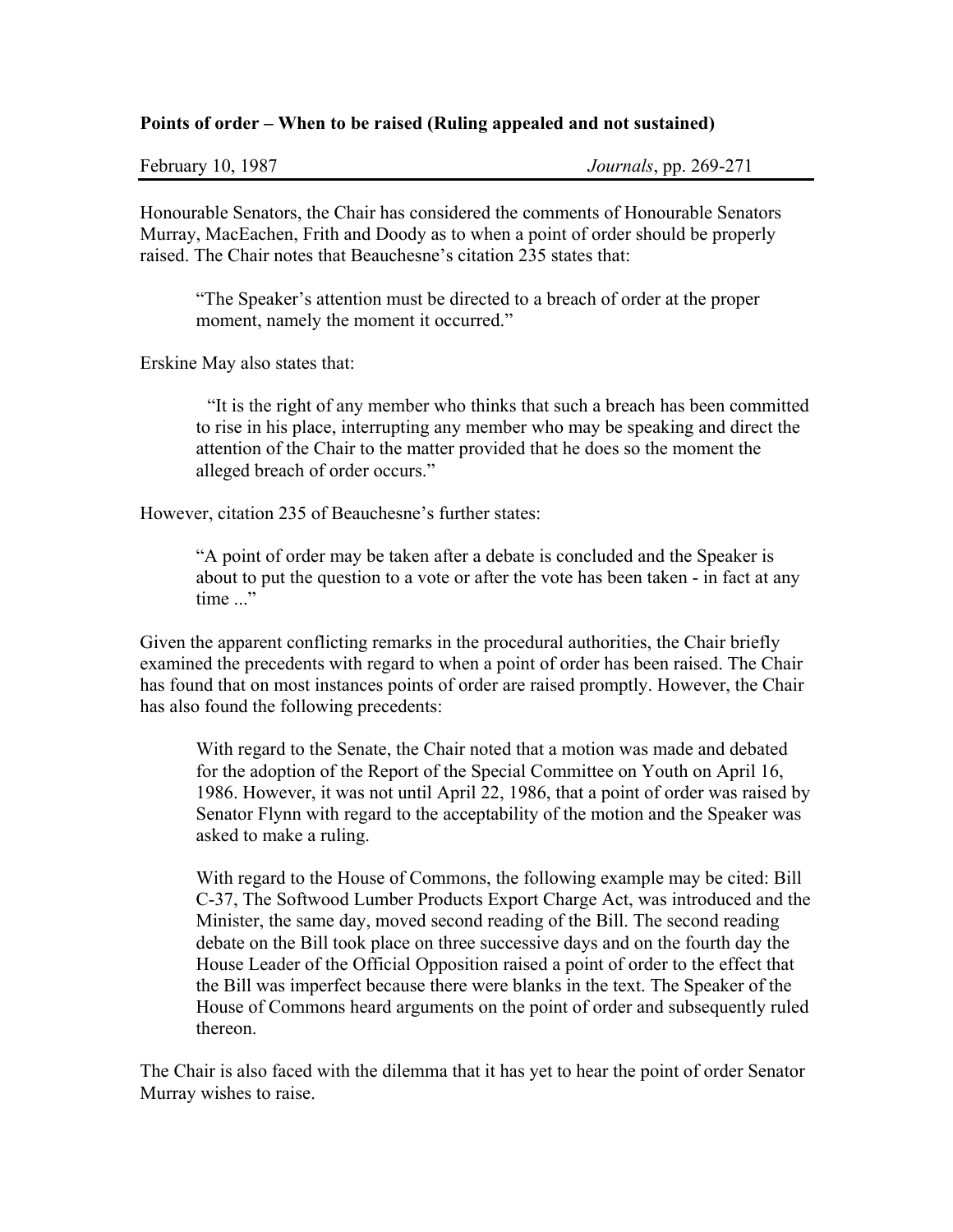Given our conflicting authorities and precedents, I would suggest that Senator Murray be allowed to raise his point of order at this time.

Whereupon the Speaker's Ruling was appealed.

So it was resolved in the negative.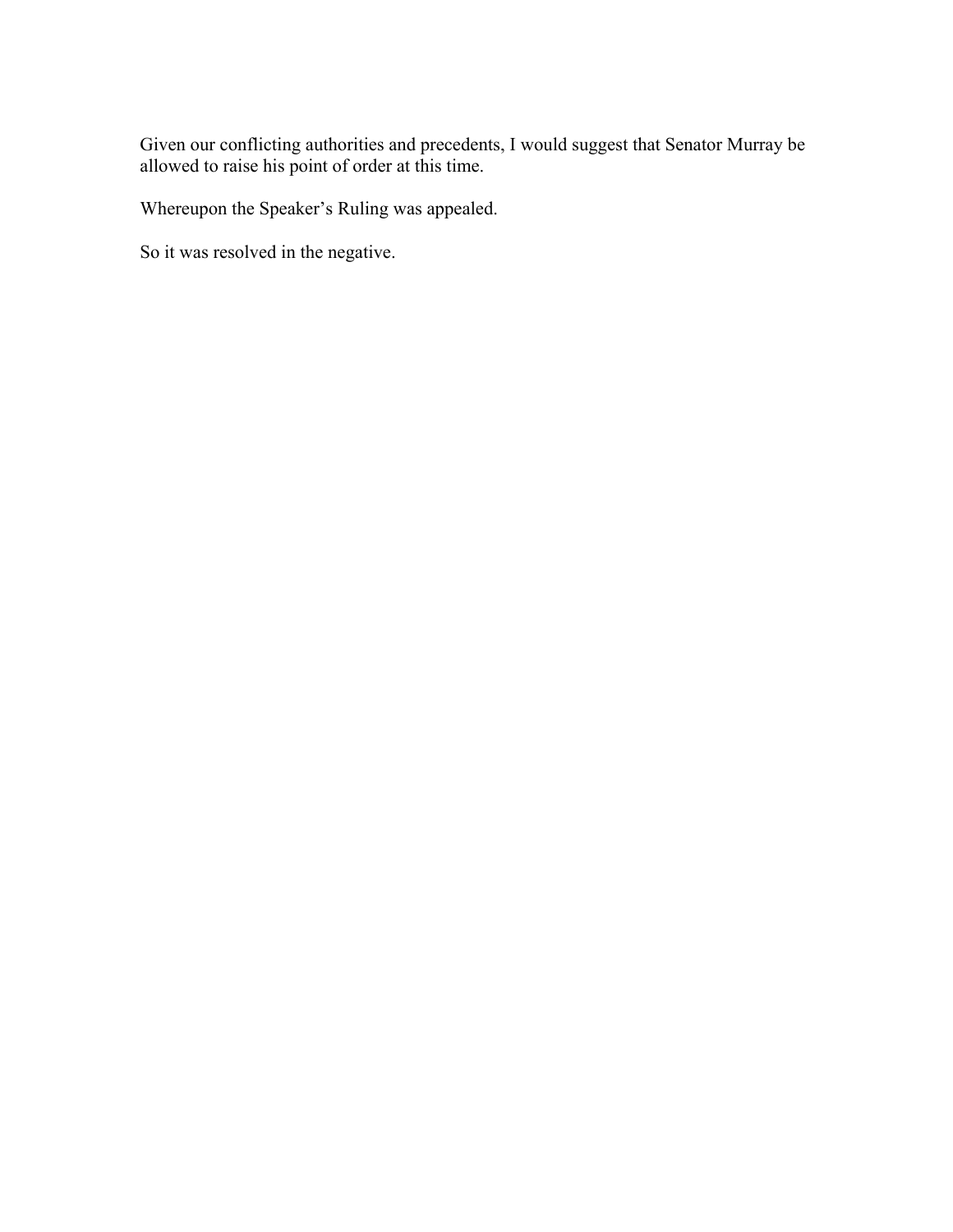#### **Committee of the Whole – Witnesses appearing**

Honourable Senators, the Chair has been asked to rule on the point of order raised by the Leader of the Government in the Senate.

I was not here yesterday to follow the deliberations of the Senate, but before coming in this afternoon I looked at the proceedings. I realized that a decision was taken by this House on whether the matter should be referred to a Committee of the Whole.

If we look at *Beauchesne's Parliamentary Rules and Forms,* citation 315. (2) on page 103, we see the following:

"It is irregular to reflect upon, argue against, or in any manner call in question in debate the past acts or proceedings of the House..."

I also refer you to Beauchesne's, citation 416. (1) on page 150, which says:

"An old rule of Parliament reads: 'That a question being once made and carried in the affirmative or negative, cannot be questioned again but must stand as the judgment of the House.' Unless such a rule were in existence, the time of the House might be used in the discussion of a motion of the same nature and contradictory decisions would be sometimes arrived at in the course of the same session."

Regarding the point raised by the Leader of the Opposition, I do not think it is well founded. Since the decision was made by this Chamber yesterday, we cannot ask the Chamber today, be it indirectly, to hand down a reversal of that decision, and that is why we will have to live with the decision made by the Senate yesterday.

Regarding the other question raised by the Leader of the Government in the Senate, namely, who should be allowed to appear before a Committee of the Whole, the answer is not quite as straightforward. I believe that according to custom the Minister responsible for the legislation appears before the Senate, accompanied by assistants who are not given the floor but who may advise the Minister on his answers.

I would like to hear about some precedents. I have been here since 1972 and I have yet to see witnesses appear before a Committee of the Whole and come to the Bar of the Senate to testify.

It is possible, but precedents are hard to find. However, Bourinot, in *Privileges and Immunities of Parliament,* at page 70, says the following:

"When the evidence of any person is shown to be material in a matter under consideration of the house or a committee of the whole, a member will move that an order be made for his attendance at the bar on a certain day."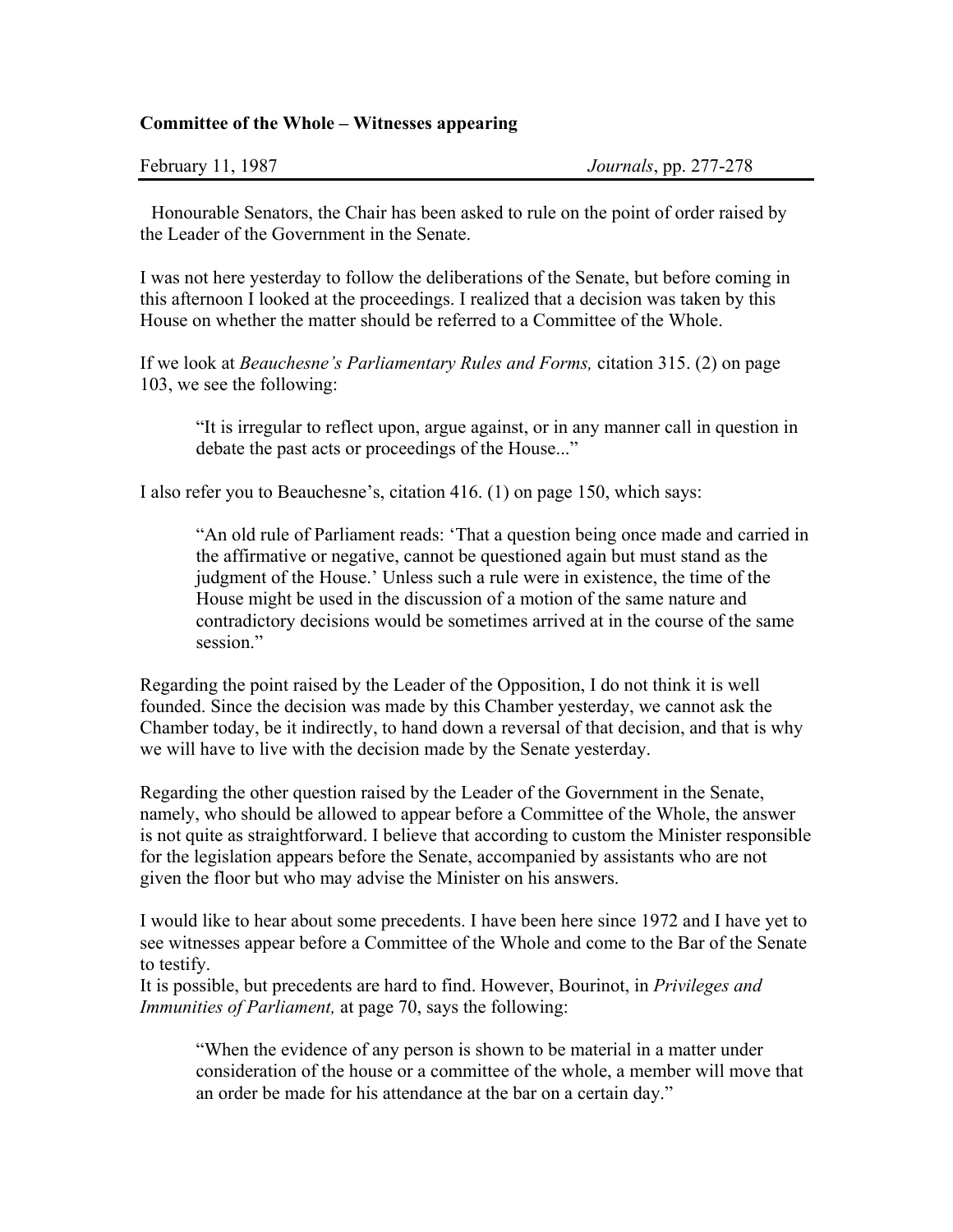It is possible, but I don't think I know of many precedents where this procedure was used. I believe that selecting the witnesses to be asked to appear before regular committees of the House is done by the chairman of the committee in consultation with the committee itself.

I do not think it is up to the Chair to decide that such and such a witness should appear before the Senate in Committee of the Whole.

An agreement should be reached by the Government and members of the Opposition on who shall appear before the Committee of the Whole.

As I said before, precedents are hard to find. Obviously, the Chair can hardly inform the Senate that it is going to hear such and such a witness, since the role of the Chair is to carry out the orders of the Senate.

Regarding the fact that leave must be asked of the Senate to sit in Committee of the Whole, that was decided yesterday. I cannot reverse that decision.

In the circumstances, the arguments raised in support of the point of order made by the Leader of the Government are not well founded and hence the Chair must rule them out of order.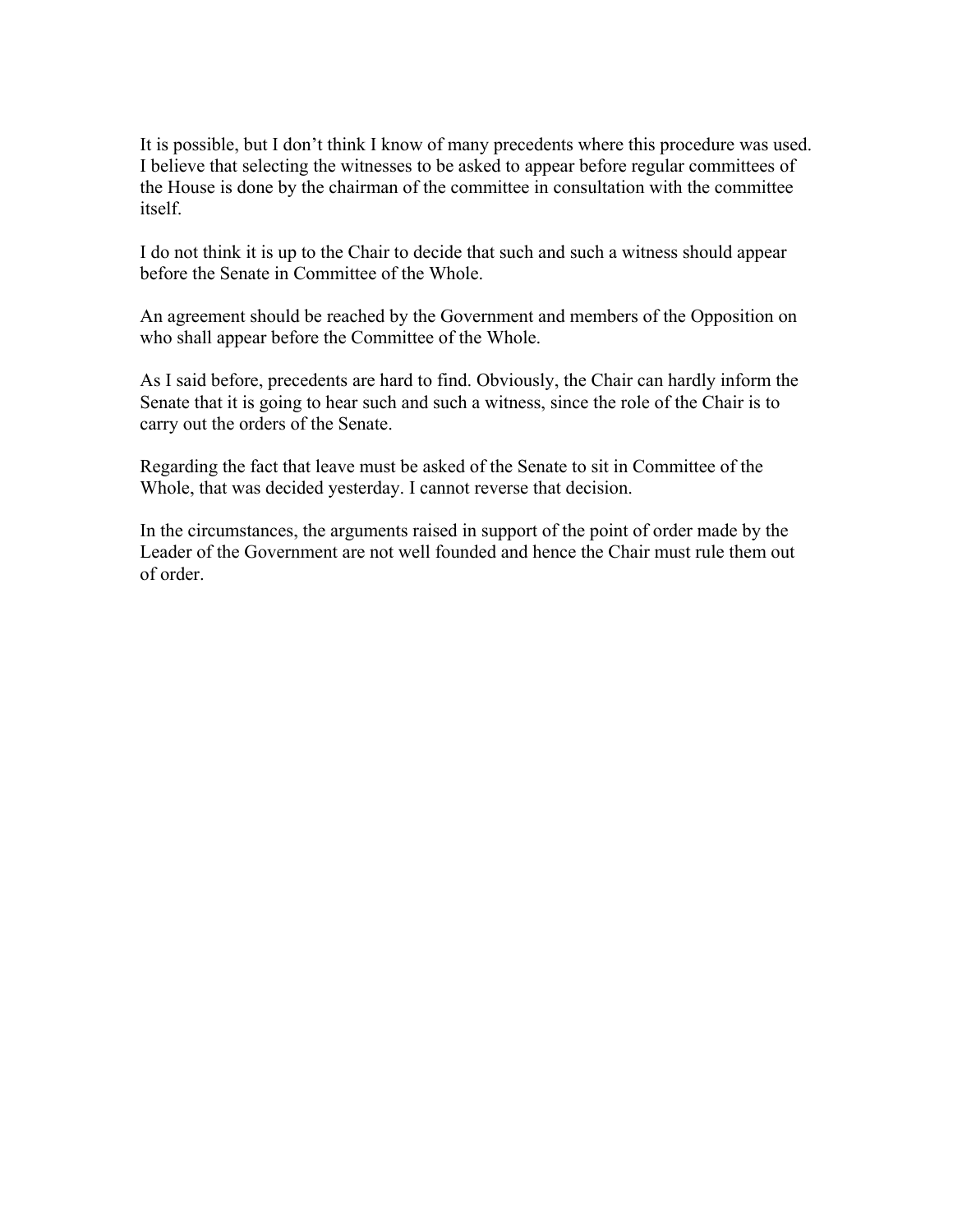#### **Motion – Acceptability (motion in amendment)**

| June 11, 1987 | Journals, p. 704 |
|---------------|------------------|
|---------------|------------------|

In my opinion, Senator Murray's amendment is beyond the scope of the motion proposed by Senator MacEachen. It sets forth a new proposition which was not contemplated by Senator MacEachen's motion.

I have carefully consulted the parliamentary authorities and I find the following citations: Beauchesne's Fifth Edition, citation 437, (1) and (2), read as follows:

"(1) An amendment setting forth a proposition dealing with a matter which is foreign to the proposition involved in the main motion is not relevant and cannot be moved. *Journals,* February 26, 1923, p. 122.

(2) An amendment may not raise a new question which can only be considered as a distinct motion after proper notice. *Journals,* October 16, 1970, p. 28."

A similar precedent occurred in October 1980, which may be found on page 474 of the *Senate Journals.* On that occasion the Speaker ruled the amendment out of order based on citation 437 of Beauchesne's.

I came to the same conclusion in reading May, 20th Edition, page 557, which reads:

"Furthermore, an amendment may not be moved to insert words at the beginning of a clause with a view to bringing forward an alternative scheme to that contained in the clause ...".

I therefore must rule that the amendment is out of order.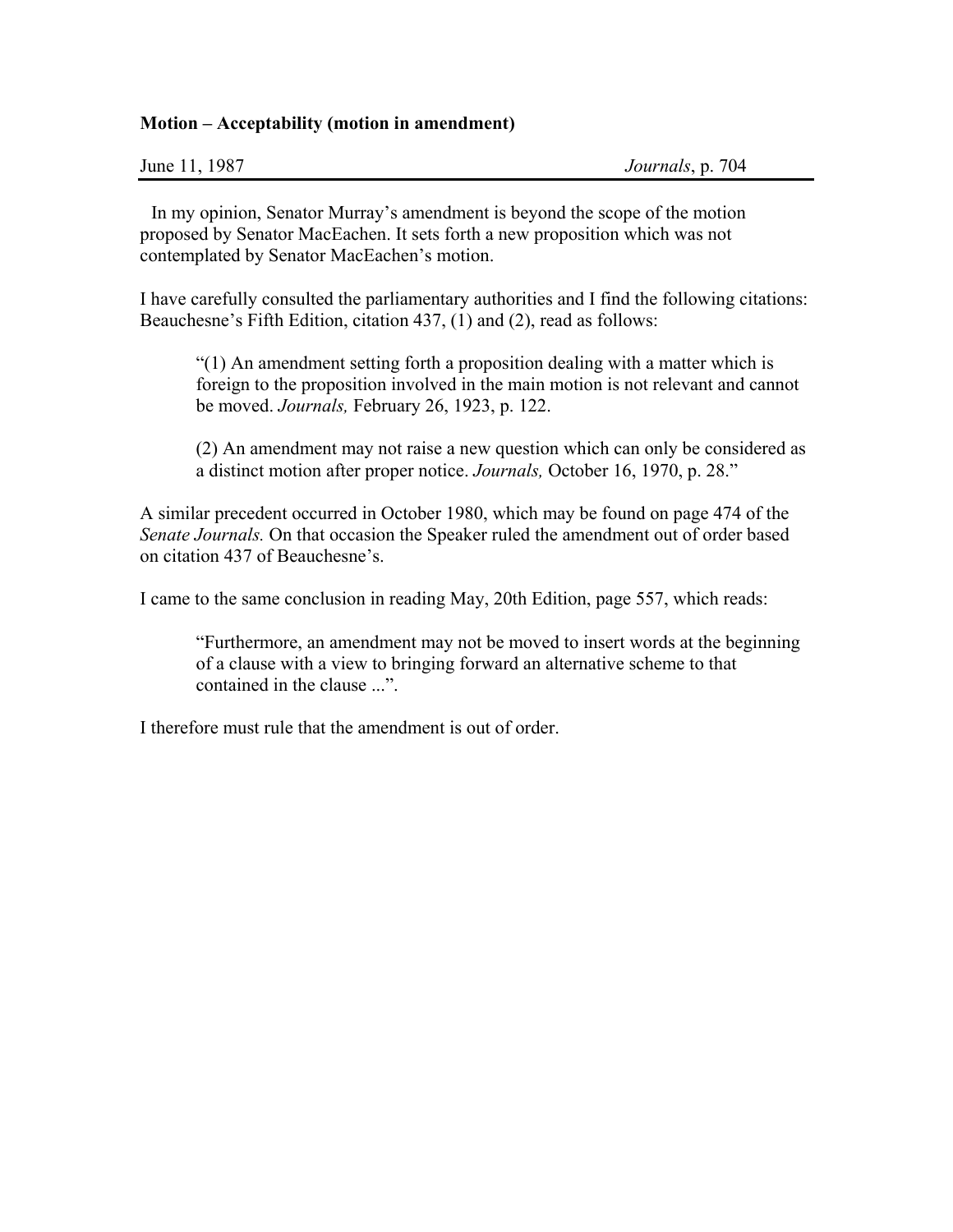### **Motion – Acceptability (motion in amendment)**

June 11, 1987 *Journals*, p. 709

After debate,

A point of order having been raised as to the acceptability of the motion in amendment,

The Honourable the Speaker ruled the motion in amendment out of order.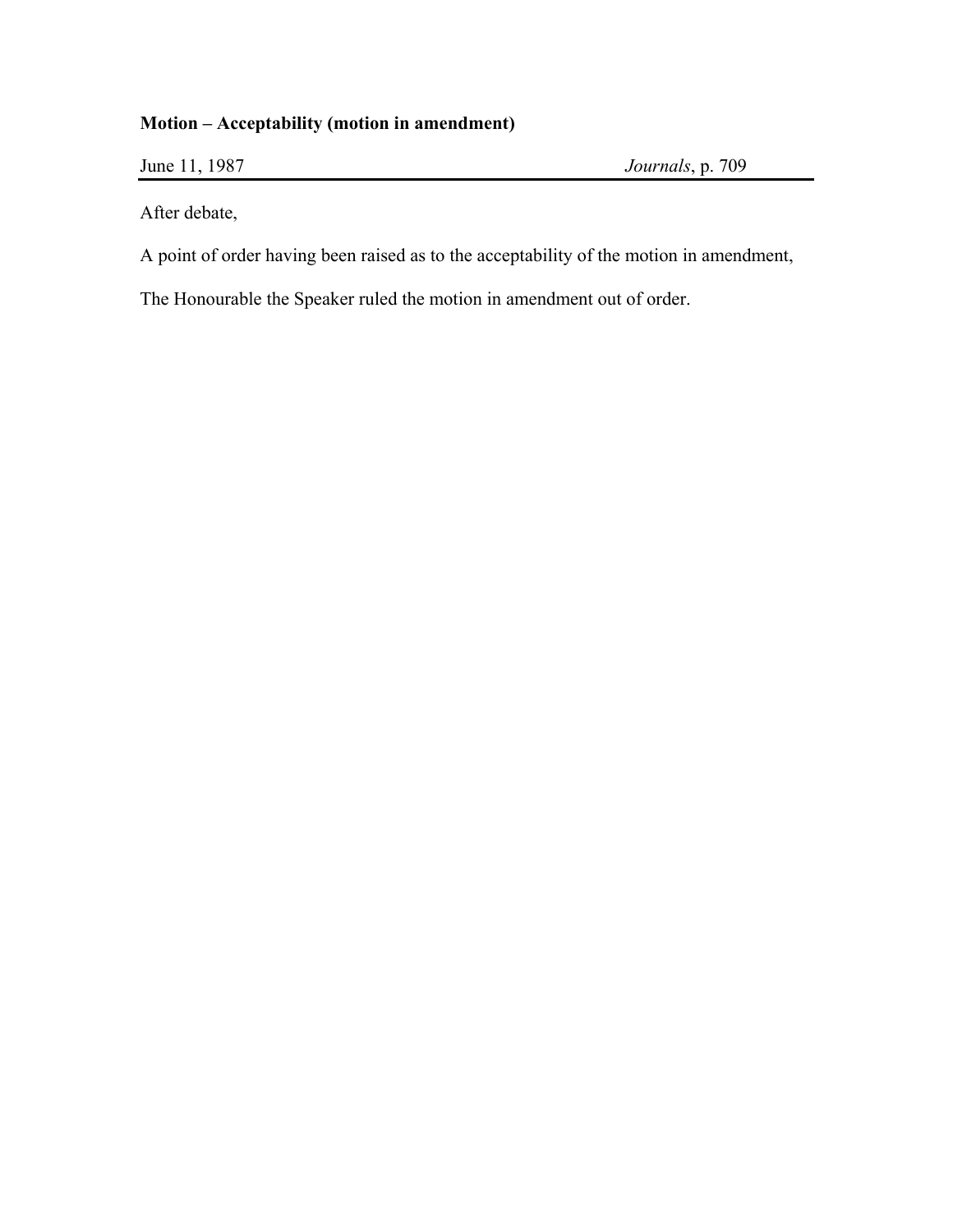#### **Unparliamentary language**

| June 17, 1987 | Journals, p. 786 |
|---------------|------------------|
|---------------|------------------|

Before proceeding with the Order of Business, I would like to rule on the Point of Order raised yesterday by Senator Corbin, regarding Senator Murray's remarks during the debate on the motion to appoint a Joint Committee on the 1987 Constitutional Accord.

Senator Corbin argued that Senator Murray's remarks about the Senate's decision last week to refer the Accord to Committee of the Whole were contrary to parliamentary practice insofar as they criticized a decision by the Senate.

I have read the text of Senator Murray's remarks, and the only derogatory allusion I find was the use of the term "majority" in connection to the Senate's decision. Beauchesne is very clear on this in chapter 315 of the Fifth Edition of his *Parliamentary Rules and Forms.* 

Senator Murray has acknowledged that he was at fault and has made amends.

As far as Senator Murray's other remarks are concerned, I do not share Senator Corbin's objections, since Senator Murray neither criticized nor attacked the Senate's decision.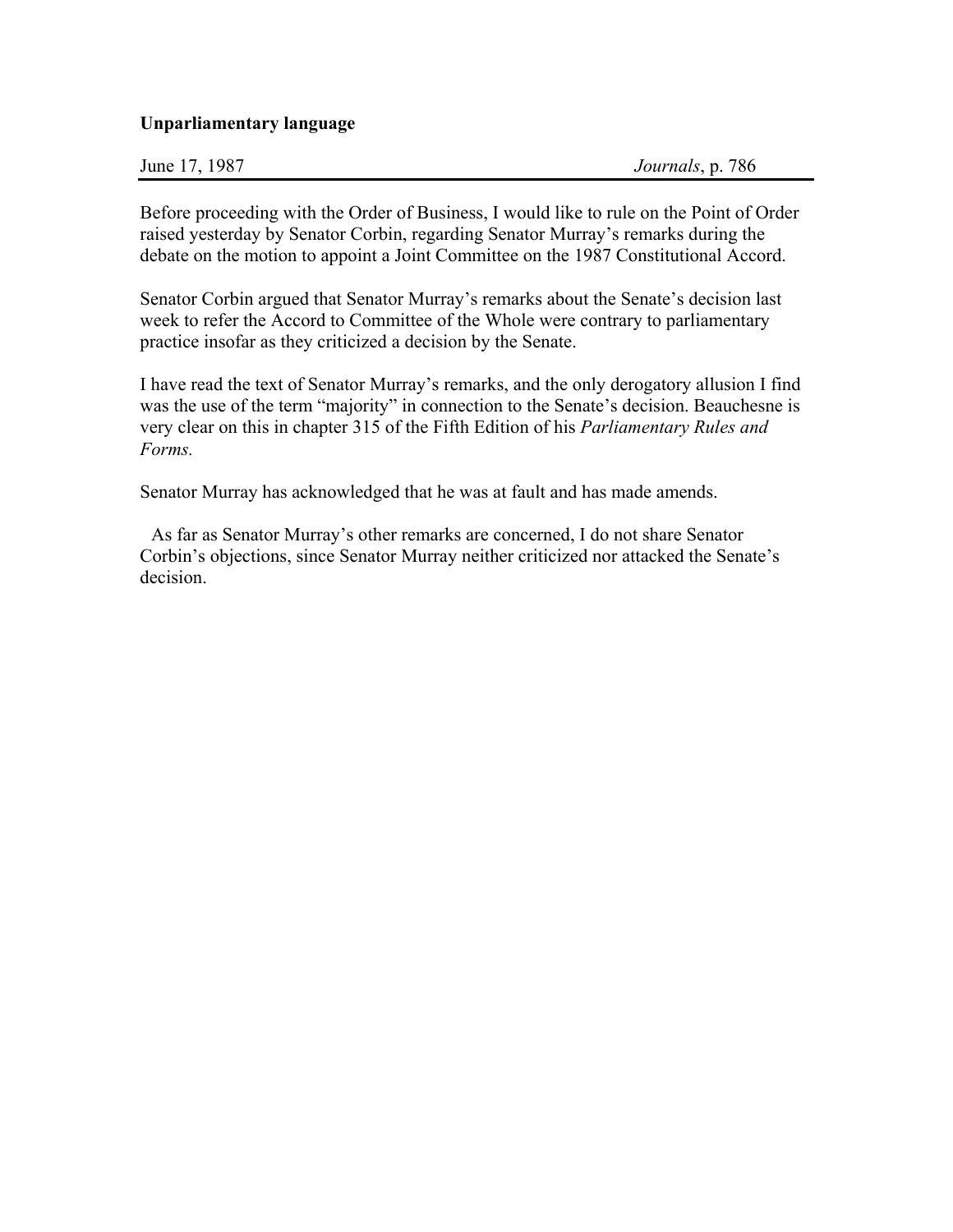#### **Motion – Acceptability (motion in amendment)**

| April 21, 1988 |  |  |
|----------------|--|--|
|                |  |  |

The Honourable Senator Flynn, P.C., moved, seconded by the Honourable Senator Roblin, P.C.:

That the motion as amended be further amended by adding after the last line the following paragraph:

That a Message be sent to the House of Commons to acquaint that House that the Senate has authorized the proclamation of an amendment to the Constitution in the terms of the above schedule and to which it desires their concurrence; the Senate adds however that if the House should not concur the Senate does not oppose the proclamation of an amendment to the Constitution in the terms of the resolution which the House has adopted on the 26 of October, 1987, if the House hereafter again adopts the said same resolution.

After debate,

A point of order was raised as to the acceptability of the motion in amendment.

After debate,

The Honourable the Speaker ruled the motion in amendment irreceivable.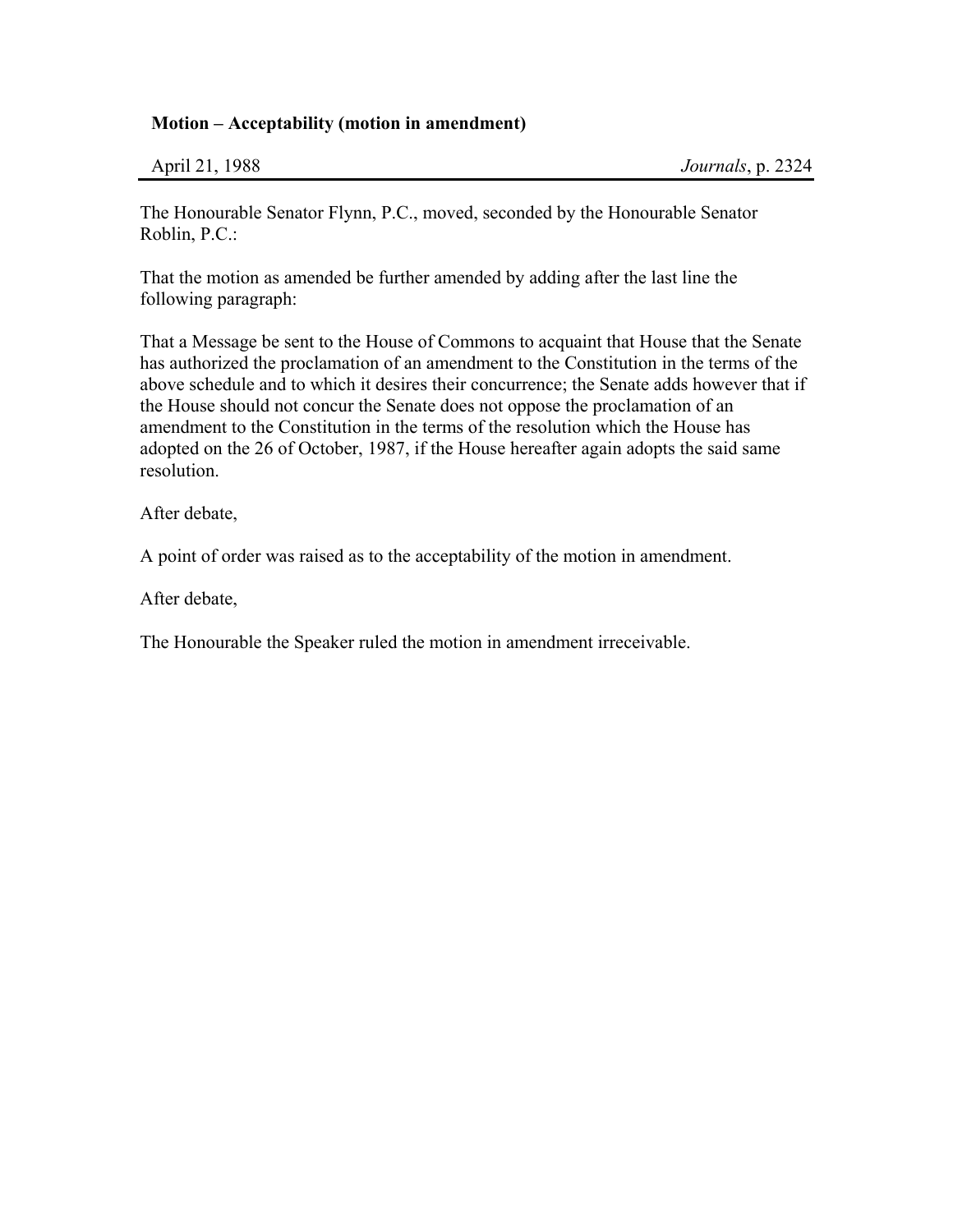#### **Motion – Acceptability (motion in amendment)**

| April 21, 1988 | <i>Journals</i> , pp. 2325-2326 |
|----------------|---------------------------------|
|----------------|---------------------------------|

When deciding whether or not a motion is in order, the Chair must rule according to the rules and practices of the Senate.

It appears to me that with respect to this motion most of the arguments centered around the logic of the motion.

It is not for the Chair to decide whether or not a motion is logical. For example, if a motion was proposed saying that "if it rains tomorrow the Senate will adjourn at three o'clock", the Chair would be bound to put such a motion and the Senators would decide on the merits of the motion.

With respect to the procedural problem of attaching a condition to a motion, in this instance the House of Commons is not bound to deal at all with the Senate's resolution. It appears to me that Senator Flynn is suggesting that if the House will deal with the resolution, certain events would follow which the Senate agrees with. If that is the desire of the Senate, I feel the Chair cannot stand in its way.

The Chair, however, has other procedural concerns about this motion. Rule 46(*s*) states that no notice is required for "motions of a merely formal or uncontentious character." It appears that this motion cannot be characterized as merely formal or uncontentious. It therefore requires some advance notice. This shortcoming disturbs the Chair, and it is for this reason that I must rule the motion of Senator Flynn not in order.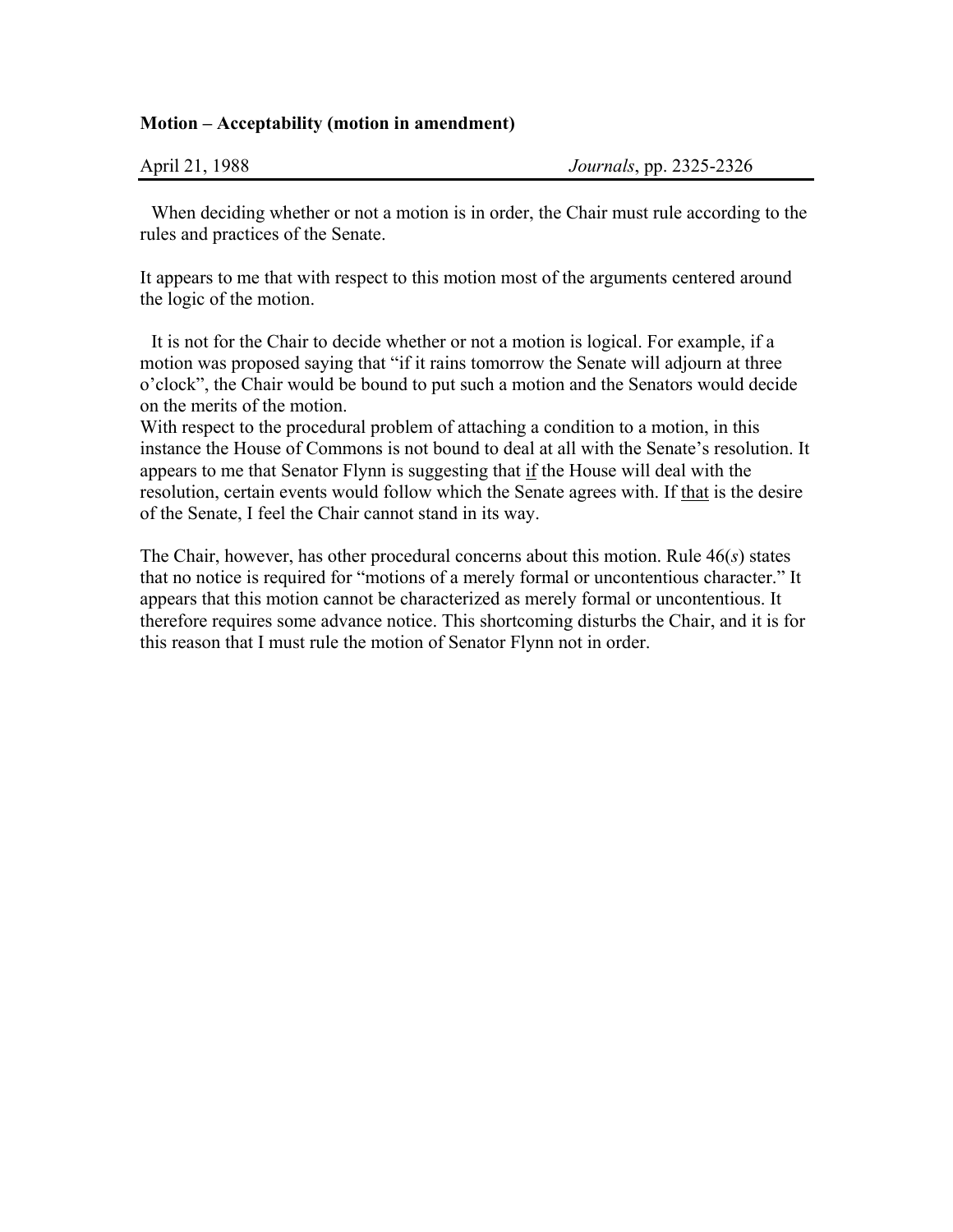#### **Bill – Dividing (C-103) (Ruling appealed and not sustained)**

| <i>Journals</i> , pp. 2720-2723 |
|---------------------------------|
|                                 |

On Wednesday, June 1, the Chair was asked to rule on the acceptability of the motion of the Honourable Senator Graham:

That it be an instruction of this House to the Standing Senate Committee on National Finance that it divide Bill C-103, An Act to increase opportunity for economic development in Atlantic Canada, to establish the Atlantic Canada Opportunities Agency and Enterprise Cape Breton Corporation and to make consequential and related amendments to other Acts, into two Bills, in order that it may deal separately with Part I, entitled the Atlantic Canada Opportunities Agency, and Part II, entitled Enterprise Cape Breton Corporation.

In the discussion which followed, all Senators agreed that this motion was somewhat unusual to the proceedings of the Senate. It is for this reason that the Chair wanted to delay its ruling which had been promised for last Thursday. I wish to apologize to all Honourable Senators who may have been inconvenienced by this delay, but the matter is of such importance that more time was required to fully consider the point of order raised by Senator Flynn and the comments made by Senator MacEachen, Senator Stewart and Senator Molgat.

The issue before us is whether it is in order, within the procedures of the Senate, to move a mandatory instruction to a committee that Bill C-103, a bill passed by the House of Commons and sent to the Senate for concurrence, be divided into two separate bills. As Senator Stewart succinctly noted on Wednesday, Senators must ask themselves what reasons could there be for prohibiting the moving of such a motion.

In deciding this question, it is usual to examine the precedents for similar motions. After searching the Senate Journals, no Senate precedent can be found. With respect to House of Commons precedents, it does not appear that the House of Commons has ever divided a Senate bill. With respect to the House of Lords, Erskine May states on page 502:

Only one attempt has been made to divide a bill brought from the Commons ... and this was defeated. But the instruction was objected to on its merits as well as on its unprecedented nature and the technical difficulties it would create, so that the propriety of dividing a Commons Bill has not been decided.

With respect to Australian procedure, Odger's *Australian Senate Practice,* third edition, states on page 214, "No precedent can be found in the records for an Instruction for the division or consolidation of Bills ...".

The Chair feels that searching for precedents, in this instance, is not very helpful. With respect to the motion made in the Lords on July 29, 1919, Erskine May states that the propriety of an Upper Chamber dividing a bill from the Lower Chamber has not been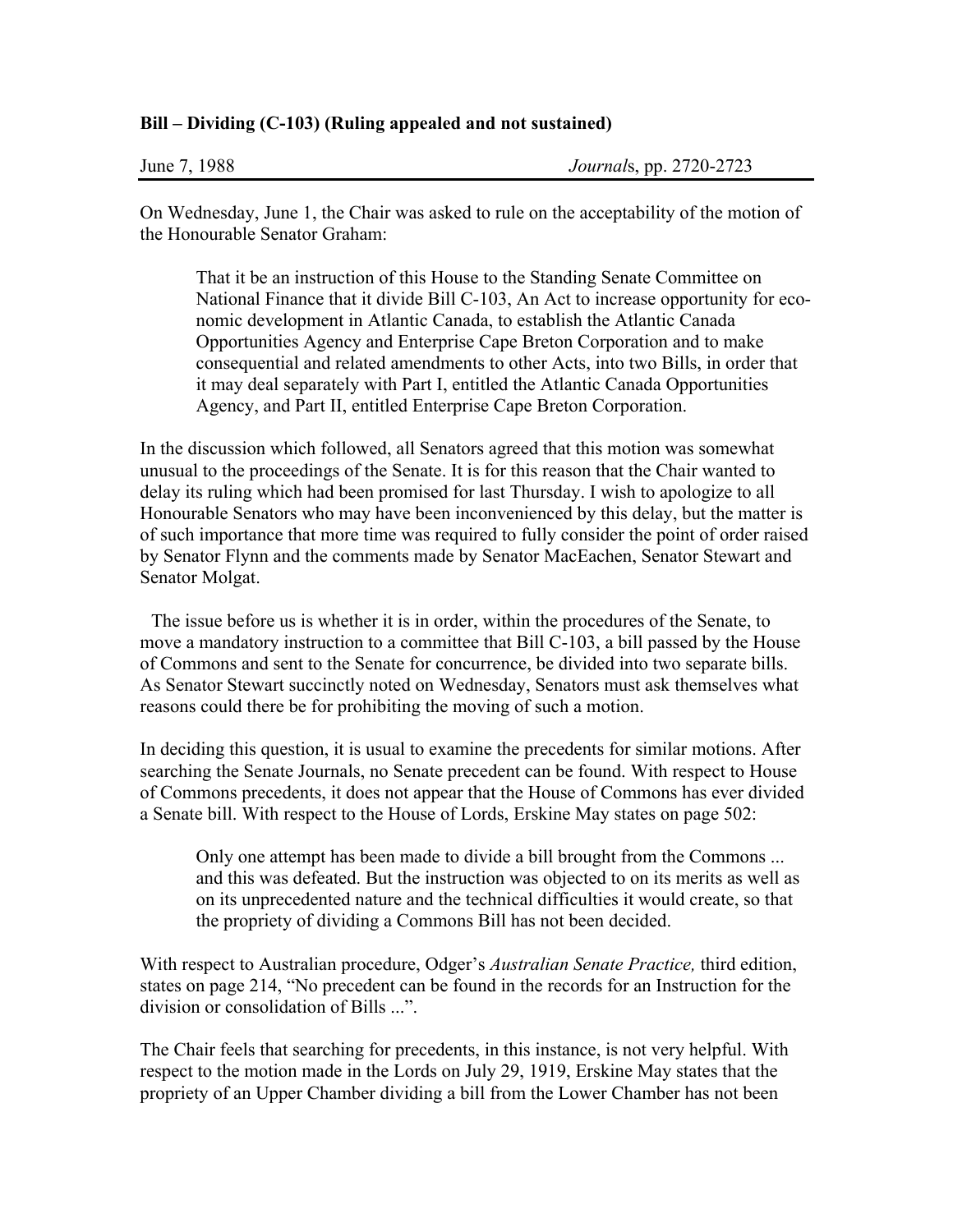decided. The 1919 motion would have been a more useful precedent had a Speaker's ruling been given. That no such ruling was rendered did not prove, in my opinion, that the motion was procedurally acceptable. Erskine May notes that "In the enforcement of rules for maintaining order, the Speaker of the House of Lords has no more authority than any other Lord, except in so far as his own personal weight and dignity of his office may give effect to his opinions and secure the concurrence of the House. As a consequence, the responsibility for maintaining order during debate rests with the House as a Whole. The Leader of the House has a special part to play in expressing the sense of the House and in drawing attention to cases where the rules of procedure have been transgressed or abused." The Chair has reviewed the debate in the Lords in 1919 and notes that the Civil Lord of the Admiralty (The Earl of Lytton) raised certain procedural problems which would occur if such a motion was adopted. In any event the 1919 precedent, in my opinion, remains somewhat tenuous.

The lack of precedents does not in itself prohibit the acceptability of Senator Graham's motion. Without precedents, Senators must examine the motion as it is presented to us and decide if it contravenes any procedural rules under which this Chamber operates.

The Chair finds that on many grounds, the motion presents no procedural difficulties. Proper notice was given of the motion. The Chair feels that, as a general principle, instructions to divide bills may be moved in the Senate when the bills originate in the Senate as they may be moved in the House of Commons when they originate in that House. With respect to Beauchesne's citation 761(2) that "such an Instruction is in order only if the bill is drafted into two or more distinct parts or else comprising more than one subject matter ...", the Chair agrees with the Leader of the Opposition that Bill C-103 is capable, from a drafting point of view, of being easily divided.

The main procedural problem the Chair feels, lies with the nature of Bill C-103 itself. It is a government bill and a money bill, having been recommended by Her Excellency the Governor General. Senator Graham's motion is quite clear that the National Finance Committee will be instructed to divide Bill C-103 into two Bills. Erskine May states on page 564 that when an instruction has been given to the committee that a bill may be divided into two or more bills, "the separate bills have been separately reported".

If it is divided, Bill C-103 will no longer be on the Senate Order Paper but will be superseded by two separate bills. The Chair notes there could be a technical problem with the numbering of such bills but feels such practical difficulties could be worked out. The Chair has a problem in accepting that these two separate bills are still government bills. Senator Graham's instruction does not deal with amending a government bill, but with dividing a government bill into two bills. These two bills would therefore have found their way before Parliament, not in the House of Commons, but in the Senate. Since they would both be bills appropriating public money, it would appear to the Chair that such action would be in contravention of Section 53 of the *Constitution Act, 1867* which states, "Bills for appropriating any Part of the Public Revenue, or for imposing any Tax or Impost, shall originate in the House of Commons".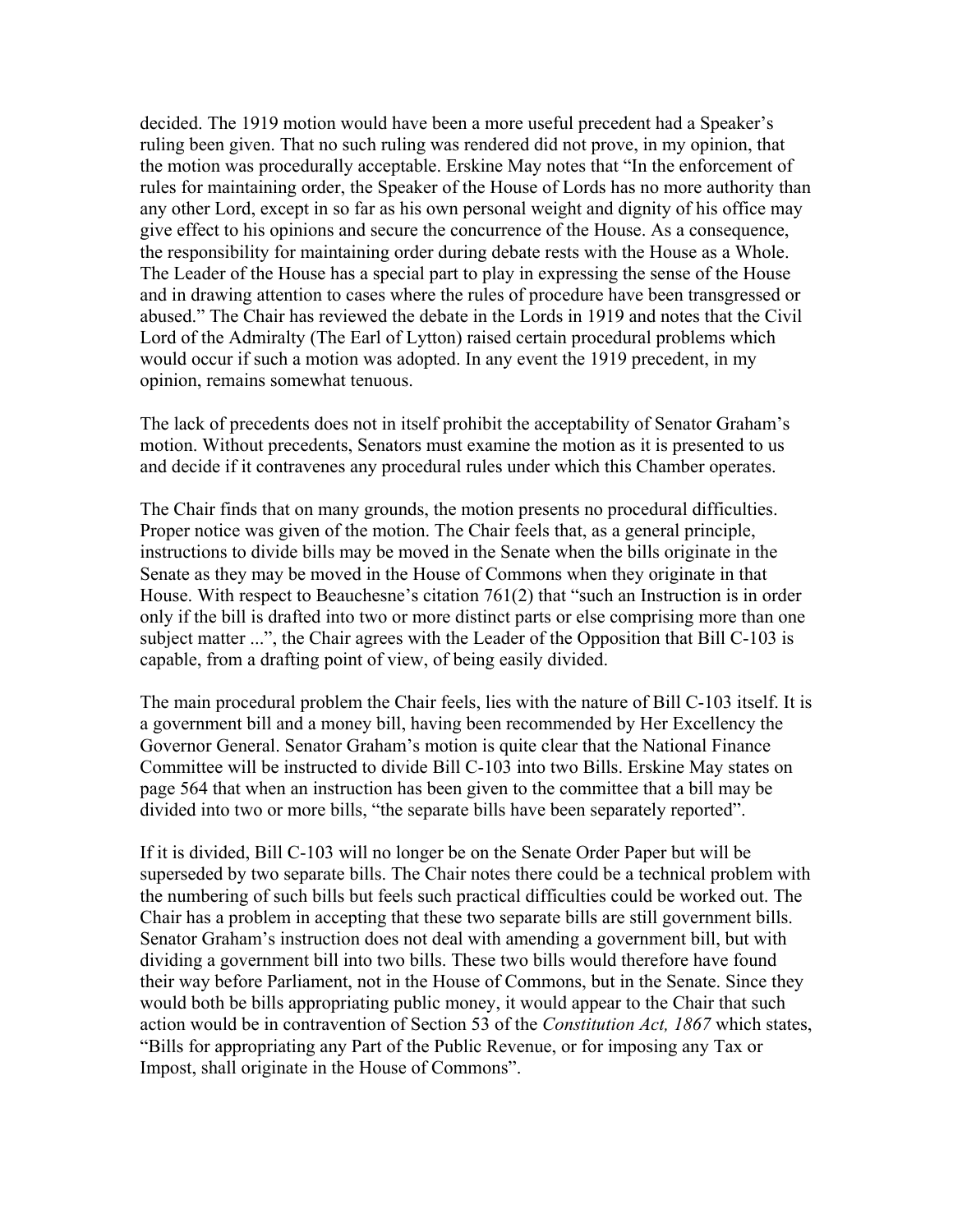For this very important reason, I must conclude that the motion of the Honourable Senator Graham is not in order.

Whereupon the Speaker's Ruling was appealed.

Therefore, it was resolved in the negative.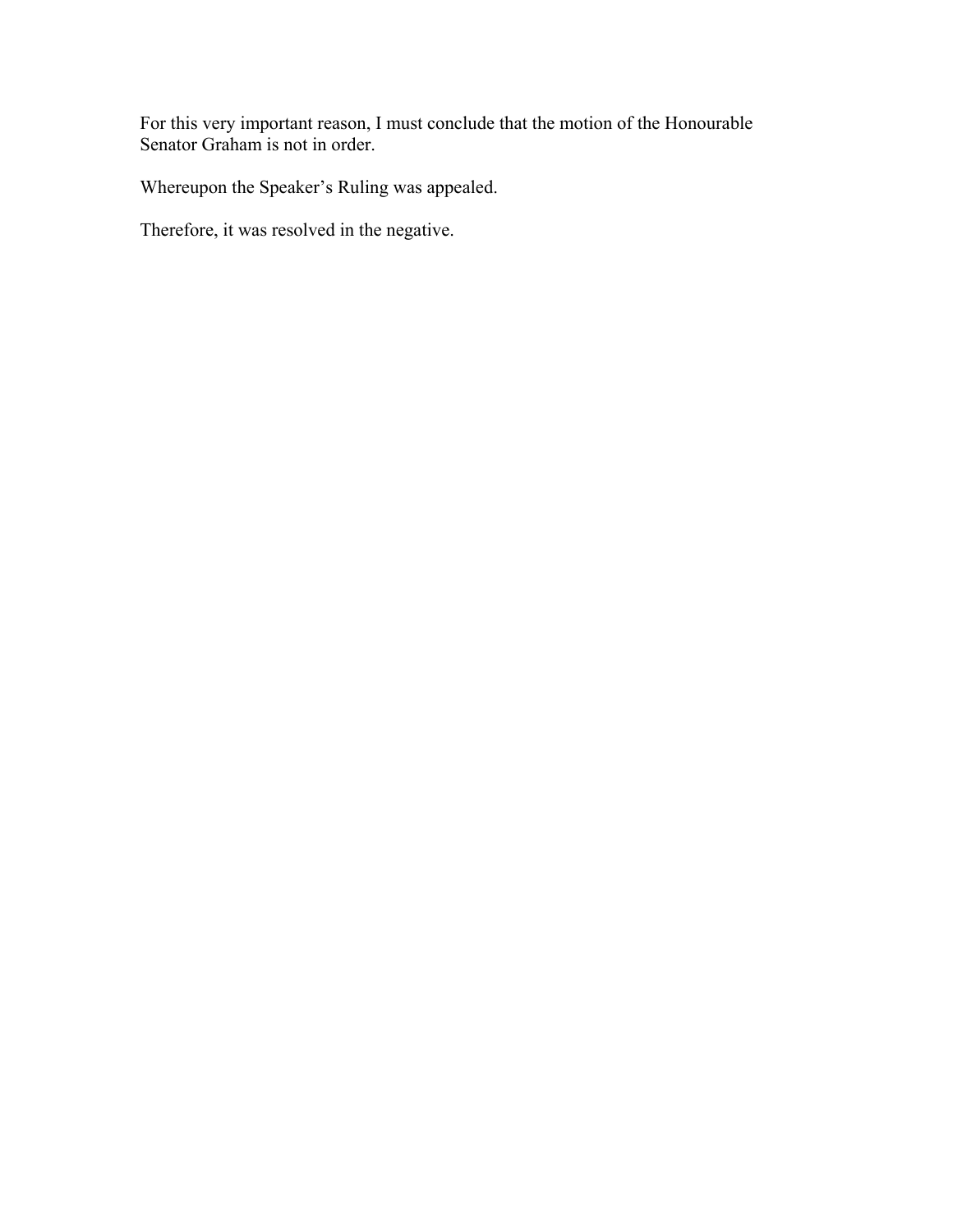**First Session, Thirty-Fourth Parliament December 12, 1988 – February 28, 1989 (There were no Speaker's rulings during this session.)** 



**Speaker: the Honourable Guy Charbonneau** 



**Speaker** *pro tempore***: the Honourable Gildas L. Molgat**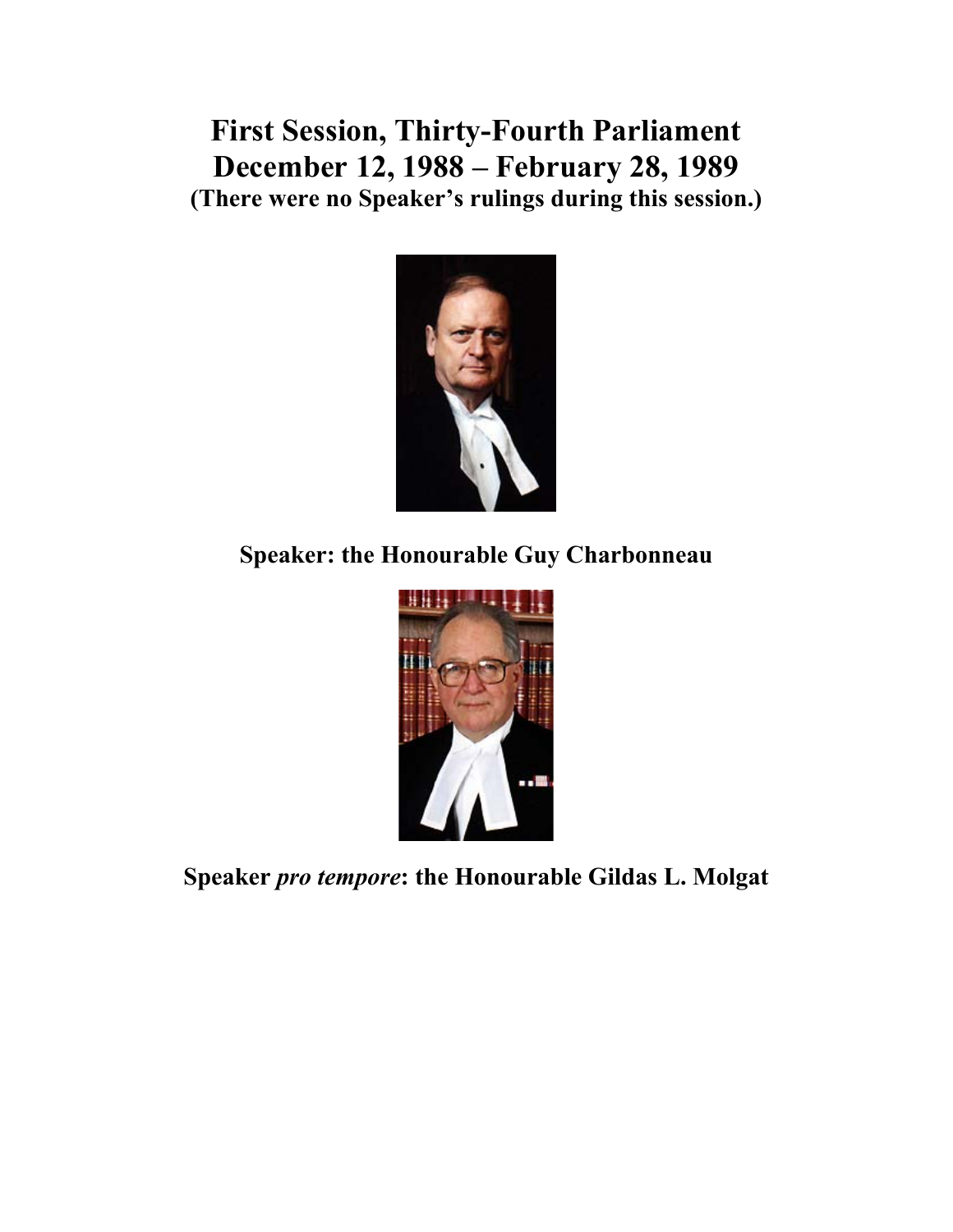# **Second Session, Thirty-Fourth Parliament April 3, 1989 – May 12, 1991**



**Speaker: the Honourable Guy Charbonneau** 



**Speaker** *pro tempore***: the Honourable Gildas L. Molgat**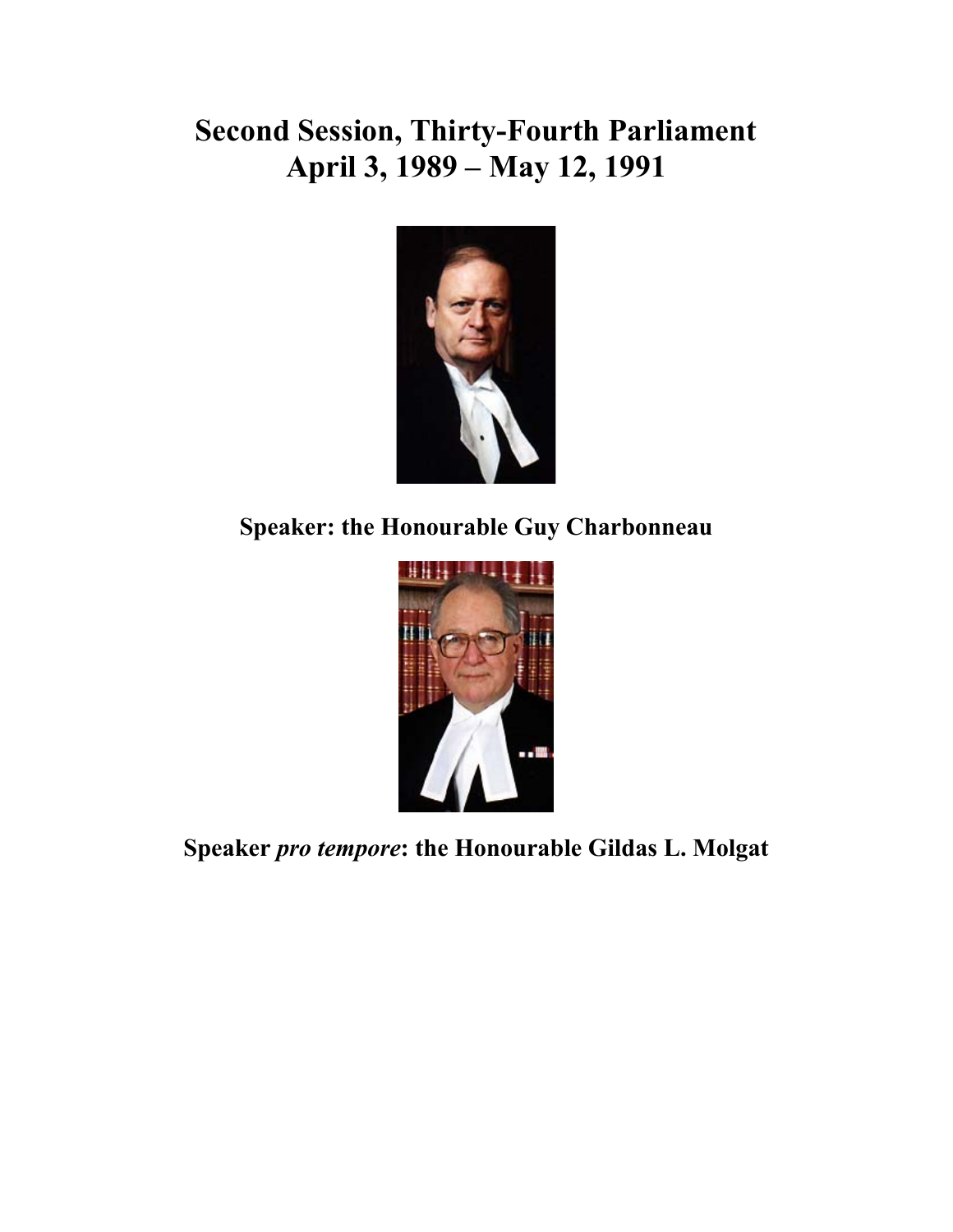#### **Bill – Admissibility (S-3 and S-4)**

On May 18, Senator Doody noted that Bills S-3 and S-4 are private members' bills and asked the Chair for a ruling to see if they were "in an order and form suitable for the Senate to consider". He stated, "I do not know if there are money implications in this or whether it is even within the Senate's purview to consider such bills, but perhaps the Chair could take them into consideration and give us a ruling at a later date".

The Chair has carefully considered Bills S-3 and S-4 and concludes that both bills have money implications.

The predominant intent of *Bill* S-3 is to amend the *War Veterans Allowance Act* to make equal the age at which men and women are entitled to an allowance by reducing the age at which a male person becomes eligible from 60 to age 55. Bill S-4 purports to amend the *War Veterans Allowance Act* to remove the requirement that those eligible under the Act reside in Canada.

One bill amends the Act to equalize the eligibility age by lowering it for men, thereby creating a greater demand for funds to pay for the increased number of eligible recipients; the other bill amends the Act to dispense with a residency-in-Canada requirement, thereby widening the scope of eligible recipients once again. It seems clear to the Chair that both bills infringe upon the financial initiative of the Crown. *Erskine May, 20th Edition,* states the following on page 766:

"The guiding principle in determining the effect of an amendment upon the financial initiative of the Crown is that the communication to which the royal demand or recommendation is attached must be treated as laying down once for all (unless withdrawn and replaced) not only the maximum amount of a charge, but also its objects, purposes, conditions and qualifications. In relation to the standard thereby fixed, an amendment infringes the financial initiative of the Crown, not only if it increases the amount, but also if it extends the objects and purposes, or relaxes the conditions and qualifications, expressed in the communication by which the Crown has demanded or recommended a charge. This standard is binding not only on private Members but also on Ministers, whose only advantage is that, as advisers of the Crown, they can present new or supplementary estimates or secure the royal recommendation to new or supplementary resolutions."

Many precedents can be found where Speakers have ruled against bills or amendments to bills which infringed on the Crown's financial initiative. I refer Senators to page 576 of *Decisions of Speaker Lamoureux* and page 166 of *Decisions of Speaker Jerome.*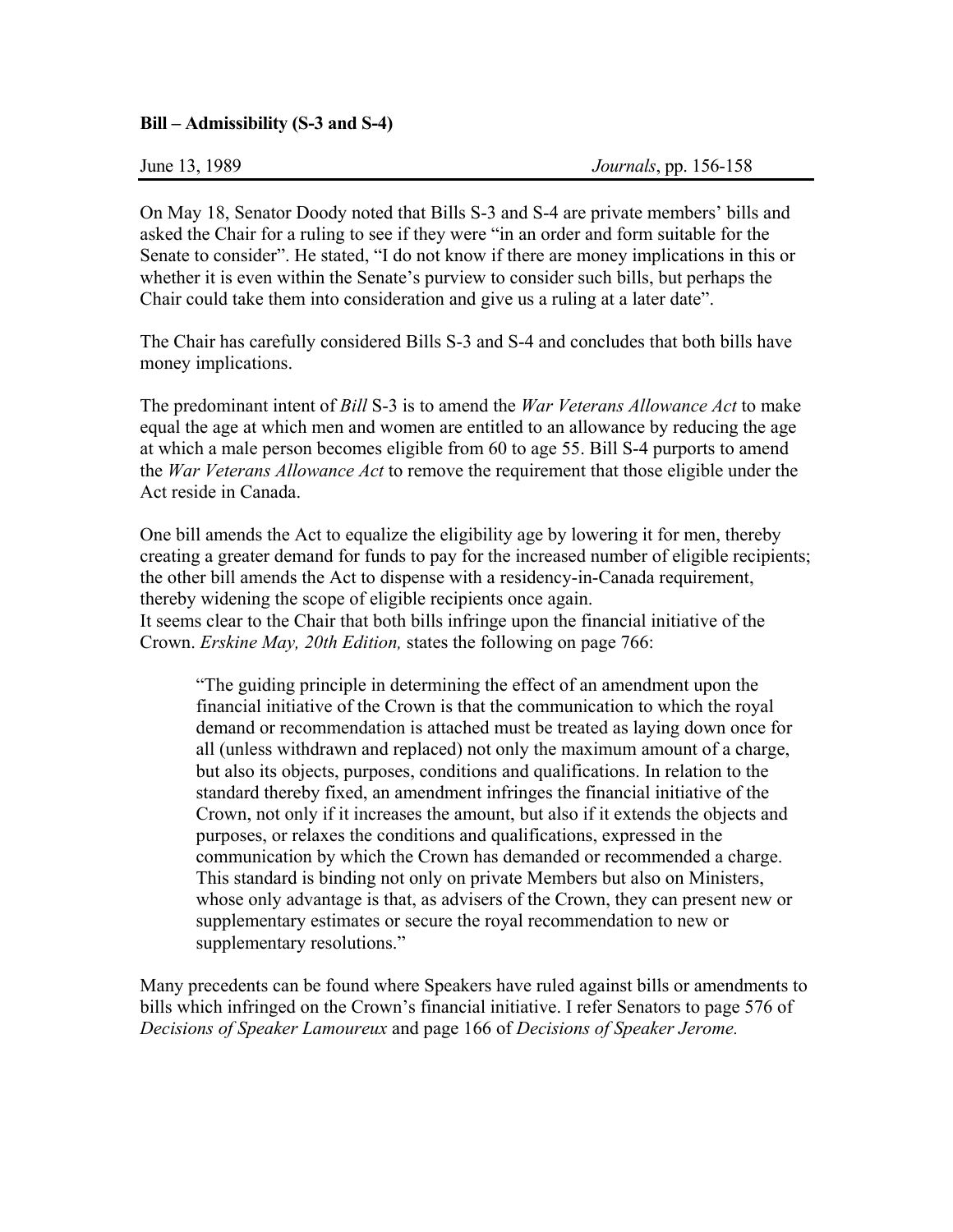I would like to quote from two such rulings. On September 13, 1973, the House of Commons Speaker ruled as follows regarding a bill which sought amendments to the *Family Allowances Act:* 

"Since the honourable Member's bill is not accompanied by a recommendation of the Crown, it cannot be put to the House at this time. I refer the honourable Member to citation 249(1) of Beauchesne's fourth edition. The principle explained in there is further confirmed in citation 250 as follows: 'If any motion, or bill, or proceeding is offered to be moved, whether in the House or in a committee, which requires, but fails to receive, the recommendation of the Crown, it is the duty of the Chair to announce that no question can be proposed upon the motion, or to direct the withdrawal of the bill.' "

On June 6, 1980, the Acting Commons Speaker made the following statement regarding a bill which sought amendments to the *Unemployment Insurance Act* respecting maternal benefits:

"When a Private Members' bill provides for an extension in the benefit period, for an enlargement of the class of possible claimants, or for an increase in the benefits payable under the Act, the charge on the Consolidated Revenue Fund would consequently be increased. Therefore, in my view, any such bill would be a 'money bill' which must be introduced by a Minister of the Crown and accompanied by the recommendation of the Governor General."

With respect to Senators initiating money bills, the Chair must draw attention of the Senate to the following excerpt from *Bourinot's Parliamentary Procedure, Fourth Edition,* pages 412-413:

"The recommendation of the Crown to any resolution involving a payment out of the dominion treasury must be formally given by a privy councillor in his place at the very initiation of a proceeding, in accordance with the express terms of the 54th section of the British North America Act, 1867, and in conformity with the practice of the English House of Commons...

Though the recommendation of the governor-general cannot be formally given in the Senate to a motion involving money, ― since such matters must originate in the Commons ― yet that house has a standing order which forbids the passage of any bill which, from information received, has not received the constitutional recommendation.

70. 'The Senate will not proceed upon a bill appropriating public money, that shall not, within the knowledge of the Senate, have been recommended by the Queen's representative.' "

Honourable Senators should note that Rule 70 has been renumbered and is now Rule 62.

For these reasons, I must rule that Bills S-3 and S-4 are out of order.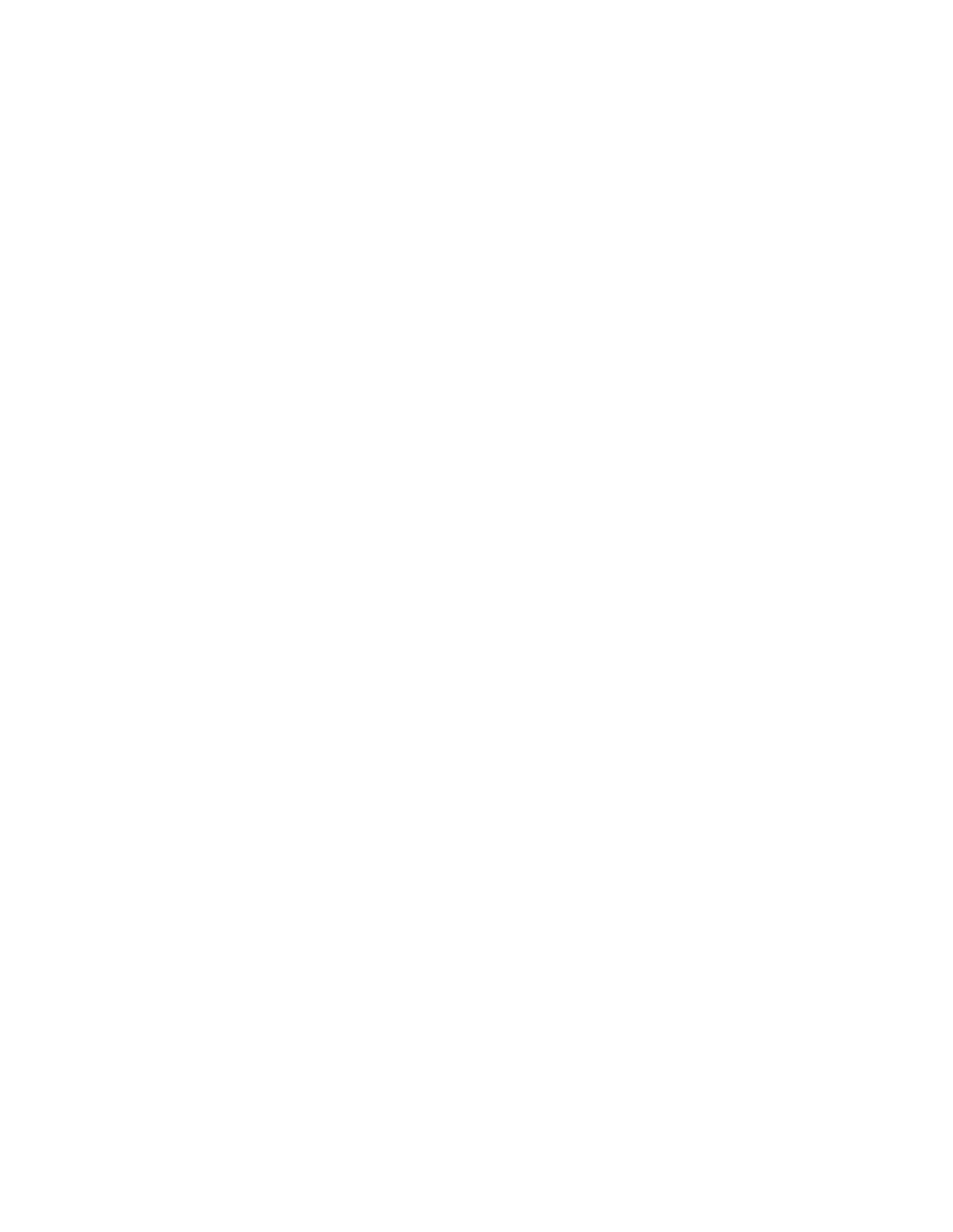#### **Motion – Acceptability (motion in amendment) (Ruling appealed and not sustained)**

Honourable Senators, as I am very conscious that precedents in this place are extremely important and also that decisions of this kind are very much a matter of judgment, I have spent a considerable amount of time in discu

Honourable Senators will recall that the subject takes the form of a motion proposed by Honourable Senator Bonnell and a motion in amendment proposed by Honourable Senator Phillips. I listened very carefully yesterday to the points raised by Honourable Senators when the Point of Order to the effect that the amendment was not in order was raised. Since then I have consulted with the authorities, Beauchesne and Erskine May, and I have had a look at the precedents in both Houses.

I would refer Honourable Senators first to Beauchesne's Fifth Edition to which we normally go as a first reference, page 153 citations 425 and 426. Citation 425 reads:

"The object of an amendment may be either to modify a question in such a way as to increase its acceptability or to present to the House a different proposition as an alternative to the original which must, however, be relevant to the subject of the questions."

Citation 426 reads:

"It is an imperative rule that every amendment must be relevant to the question on which the amendment is proposed. Every amendment proposed to be made, either to a question or to a proposed amendment, should be so framed that, if agreed to by the House, the question or amendment as amended would be intelligible and consistent with itself."

The Twentieth Edition of Erskine May says the same thing as Beauchesne in its first paragraph. I am referring to page 395, and the heading is "Object of an amendment and effect on debate." The beginning of the second paragraph reads:

"The latter purpose―

And this is an alternative―

"may be effected by moving to omit all or most of the words of the question after the first word 'That' and to substitute other words of a different import ..."

Indications are, from looking at the precedents, that in both Houses on motions of this kind, which are to reflect the views of the House, generally wide latitude has been given to amendments. The object behind this trend is that the purpose of debate and the purpose of amendments is to try and arrive at a consensus. That has been the practice in the past in both Houses.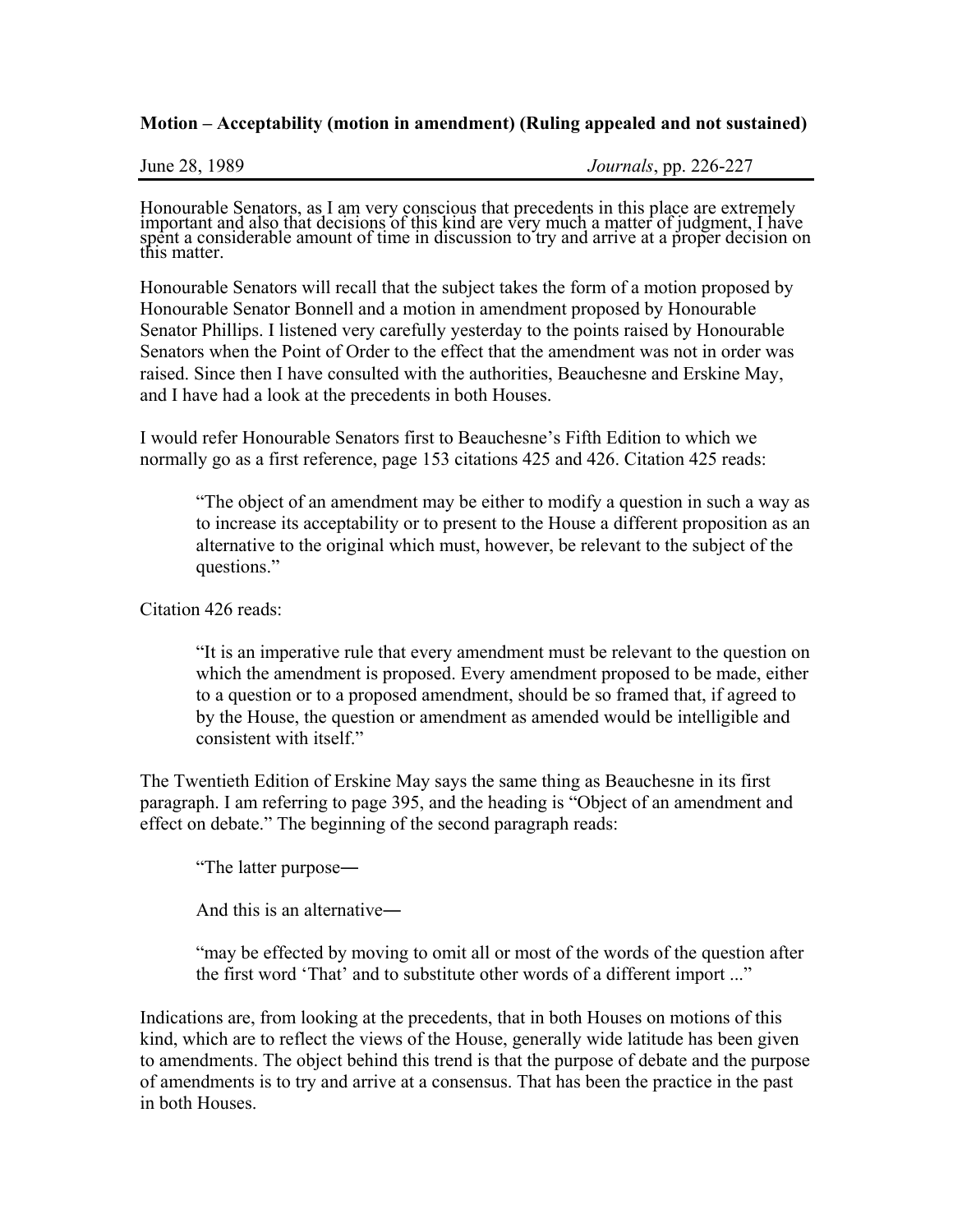While looking specifically at the rules as laid down in Beauchesne's and Erskine May, I also looked at what they considered to be non-admissible amendments. Upon reviewing the entire matter, it is my view that the amendment proposed by Senator Phillips is not inconsistent with the original motion, that it does provide an alternative proposition to the original motion. It is not irrelevant as it deals with the question of the closure of the base at Summerside. So, in my view, the amendment is in order.

The Honourable the Speaker's Ruling was appealed.

Therefore, the Honourable the Speaker's Ruling was negatived.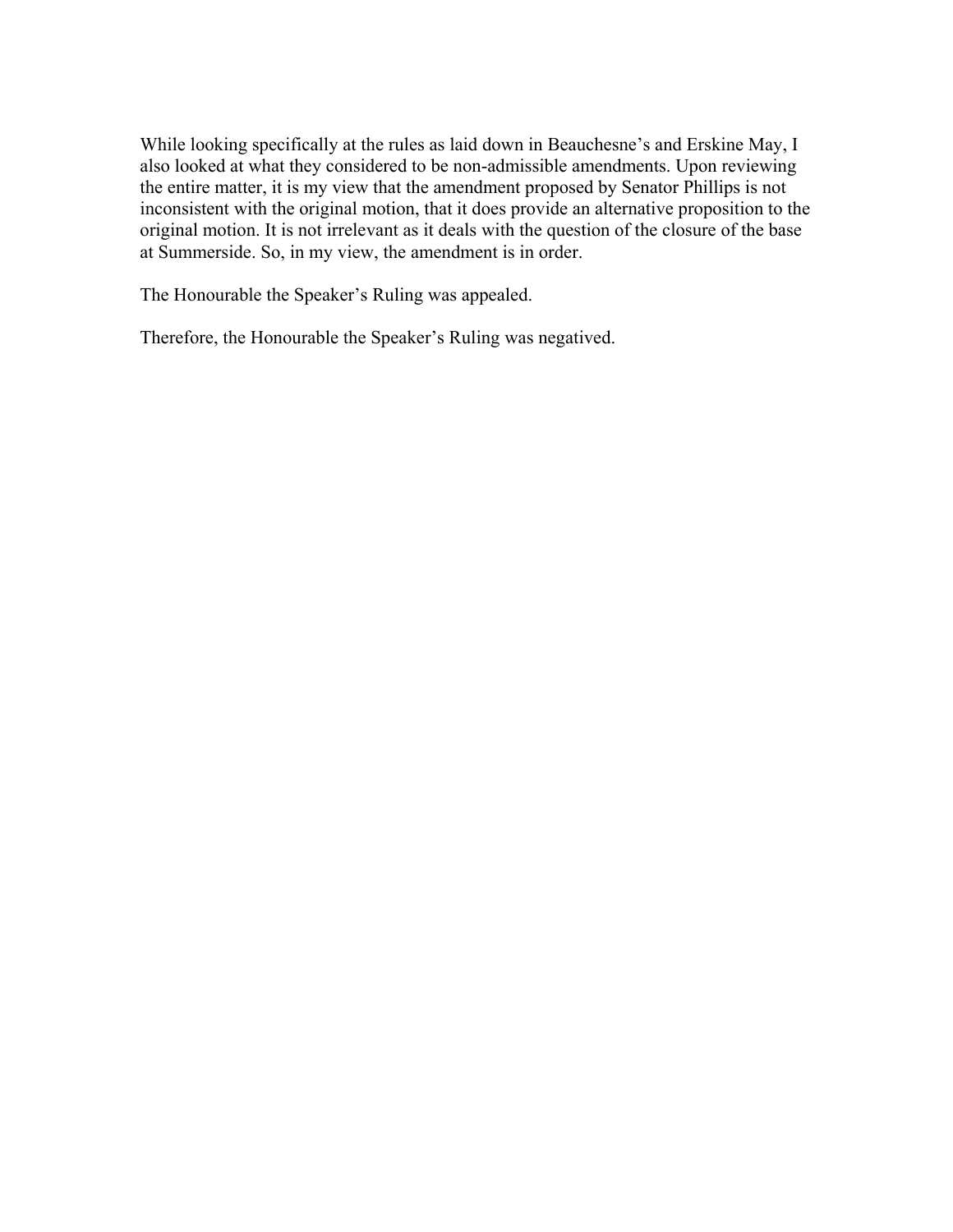#### **Committee Report – Acceptability of amendments**

| February 20, 1990 |  |  |
|-------------------|--|--|
|-------------------|--|--|

Honourable Senators, on Wednesday last, the Honourable Senator Beaudoin raised a point of order regarding the acceptability of certain amendments contained in the Third and Final Report of the Special Committee of the Senate on Bill C-21. Four amendments have been called into question as listed in Appendix A of the Report, they are amendments number 5, 7, 9 and 10.

With respect to amendments 5 and 7, the Chair is guided by Erskine May's 20th Edition, pages 797 and 810, which deals with matters requiring the Queen's Recommendation and matters that do not require the Queen's Recommendation.

Among the many precedents referred to that would require a Royal Recommendation, the following may be cited:

"A charge is also involved by any proposal whereby the Crown would incur a liability or a contingent liability, payable out of money to be voted by Parliament." (p. 797)

"Another type of expenditure is ... the imposition of charges to be paid directly out of the Consolidated Revenue Fund." (pp. 797-8)

"When a bill contains provisions extending the purposes of expenditure already authorized by statute, such provisions may require the Queen's Recommendation. The following examples may be given: (1) Extension of cases in which compensation can be paid ... (2) Extension of classes or insured persons ...". (p. 802)

With respect to matters that do not require the Royal Recommendation, Erskine May states the following:

"No special form of procedure applies to proposals to reduce existing charges, and they may be moved in the House of Commons or in Committee without the Royal Recommendation.

A proposed reduction of a charge may consist in reducing its amount, or restricting its objects or inserting limiting conditions, or shortening the period of its operation ...

The same principle explains an apparent anomaly in the case of amendments moved to a bill which abolishes or reduces a charge authorized by existing law. Amendments to such a bill, which are designed to restore a portion or the whole of the charge which the bill proposes to reduce or abolish, are in order without the need of a preliminary financial resolution. Such amendments do not in fact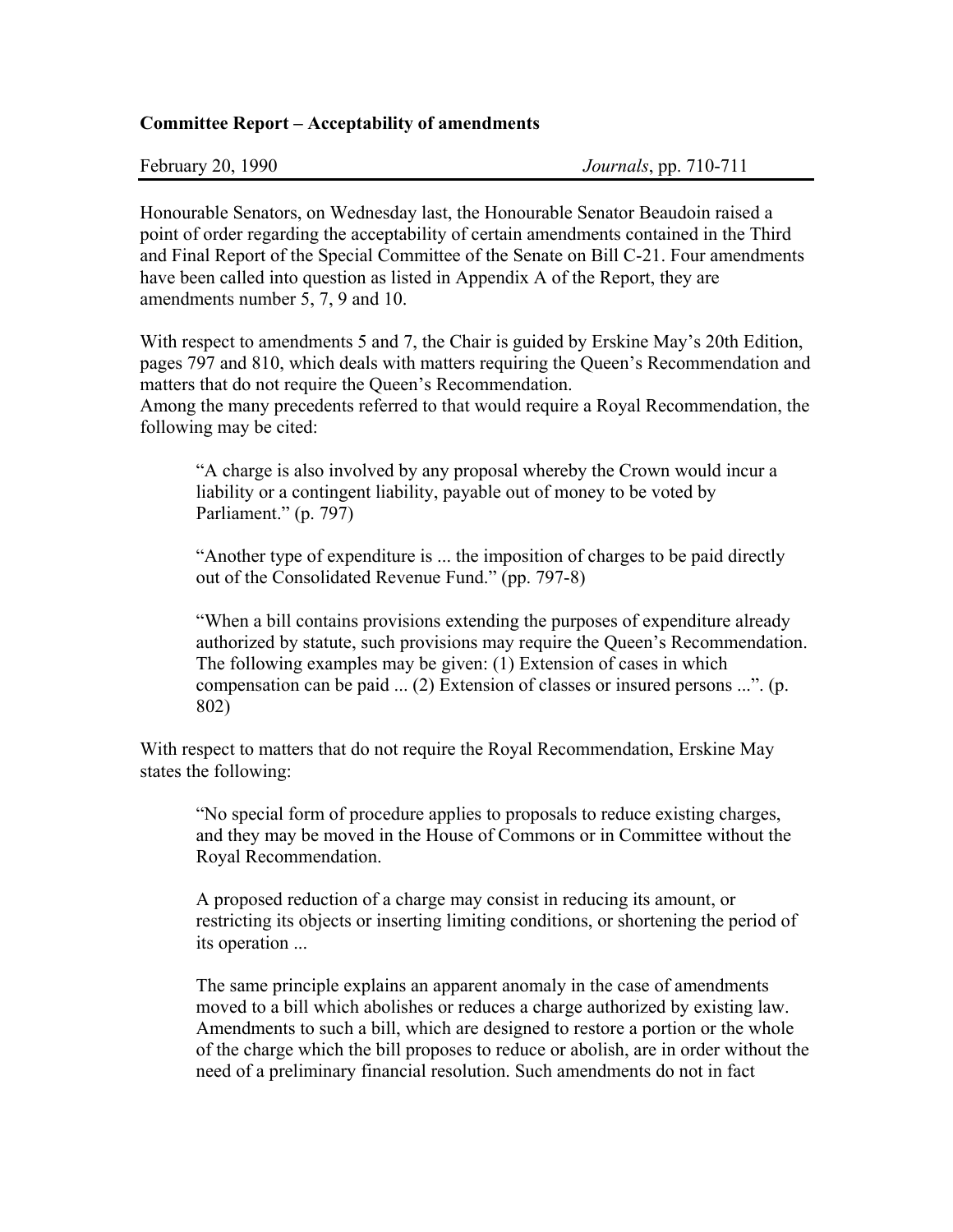propose a charge but simply seek to determine the question to what extent, if any, an existing charge shall be reduced." (p. 805)

Based on the above citations in Erskine May, and after careful review of the proposed amendments, I find amendments 5 and 7 to be in order.

Dealing now with amendment number 9, I have consulted senior officials in the Department of Employment and Immigration, and independent economic consultants. I carefully studied their assumptions, with which I concur.

While the effects of the amendment must inevitably rely on a number of these assumptions, and are consequently somewhat subjective, I have concluded that the amendment will result in an increase in costs over and above the parent Act. Because of the interrelationship between Tables 1 and 2 and the consequent interdependence of the amendments proposed to each of these Tables, I must also rule amendment number 10 out of order.

When the order is called, the Senate can proceed with consideration of the Committee Report with the exclusion of amendments numbered 9 and 10.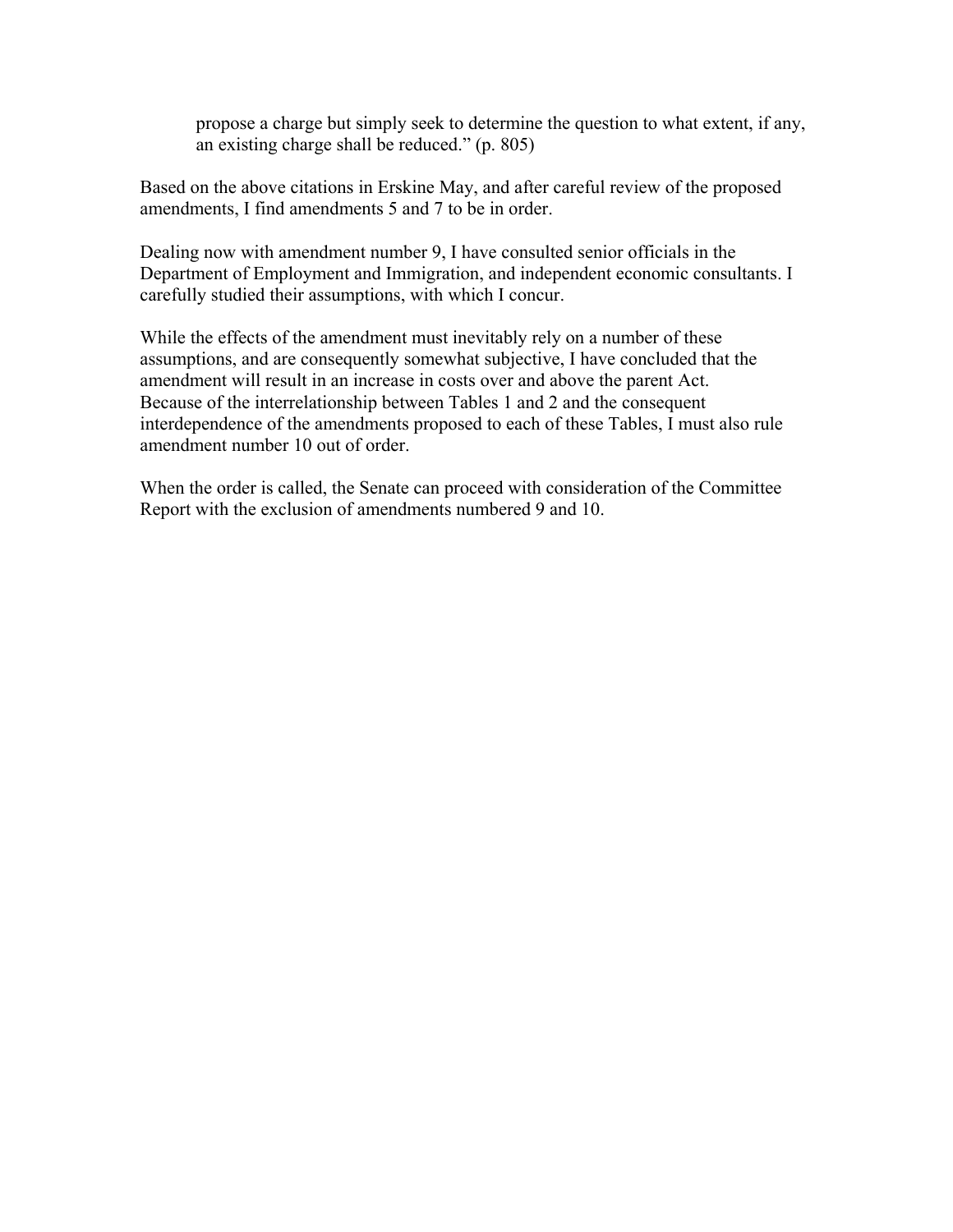#### **Motion – Acceptability (motion in amendment) (Ruling appealed and not sustained)**

May 23, 1990 *Journals*, pp. 999-1000

After debate,

The Honourable the Speaker was asked to rule on whether a point of order could be raised on the acceptability of the motion in amendment at this point in the proceedings.

The Honourable the Speaker ruled that pursuant to his Ruling of February 10, 1987, on the, same subject, the point of order be allowed at this time.

Whereupon the Speaker's Ruling was appealed.

Therefore, the Speaker's Ruling was negatived.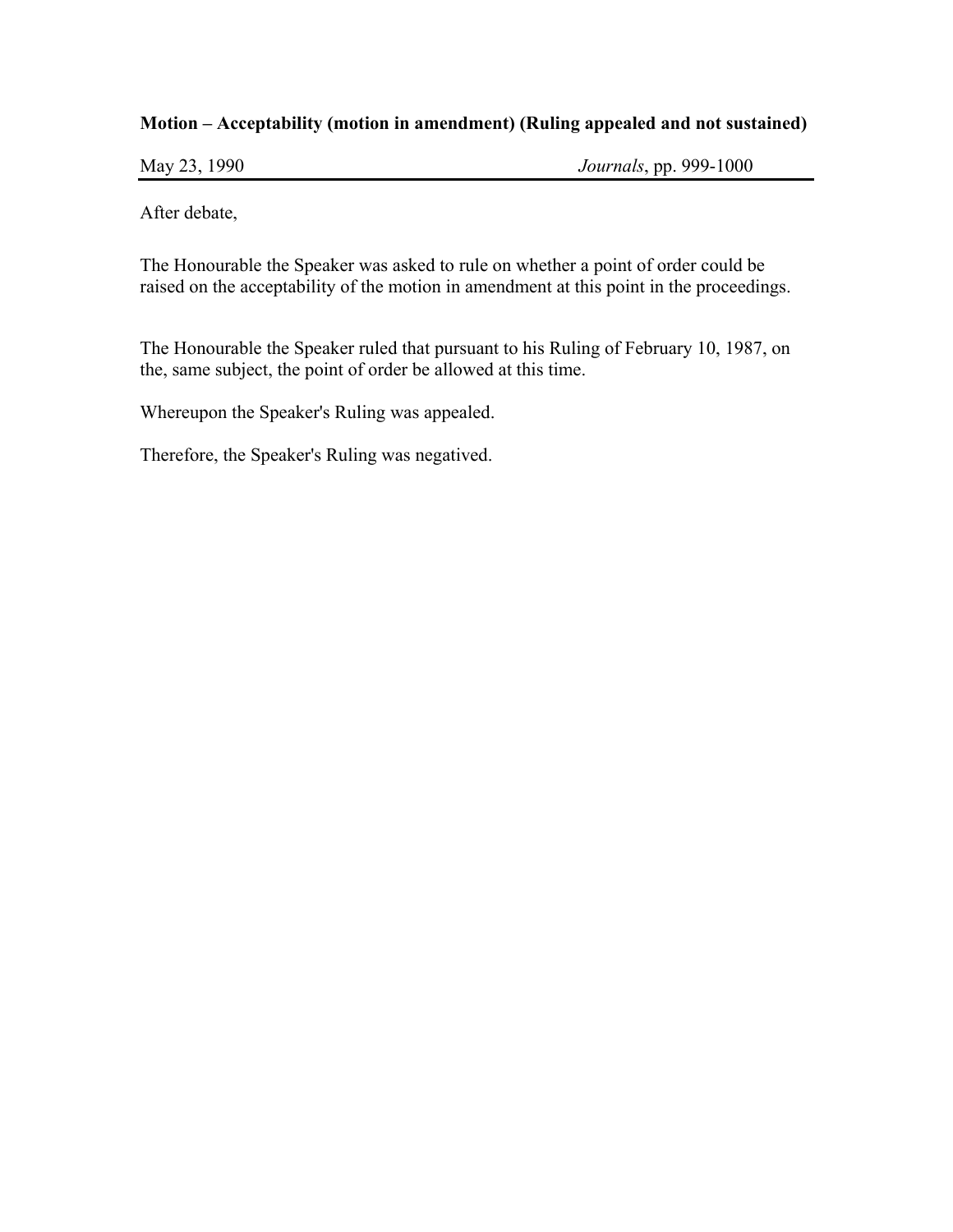#### **Committee Report – Acceptability of amendments**

On Tuesday, May 22, 1990, a point of order was raised by Senator Roblin as to the acceptability of the amendments to Bill C-28, An Act to amend the Income Tax Act, the Federal-Provincial Fiscal Arrangements and Federal Post-Secondary Education and Health Contributions Act, the Old Age Security Act, the Public Utilities Income Tax Transfer Act, the War Veterans Allowance Act and a related Act, as contained in the Tenth Report of the Standing Senate Committee on Banking, Trade and Commerce, presented in the Senate on May 16, 1990.

Senator Roblin appears to have the following concerns. With respect to amendment number one, dealing with clause 24 of the Bill, he indicated that "fully indexing that specific clause will result in a loss of revenue, which will compound over time". With respect to amendment number two, dealing with clause 48, he stated that "in the family reporting system we have here, we are taxing people under the Senate amendments that are not taxed under the government's bill, and I think that is something that should be looked into". Senator Roblin's remarks are found on pages 1716 and 1718 of the Senate *Debates.* 

The Chair has reviewed the amendments proposed by the Banking Committee and notes the following. With regard to an amendment which would result in a loss of revenue, Beauchesne's Fifth Edition states in citation 527:

"So long as an existing tax is not increased, any modification of the proposed reduction may be introduced in the Committee on the bill, and is regarded as a question not for increasing the charge upon the people but for determining to what extent such charge shall be reduced."

With respect to an amendment which extends a tax to new classes of taxpayers, the Chair would like to refer to the Ross Report known by its proper title as the *Memorandum re: Rights of the Senate in Matters of Financial Legislation,* which is found on pages 194- 204 of the Senate *Journals* of 1918. Paragraph I of the Ross Report, while asserting the right of the Senate to alter money bills, recognizes that the right to increase an appropriation of revenue is the prerogative of the Crown as expressed in the Royal Recommendation. Bill C-28 is not a bill to spend money but is rather a bill dealing with taxation or, in parliamentary terms, a bill based on ways and means.

The Ross Report also states the following at page 198:

"Section 53 embodies the only point on finance ever conceded to the House of Commons by the House of Lords... When the House of Commons passes an appropriation or tax Bill it must either be for a sum recommended or for some smaller sum. When the Bill is for some smaller sum, and the Ministry of the day continues to hold office, it must be assumed that the Crown has assented to the reduction... When such a Bill goes to the Senate the amount mentioned in the Bill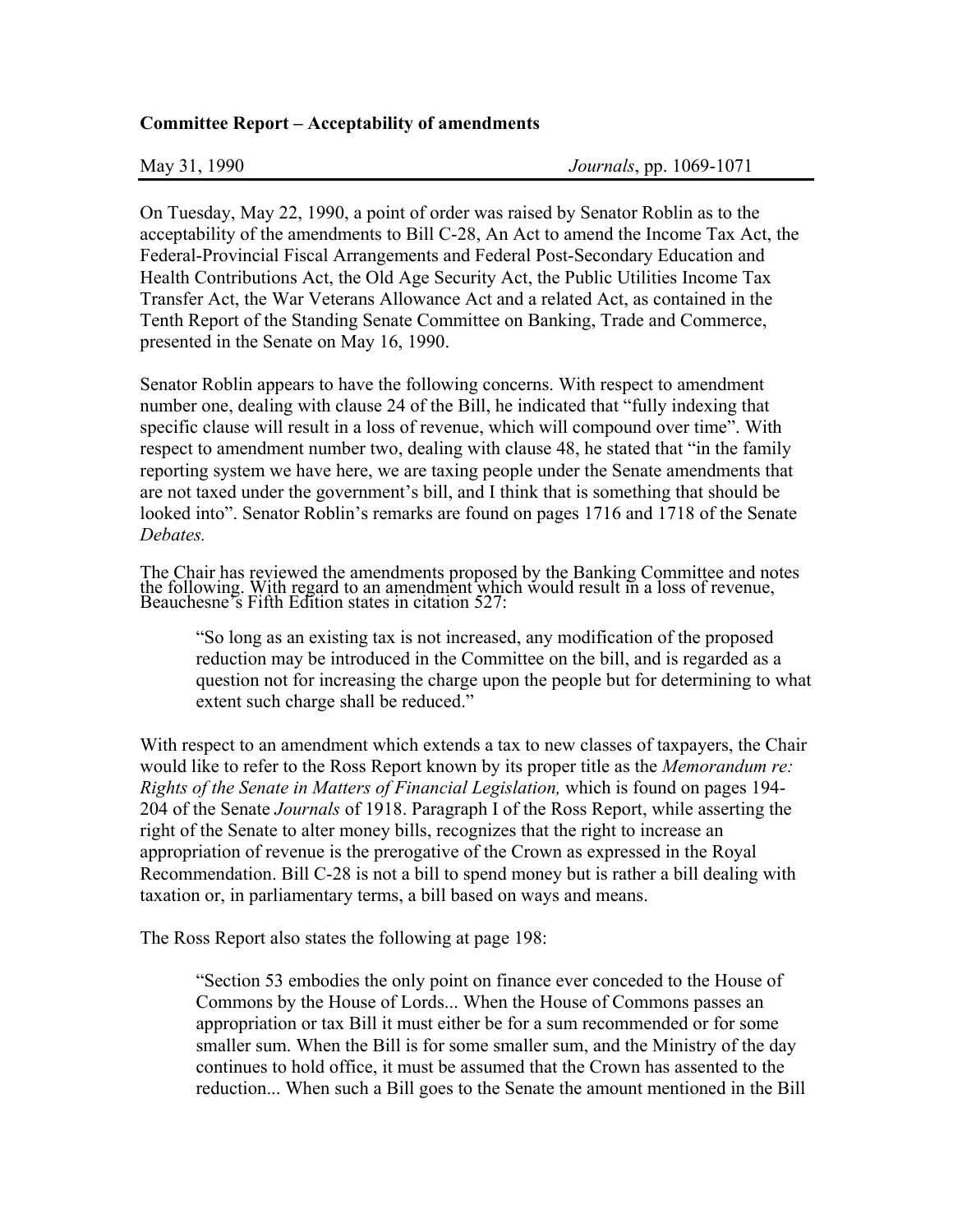is therefore the amount mentioned by the Crown. The Senate could not increase this sum without coming in conflict with the prerogative of the Crown to say what money is wanted... The foundation of all Parliamentary taxation is the necessity for the public service as declared by the Crown through its constitutional advisers. The Senate, therefore, cannot directly or indirectly originate one cent of expenditure of public funds or impose a cent of taxation on the people."

The Chair rules that amendment number one does not appear to increase the amount or extend the incidence of a charge, but is rather an adjustment of a tax. It therefore seems to be in order.

However, amendment number two, dealing with clause 48, particularly with the addition of the proposed sub-clause 180.2(7), does appear to extend the incidence of a tax and therefore is not in order.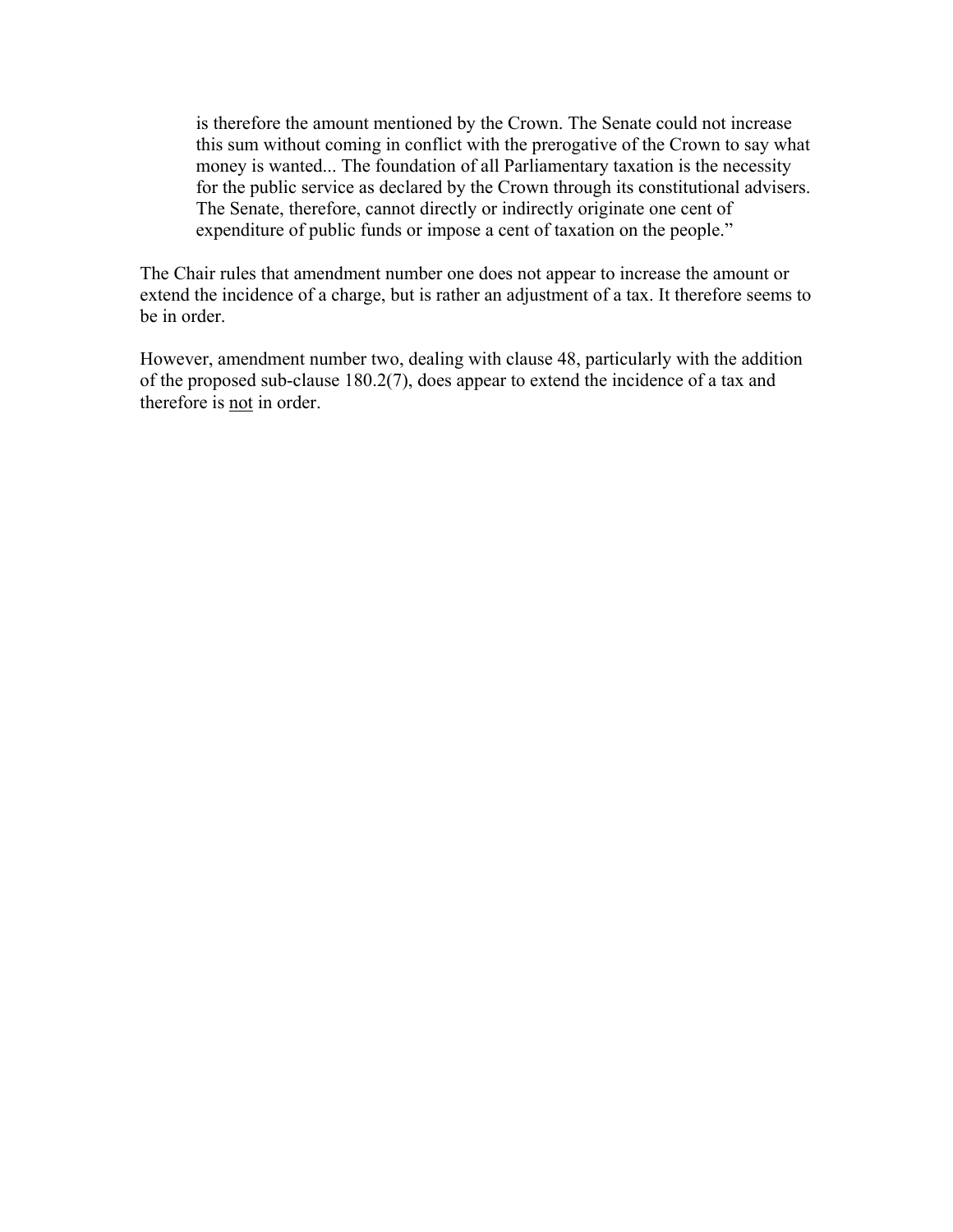#### **Committee Report – Presentation**

| September 26, 1990 |
|--------------------|
|--------------------|

Last night, I was asked by Senator Ottenheimer to rule on a Point of Order respecting the relationship between the questions of privilege which had been raised earlier in the day and the presentation of the Thirteenth Report of the Standing Senate Committee on Banking, Trade and Commerce.

Senator Ottenheimer described his Point of Order as follows: "...if the ruling is that there is a *prima facie* case and therefore a motion can be made, the whole thrust of the Point of Privilege is that the report which Senator Buckwold wishes to table, its presentation and deliberation by the Committee and everything surrounding it in the Committee--it getting to this place in this manner and in this way--is tainted, null and void or vitiated ab initio. I do not intend to try to characterize it. If it were tabled now, there is no remedy because a document resulting from contempt of Parliament or breach of privilege has received the authorization or sanction of resumption in this body."

The Chair does not intend to rule today on the numerous questions of privilege raised earlier in yesterday's sitting. It appears however that many of the points raised touched on allegations of possible contempt of the Senate and disregard of its rules by the Chairman of the Banking Committee or the Committee itself. Since the Chair has not had time to review the printed copy of yesterday's Hansard, I will reserve my ruling on these questions of privilege.

If a contempt of the Senate has occurred, the Senate is free to take certain actions to deal with it. However, it does not appear feasible to the Chair that we can turn back the clock and prevent the presentation of a committee report on the grounds that a question of privilege regarding the breaking of the rules in a Committee is pending.

For this reason, I must rule that Senator Ottenheimer does not have a valid Point of Order.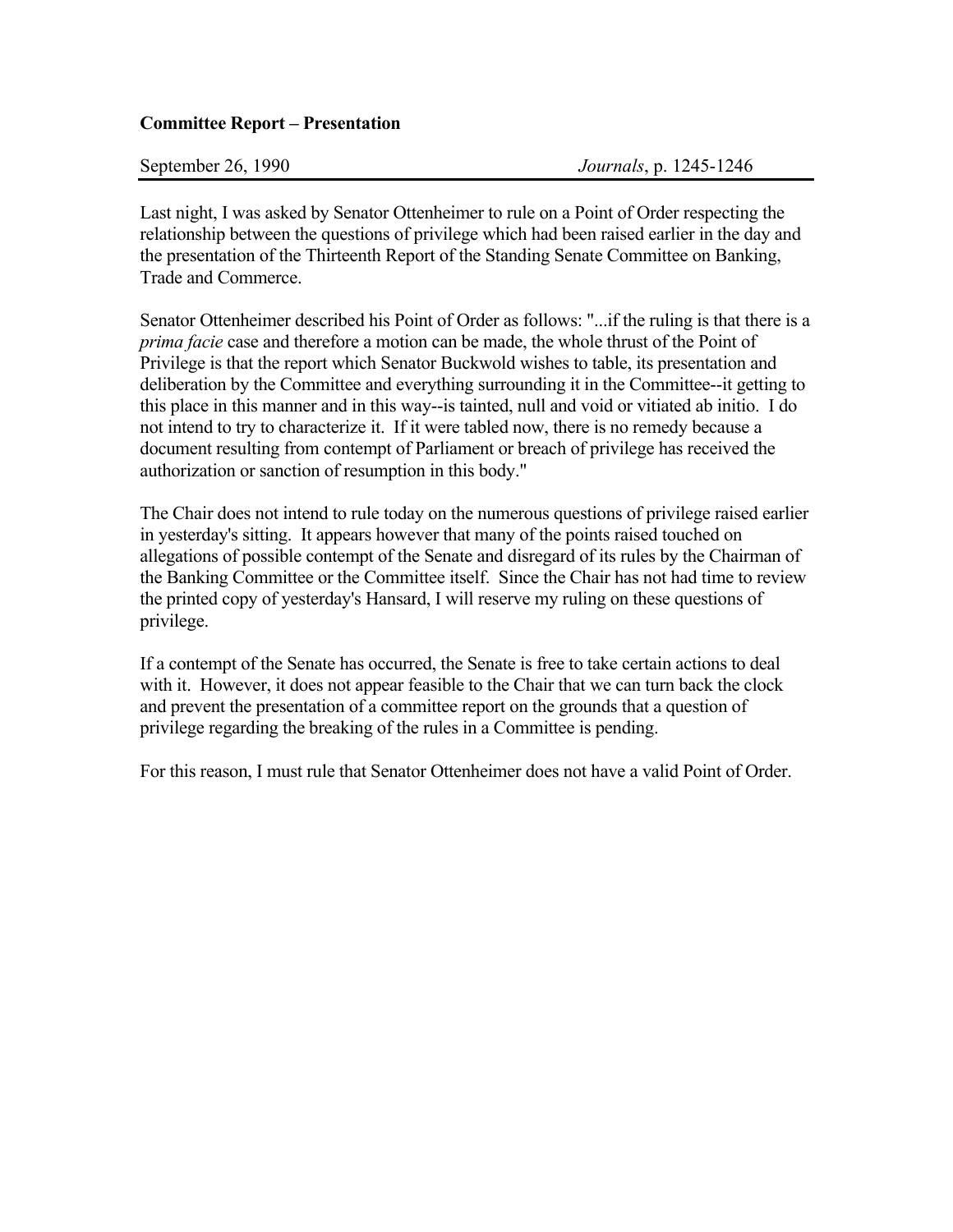#### **Committee Report – Presentation**

Earlier today, the Honourable Senator Murray raised a point of order with respect to the Thirteenth Report of the Standing Senate Committee on Banking, Trade and Commerce and asked the Chair for a ruling. As I understand it, the essence of his point of order is that because the Banking, Trade and Commerce Committee did not conduct a clause-by-clause study of Bill C-62, the Senate should not proceed at this time with the consideration of the report.

It is true that citation 763 of Beauchesne's Fifth edition reads as follows:

"763. The function of a committee on a bill is to go through the text of the bill clause by clause and, if necessary, word by word, with a view to making such amendments in it as may seem likely to render it more generally acceptable."

As some Senators noted, in particular Senator Everett, it appears that this procedure has not always been followed by Senate Committees. Traditionally, Senate Committees are masters of their own procedure and some have made use of the clause by clause procedure while others have not.

The Chair is not being asked to decide whether or not Senate committees should study bills clause by clause. It is more proper that this question be decided by our Standing Rules and Orders Committee and by the Senate as a whole than by the Speaker. The Chair is being asked, however, to decide the question that because a certain practice or rule was not followed in a committee, should a subsequent proceeding flowing from the deliberations of the Committee be delayed?

As I ruled earlier today on the point of order of Senator Ottenheimer, it does not appear feasible that a proceeding can be prevented from happening simply because a question of privilege, or in this case a point or order, has been raised regarding alleged infractions of the rules or practices of the Senate by a committee or its Chairman. If contempt of the Senate or of its rules has occurred, the Senate can take certain actions to deal with it. I cannot uphold the point of order raised by Senator Murray.

I might add in closing that there is an obligation on the part of all Honourable Senators, whether they be in the Senate or in committees of the Senate, that notwithstanding their party affiliations and the seriousness of the great questions which are before them, they obey the rules, customs and traditions of the Senate at all times.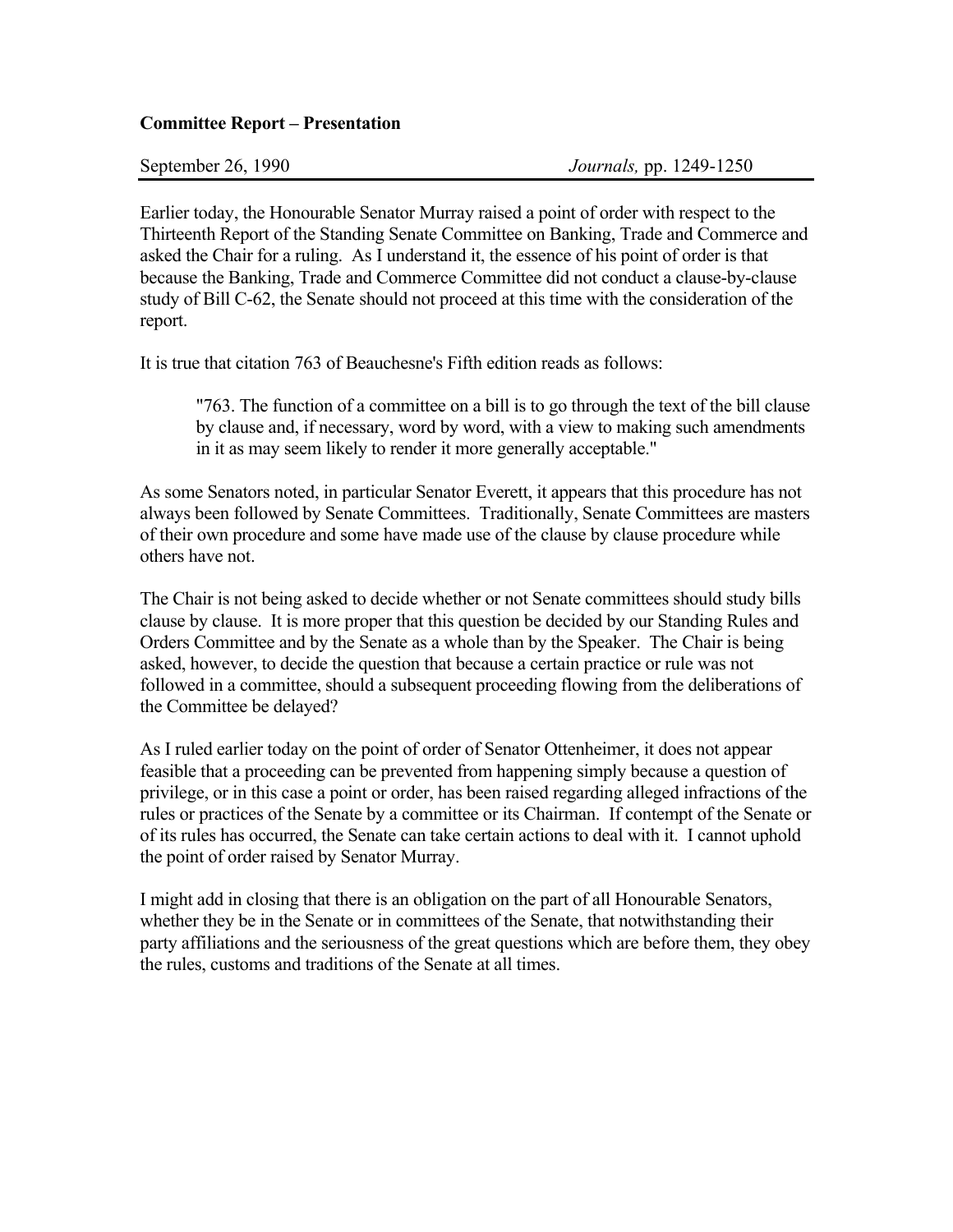#### **Question of privilege – Rights of new senators**

A question of privilege raised and debated all day yesterday objected to the right of eight new Senators to take their seats and vote in the Senate of Canada.

In the discussion, the Speaker was asked to rule whether or not a prima facie case of privilege existed.

I have reflected on that matter and I think I need not hear further to make my ruling.

Since the question raised is more properly one which deals with an interpretation of the Constitution Act, 1867, the Chair must be guided by the reference in Bourinot's Fourth Edition, on page 180, and Beauchesne's Fifth Edition, on pages 38-39, citation 117(6), that:

The Speaker will not give a decision upon a constitutional question nor decide a question of law, though the same may be raised on a point of order or privilege.

As the parliamentary authorities state, whether or not these appointments were constitutional is not a matter for the Speaker to rule on. Consequently, I cannot find a prima facie case of privilege in the matters raised.

Therefore, I rule that this question should not be further debated at this time.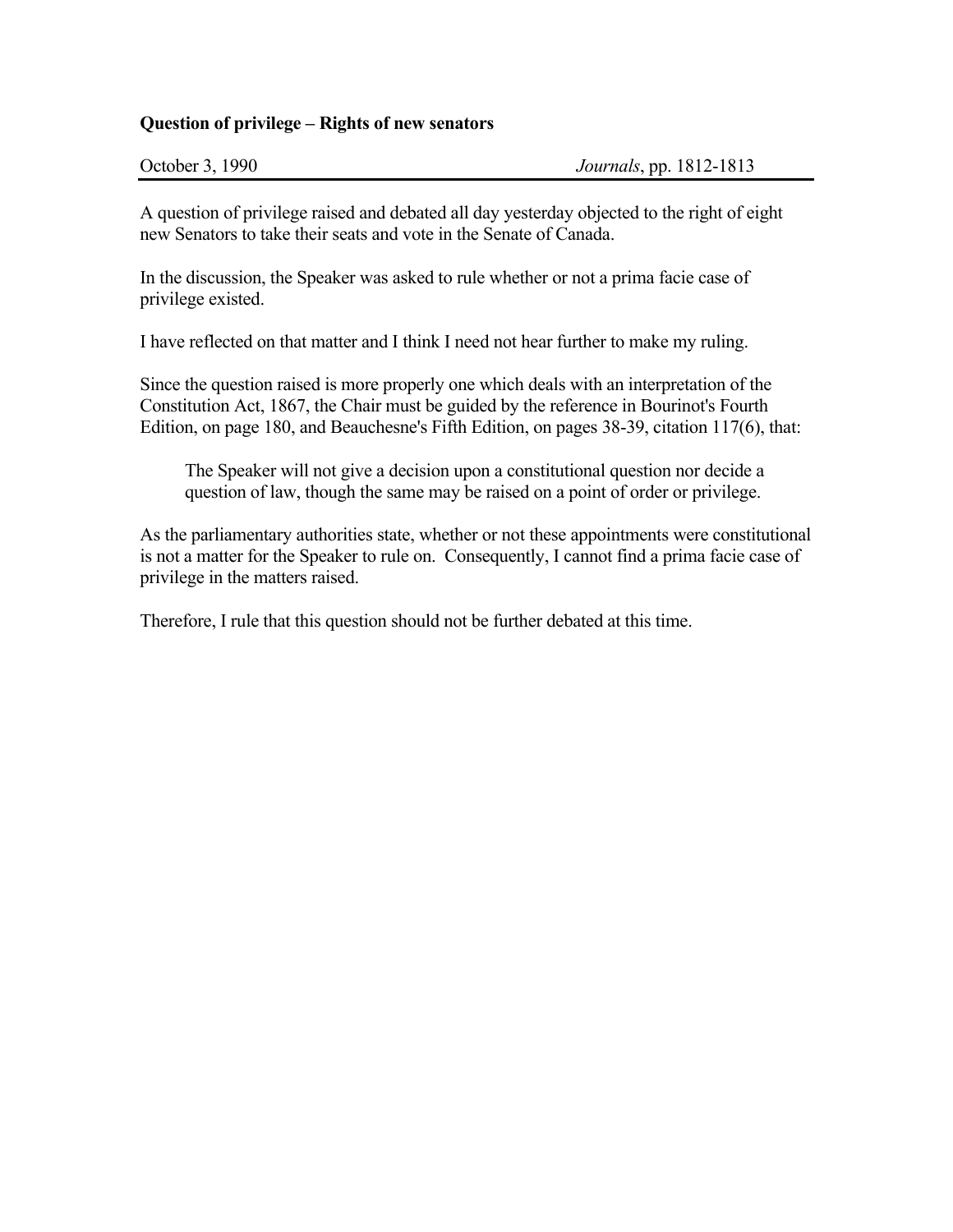#### **Question of privilege – Committee proceedings**

On Tuesday, September 25, 1990, questions of privilege were raised by the Honourable Senators Ottenheimer, Poitras, Robertson, Simard, David, Barootes, and Doody. Many Senators contributed to the discussion on these points of privilege which followed, and I wish to thank all those who participated. I indicated that I would take these questions of privilege under advisement and, after reviewing the Hansard of that day, come back to the House with a ruling as soon as I possibly could. I am now prepared to render my ruling.

Many of the points raised by Honourable Senators touched on the proceedings of the September 24, 1990 meeting of the Banking, Trade and Commerce Committee. Complaints were raised that some members of the Committee were denied the opportunity of fulfilling their parliamentary duty. Some Senators felt that they had insufficient time to give due consideration to the matters referred to them and had been denied access to the draft Committee report on Bill C-62. Some felt it was inappropriate that the staff of the Committee were not available to the deputy chairman of the committee and to other members. Some objected that a motion had been withdrawn without the unanimous consent of the Committee and that debate on a certain motion was not permitted. Some criticized the way the meetings of the Steering Committee had been conducted and objected to the manner by which the draft report had been distributed, specifically that both official language versions of the report had not arrived in Senators' offices at the same time. Complaints were also made that the draft report had been divulged to the press before it had been presented to the Senate.

It appears to the Chair that these points may constitute grievances but in my opinion they are not questions of privilege. Beauchesne defines parliamentary privilege as "the sum of the peculiar rights enjoyed by each House collectively as a constituent part of the High Court of Parliament and by Members of each House individually, without which they could not discharge their functions and which exceed those possessed by other bodies or individuals". While parliamentary rules may have been transgressed, parliamentary rights or privileges do not appear to have been.

Some Senators criticized certain actions and rulings of the Chairman of the Committee.

On this point I would refer Honourable Senators to citation 607 of the Fifth Edition of Beauchesne's Parliamentary Rules and Forms, which reads as follows:

"607.(1) All decisions of the Chairman may be appealed to the committee.

 (2) There is no appeal to the House for the Chairman's ruling except by way of a report from the committee."

These matters were not reported from the Committee.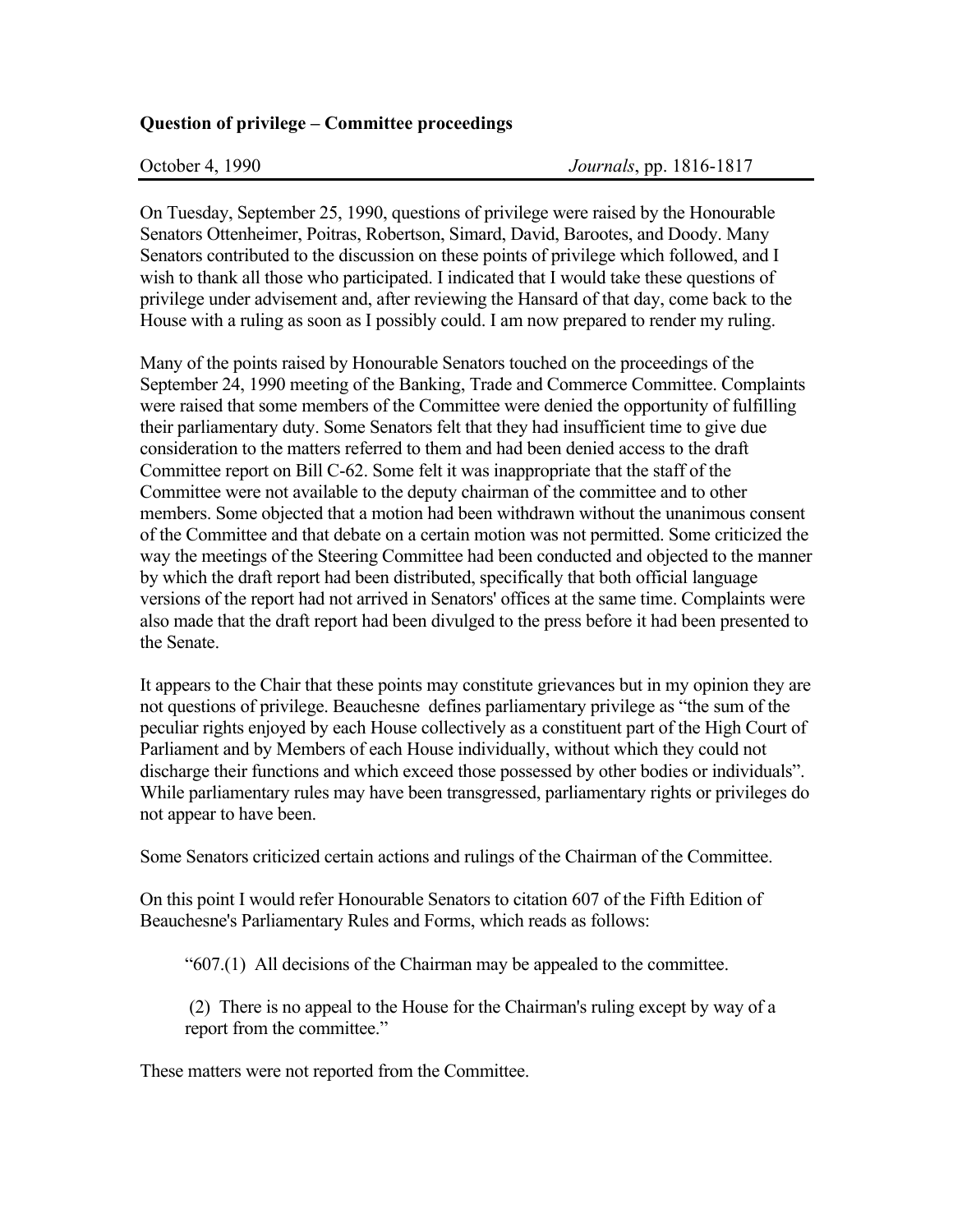In addition, many of the points raised seem to deal with questions of order and committee procedure. On this Beauchesne is quite clear. Citation 608 of the Fifth Edition states: "Procedural difficulties which arise in committees ought to be settled in the committee and not in the Housed".

For these reasons, I must rule that the Honourable Senators who raised these points on Tuesday last do not have valid questions of privilege.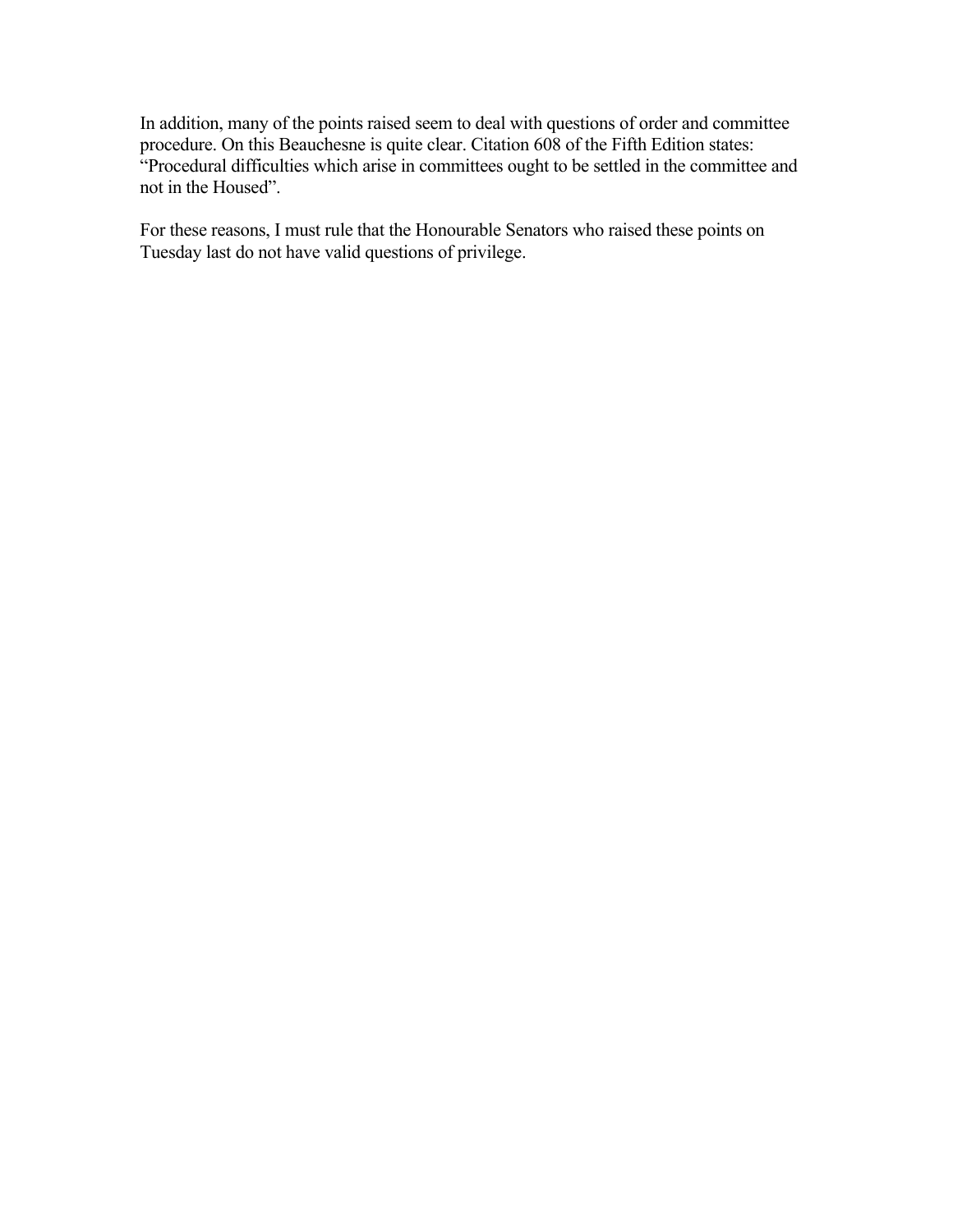#### **Question of Privilege – Role of Speaker**

Yesterday, Honourable Senator Murray raised a Point of Order when Honourable Senator Frith proposed to move a motion pursuant to Rule 33 to enable the Senate to take action on a matter which Senator Frith asserted was a breach of privilege.

Rule 33 reads as follows:

"When a matter or question directly concerning the privileges of the Senate, of any committee thereof, or of any Senator, has arisen, a motion calling upon the Senate to take action thereon may be moved without notice and, until decided, shall unless the debate be adjourned, suspend the consideration of other motions and of the Orders of the Day."

In discussing the Point of Order, some Senators felt that any Senator, at any time, could propose a motion under Rule 33 which would take priority over all other business of the Senate.

Other Senators argued that the procedure under Rule 33 would require that the Chair, if asked, should first determine that a *prima facie* case of privilege had been established. If the Chair agrees and there is no appeal to the Ruling, the motion should be permitted to proceed. Furthermore, it was contended that the motion proposed by Honourable Senator Frith should not be received inasmuch as the Chair had previously ruled on the same matter, that no such *prima facie* case existed.

After careful reflection and study, it seems to me that the terms of Rule 33 are rather laconic. Therefore, I have first to be conscious of the Senate's Rule 1.

"In all cases not provided for in these rules, the customs, usages, forms and proceedings of either House of Parliament of Canada shall, so far as is practicable, be followed in the Senate or in any committee thereof."

Citation 84, at page 25 of Beauchesne's Fifth Edition is particularly enlightening as to the limited function of the Speaker in matters of privilege:

"84(1) Once the claim of a breach of privilege has been made, it is the duty of the Speaker to decide if a *prima facie* case can be established. The Speaker requires to be satisfied, both that privilege appears to be sufficiently involved to justify him in giving such precedence (or as it is sometimes put, that there is a *prima facie* case that a breach of privilege has to be committed); and also that the matter is being raised at the earliest opportunity.

 (2) It has often been laid down that the Speaker's function in ruling on a claim of a breach of privilege is limited to deciding the formal question, whether the case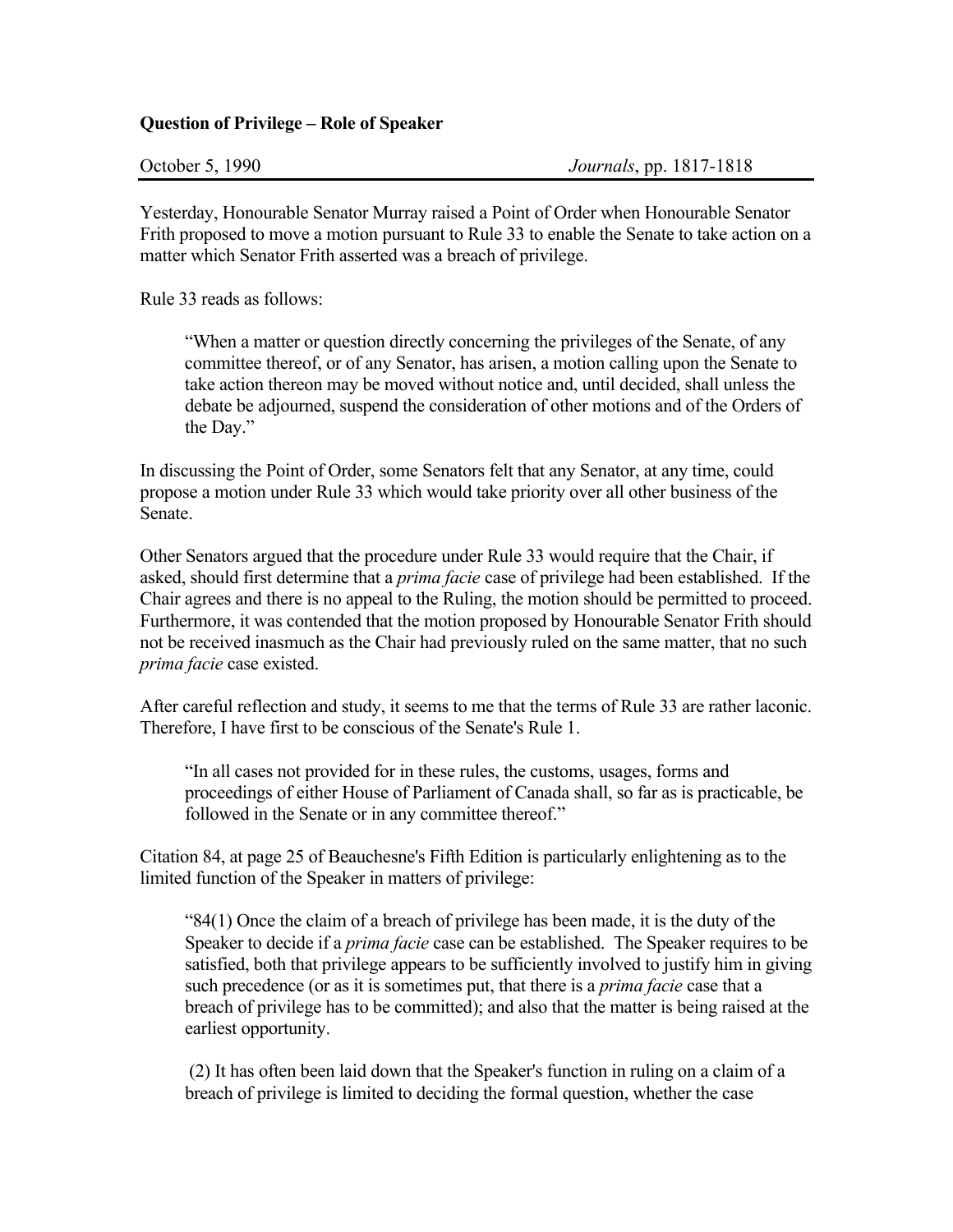conforms with the conditions which alone entitle it to take precedence over the Notices of Motions and Orders of the Day standing on the Order Paper; and does not extend to deciding the question of substance, whether a breach of privilege has in fact been committed - a question which can only be decided by the House itself."

Secondly, I underline that Rule 15 of the Senate places a duty on the Chair to "preserve order and decorum", which is not presently the case; but more important in this instance, to "decide points of order, subject to an appeal to the Senate." Since there is an appeal residing with the Senate on any decision of the Speaker as to a *prima facie* case, I feel that the procedure outlined in citation 84 best preserves the orderly conduct of Senate business and the rights of the Senate as a whole.

Otherwise you would have to accept that the moving of a motion under Rule 33 would not be subject to any Point of Order and remain in the absolute discretion of any member even if the motion is futile and not based on a *prima facie* case. That discretion would give any honourable member the power to delay the proceedings of the Senate even under any pretence.

Honourable Senators, I believe that this lays out a practice which is directly applicable in the case of Rule 33 and the role of the Speaker under Rule 15. This rule preserves for the Senate itself the final word to determine if a *prima facie* case of a breach of privilege has been established. The Chair's role, as outlined in citation 84 is the same as established in Rule 15, that is limited to determining whether the facts placed before the Senate meet the conditions necessary for a *prima facie* case of a breach of privilege, subject again to the decision of the whole Senate.

The interpretation that I submit, and which has been accepted by the Chair on many occasions, is one which provides for the orderly conduct of parliamentary business. In the absence of such a procedure, the Senate might quickly fall into disorder.

Therefore, it is my decision that the procedure outlined in citation 84 shall be followed for any proposed proceeding in the Senate pursuant to Rule 33. Accordingly, the motion proposed by Honourable Senator Frith yesterday is not receivable since it raises the same questions about which I ruled yesterday that they do not constitute a *prima facie* case of privilege.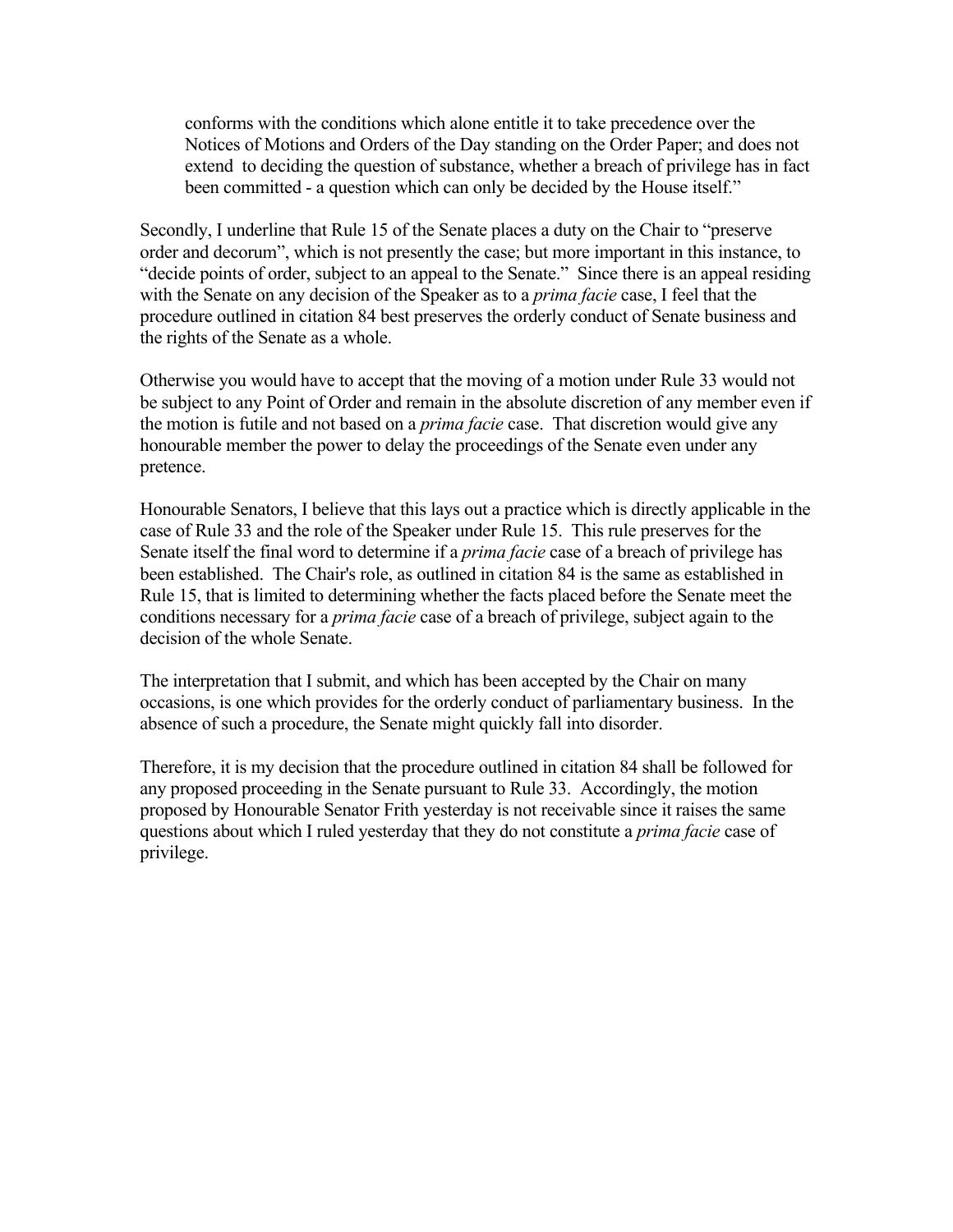### **Motion – Acceptability (Reading of the Orders of the Day) (Ruling appealed and sustained)**

October 30, 1990 *Journals*, pp. 1875-1876

Earlier today, a point of order was raised that the motion to proceed to the reading of the Orders of the Day can only be moved when a question is under debate and not when the item "Presentation of Petitions" has been called. Beauchesne's 5th edition, citation 417(2)(b) states: "Superseding motions, though independent in form, are moved in the course of debate on questions which they seek to set aside. They may only be moved when a question is under debate, and cannot be moved by a Member rising on a point of order."

This citation has been the object of some controversy, not only in the Senate but in the other place as well. The Annotated Standing Orders of the House of Commons states the following on page 201, with respect to Standing Order 59 which reads, "A motion for reading the Orders of the Day shall have preference to any motion before the House":

"This Standing Order, derived from an earlier British rule, has been used frequently throughout successive Parliaments, and although its wording has not changed since Confederation, it has been the object of several interpretations. The most consistent issue raised in regard to the motion this Standing Order allows has been whether it may be moved at any time (before Orders of the Day), or whether it can be moved only when debate on another motion is currently underway.

Precedents vary. In 1956, the Speaker ruled out of order a motion to proceed to the Orders of the Day on grounds that there must be a motion before the House before this second motion can be entertained; a similar ruling was rendered ten years later. In 1970, the Speaker accepted the motion moved during Question Period, and in 1983, the motion moved during Routine Proceedings under "Petitions" was similarly accepted. In February 1987, the Speaker put the question on the motion moved at the commencement of the sitting. The following day, a Member's right to move such a motion when there was nothing before the House was the object of a point of order. The weight of recent precedents favours the admissibility of motions to proceed to the Orders of the Day, if moved before Orders of the Day, whether or not debate on another motion is currently in progress."

It should be noted that the Senate does not have a rule equivalent to Standing Order 59 of the House of Commons. A motion for reading the Orders of the Day is permitted in the Senate, however, pursuant to Rule 46(e), which states that such a motion may be moved without notice. If this motion could only be moved when a question is under debate, the effect would be that the motion becomes, for all practical purposes, non-operational, since no motion is normally moved under the items which precede the Orders of the Day, specifically "Presentation of Petitions", "Reading of Petitions", "Reports of Committees", "Notices of Inquiries", "Notices of Motions", and "Question Period". It is not the opinion of the Chair that the Senate would want as part of its procedures and practices a motion which can never be moved.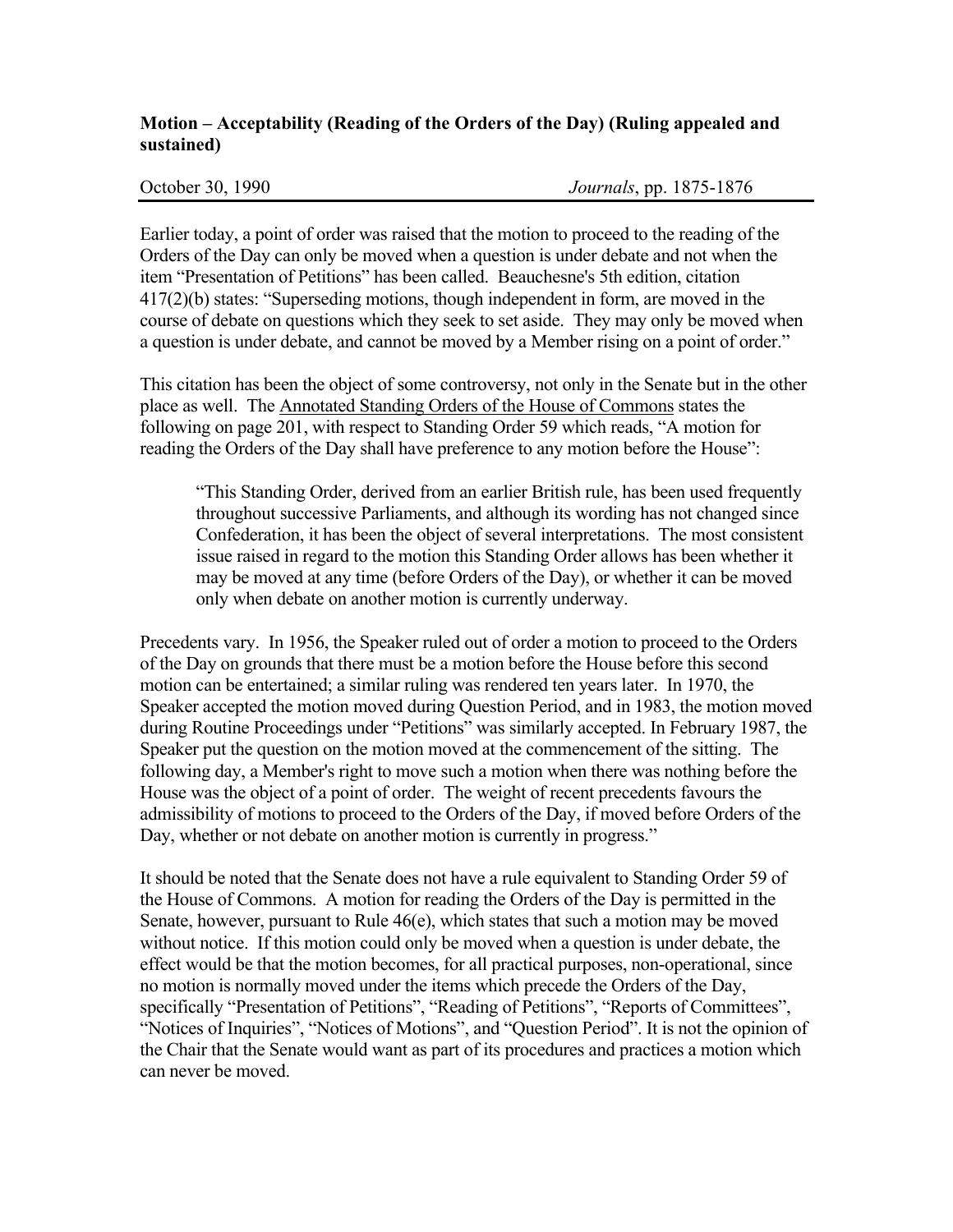It seems that a motion for reading the Orders of the Day is in order if moved under the item "Presentation of Petitions" and whether or not debate on another motion is proceeding. The Chair therefore rules against the point of order.

Whereupon, the Speaker's Ruling was appealed.

The Speaker's Ruling was sustained.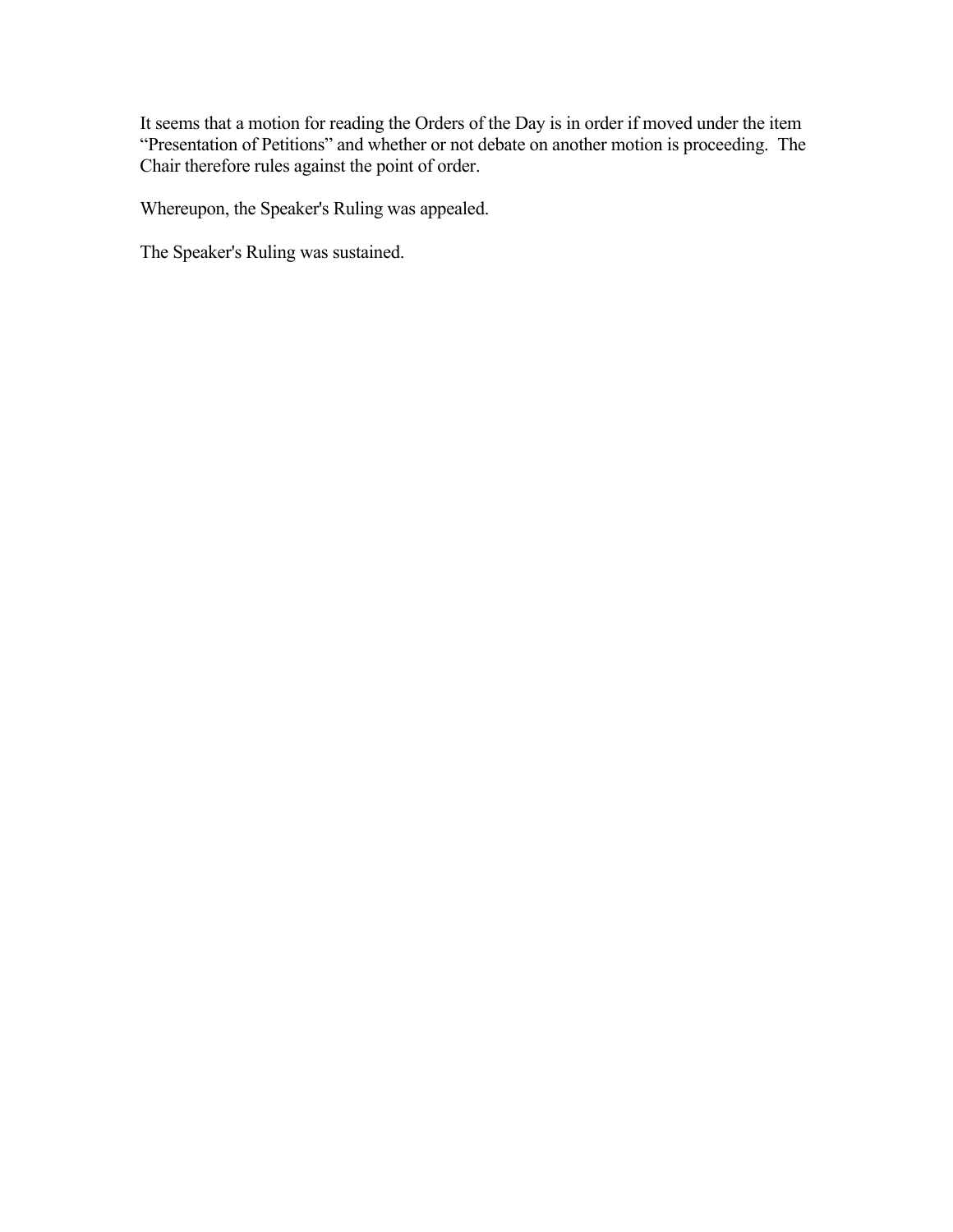### **Motion – Acceptability (motion to adjourn) (Ruling appealed, but with leave, appeal withdrawn)**

December 11, 1990 *Journals*, p. 1992

A Point of Order was raised respecting the conduct of the business of the Senate.

After debate,

The Honourable Senator MacEachen, P.C., moved, seconded by the Honourable Senator Frith:

That the Senate do now adjourn.

After debate,

The Honourable the Speaker ruled the motion irreceivable.

Whereupon the Speaker's Ruling was appealed.

With leave of the Senate, the division concerning the Speaker's Ruling, which was deferred pursuant to Rule P-3. (c), was withdrawn.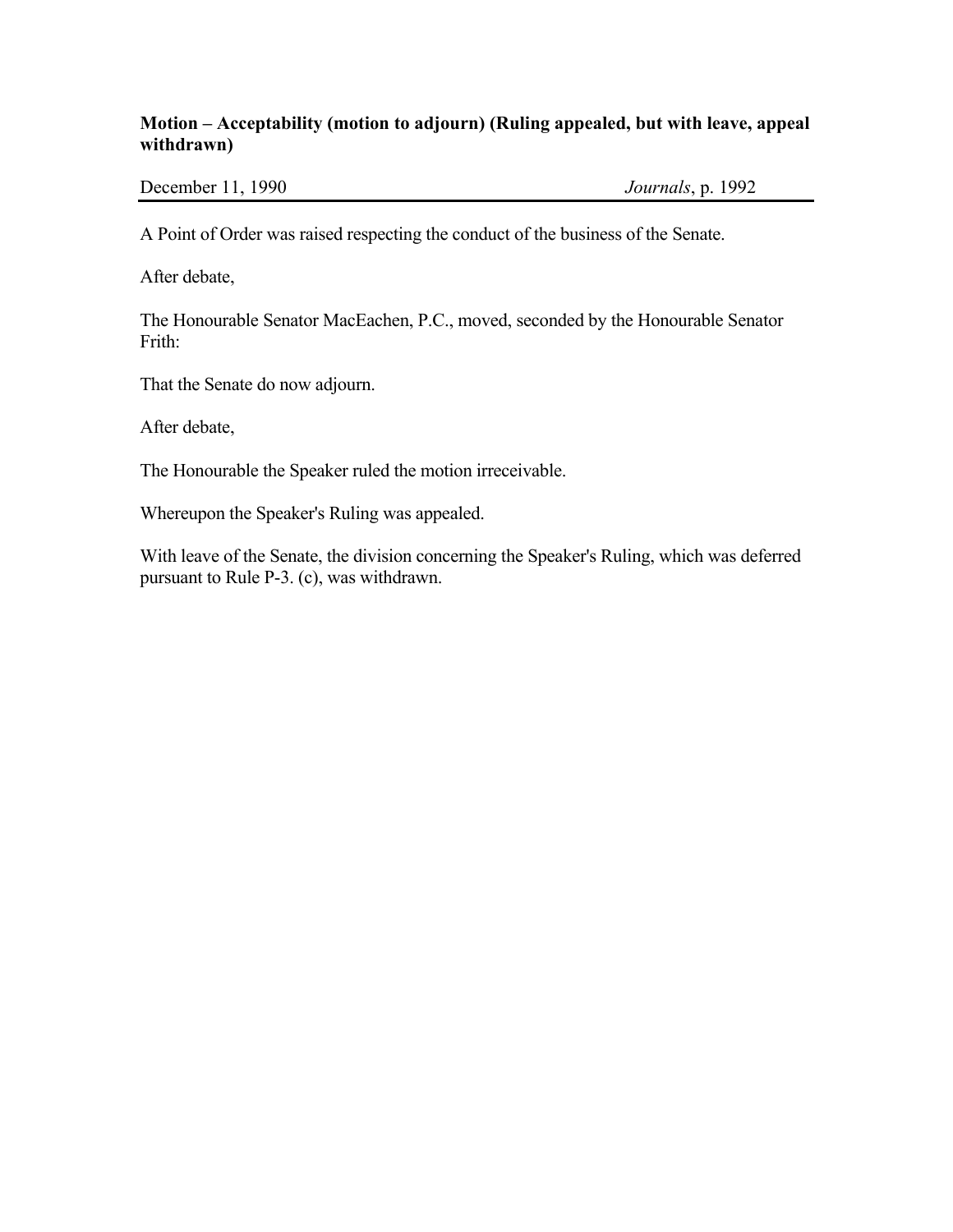#### **Bill – Speaker to put question (C-62) (Ruling appealed and sustained)**

| December 12, 1990 | <i>Journals</i> , pp. 1994-1995 |
|-------------------|---------------------------------|
|                   |                                 |

Concerning the Point of Order by Senator Kelly yesterday, I wish to make the following statement:

This is not an issue for me to finally decide. It is, however, a matter which a majority of voices in the Senate can decide, like any other question. This is clearly provided for in Section 36 of the *Constitution Act, 1867*, and Rule 49(5) of the Senate. I suggest that nobody can dispute that fact.

The dilemma I face is that, should I rule that I cannot put the question and an appeal to my Ruling is requested, then, the Senate could overrule my decision not to put the question. Obviously, I would have to put the question.

On the other hand, if I decide to rule that the Bill be disposed of as requested, and the decision is appealed, whether the Senate decides to sustain or overrule that decision, the Senate itself will have made a final decision in the matter.

Therefore, in order to give the Senate a clear and definitive opportunity to decide, which is its undoubted right, I rule, that not later than 5:45 p.m., on Thursday, December 13, 1990, I will put every question necessary to dispose of Bill C-62 at the third reading stage forthwith and successively without any further debate or deferral of divisions.

Since it is for the Senate to decide this matter, it can do so by either sustaining or rejecting my Ruling in the usual way.

Whereupon the Speaker's Ruling was appealed.

The Speaker's Ruling was sustained.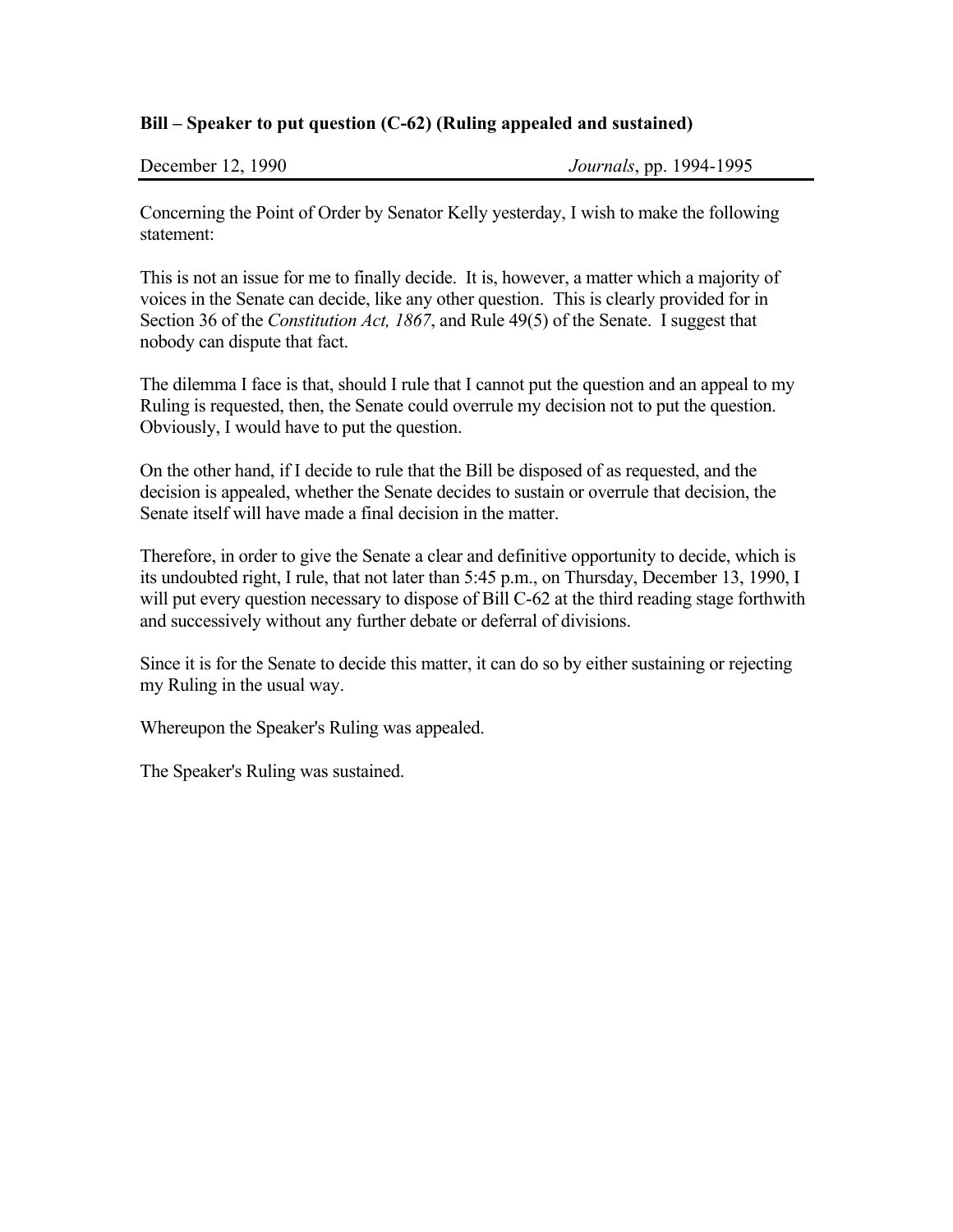#### **Motion – Acceptability (motion in amendment)**

Before we proceed with the first order, I was asked at the last sitting for the Chair to rule on specifically what we might call amendment No. 4 from Senator Haidasz. I have looked over the amendment and I would refer Honourable Senators to *Beauchesne's Fifth Edition*, page 79, citation 240, which states:

The Speaker will not give a decision upon a constitutional question nor decide a question of law, though the same may be raised on a point of order or privilege.

I find that this particular amendment and the question that was raised is one of constitutionality and law and that must be settled by Honourable Senators themselves and not by the Chair. Hence, I leave it for the Senate to decide as to its validity.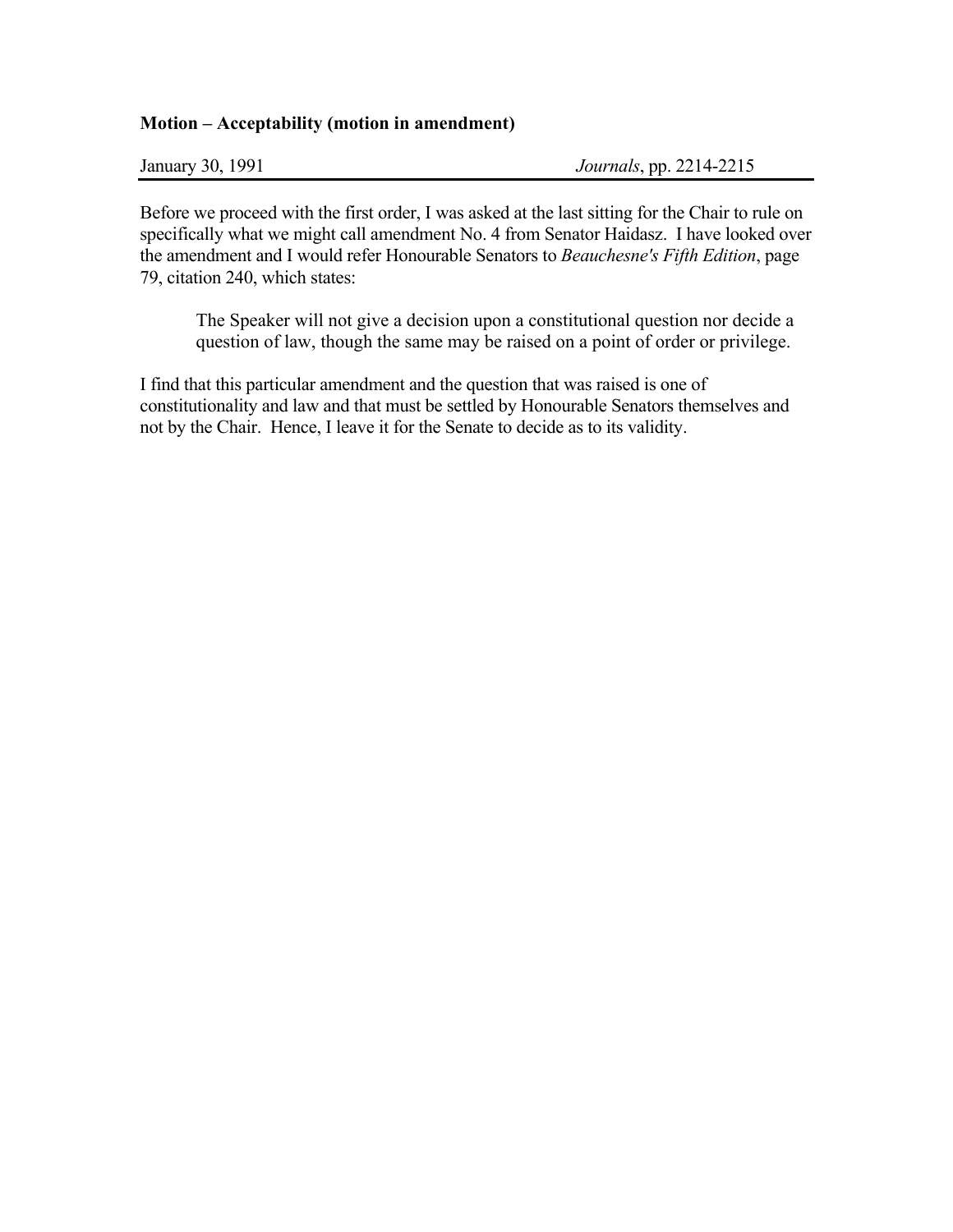#### **Bill – Procedure when Senate negates a committee decision**

| January 31, 1991 | <i>Journals</i> , pp. 2239-2240 |
|------------------|---------------------------------|
|------------------|---------------------------------|

I am prepared to give a ruling on the matter that was raised earlier today.

I must tell you that this is an extremely difficult ruling to make, because essentially there are no precedents that can be found where a Bill was thrown out because a committee report recommending amendments was negatived. There is no such case.

What we do have is cases where the adoption of a committee report was negatived on a recorded division. I can refer you there to one on August 3, 1977, concerning Bill C-34. It was negatived on a recorded division of the Senate and we then went to third reading of the Bill. Admittedly, there had been no amendments proposed *per se*.

Today we have the case of that Report on Bill C-84, where the Committee specifically states:

 ... the Committee recommends that Bill C-84 should not be passed by the Senate, and new legislation to privatize Petro-Canada should not be introduced for a period of at least six months.

That came to a vote this afternoon. It was negatived, and we proceeded to third reading. The issue is whether, if a committee recommends amendments, that changes the situation. There is nothing in the Rules or the precedents. The only way that I can rule is to proceed by logic.

The Senate is not obligated to send a Bill to a committee. There is nothing in the Rules that says that we must do that. It is true that that is our general practice, but there are many precedents where we have not done so. I can quote one in 1988 dealing with a motion by Senator Nurgitz on Bill C-104. It was introduced, the Bill was read the second time and it was immediately put on the Order Paper for third reading the following day. So there are several precedents where we do not send Bills to committee.

When we send Bills to committee we do so essentially to get advice from the committee. But in my view the Senate cannot be bound by the advice that it receives from a committee. In other words, the Senate must remain master of its own decisions. If you followed otherwise -- and let us take the case of the Bill presently in question -- because the Senate did not like the Report we could say, "We will send it back to the committee." That is allowable. The committee could report exactly the same thing as that it has presently reported. The Senate would then be faced with the same question coming back. We could then end up with a situation in which the Bill could simply navigate back and forth from Senate to committee.

I repeat, the Senate must remain master of its own affairs. It cannot be subject to committees' decisions. In my view, the Senate can negate a committee decision. When it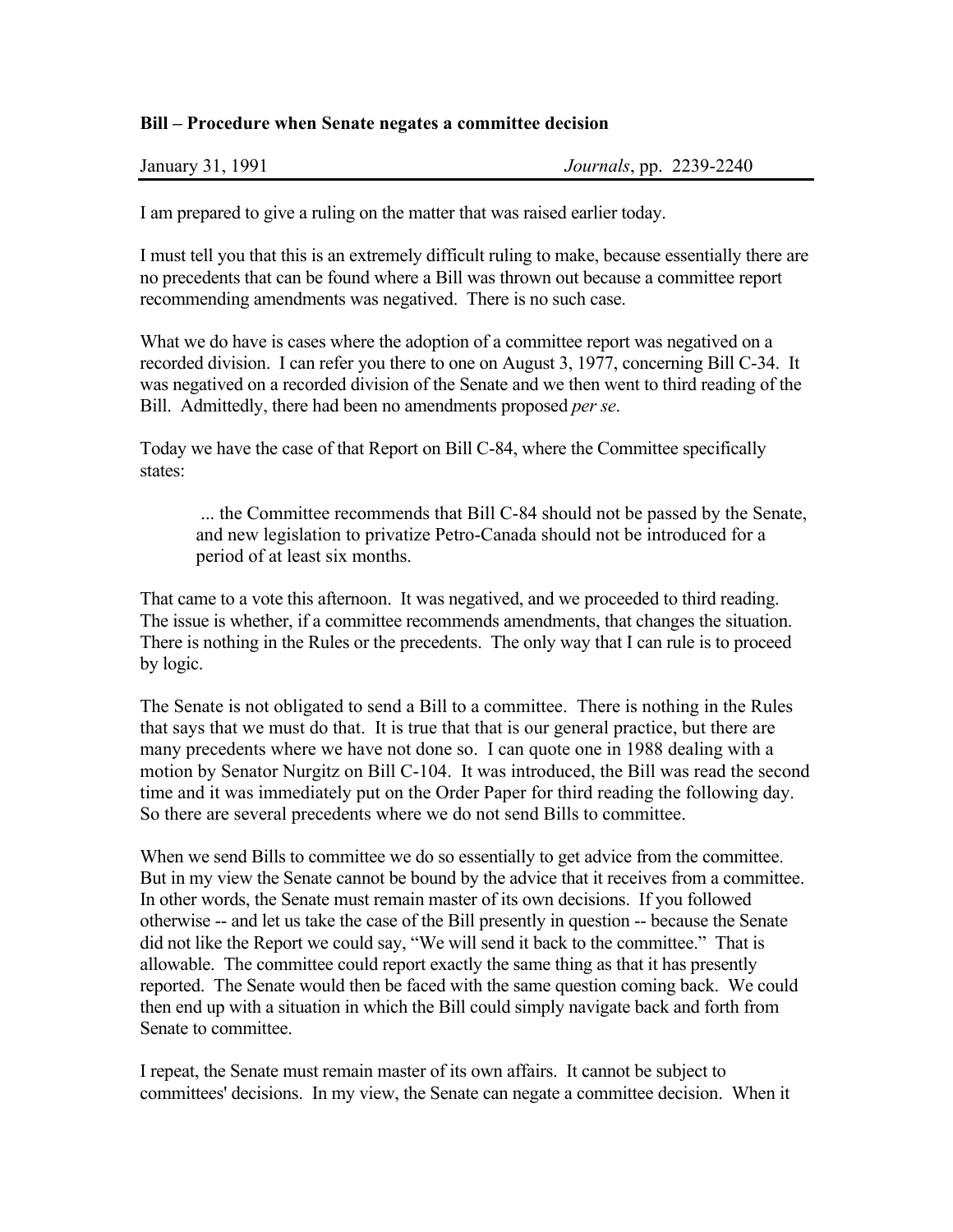does so, the Bill can then proceed to third reading. Therefore, in this case I rule that we should now proceed to third reading of the Bill.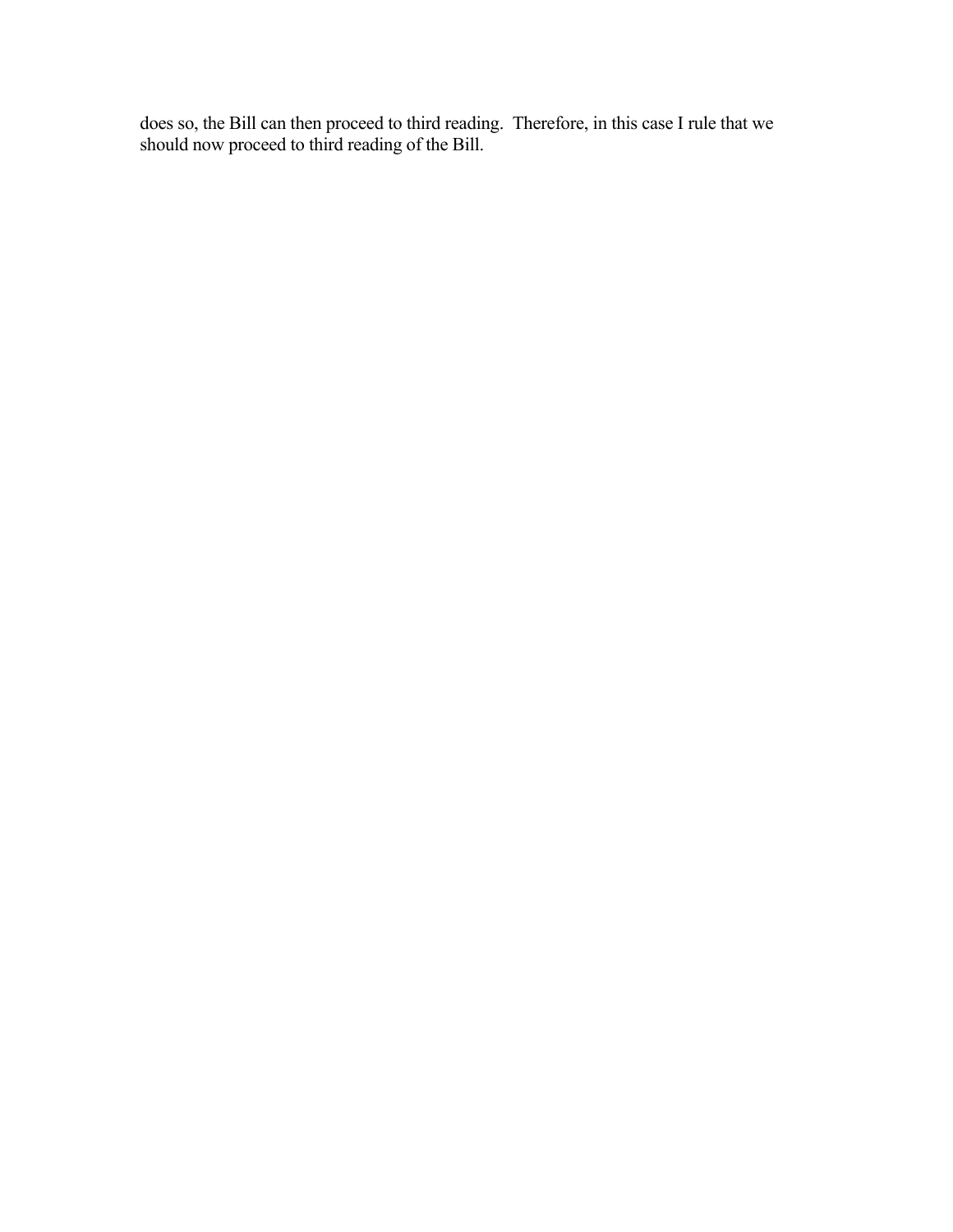#### **Bill – Admissibility (S-18) (Ruling appealed and sustained)**

Honourable Senators, on December 17, 1990, Senator Doody raised a point of order with respect to the admissibility of Bill S-18, An Act to further the aspirations of the aboriginal peoples of Canada. Senator Doody stated that there seemed to be financial implications in the Bill which may be beyond the authority of the Senate to inaugurate. On December 20, Senator Doody further explained his point of order regarding the receivability of the Bill. He felt that two of its clauses, specifically 8(2) and 8(3), imposed new duties on an existing department that caused a new charge upon the Consolidated Revenue Fund and hence infringed on the financial initiative of the Crown.

On January 22, Senator Frith spoke to the point of order raised by Senator Doody. He carefully reviewed Rule 62 of the Senate *Rules* and sections 53 and 54 of the *Constitution Act* which deal with bills appropriating public money. He argued that sub-clauses 8(2) and 8(3) are not appropriating clauses within the meaning of section 53 of the *Constitution Act* because they do not appropriate money and are not intended to invoke a "new" administrative function for the department requiring a "new" charge on the public revenues. Senator Frith asked that a legal opinion furnished to him by Parliamentary Counsel on Bill S-18 be appended to the Senate Debates of that day. With respect to clause 8(2), the legal opinion stated "the measures in themselves need involve no expenditure of public revenues and could probably be undertaken now as a matter of exercising ministerial power in areas of the Minister's jurisdiction under other statutes and appropriations". With respect to clause 8(3), the legal opinion stated "There is not thought to be any action required under this clause that cannot now be done by the Minister within the general administrative powers the Minister has from other sources. The clause will turn the power into a duty. It does not require additional charges on the public revenue".

As a result of their disagreement over the nature of clauses 8(2) and 8(3), both Senator Doody and Senator Frith asked the Chair for a ruling on this matter. I have given careful consideration to the serious submissions made by both Senators and now rule as follows.

May I begin by stating that the issue of what defines a money bill and what does or does not require a royal recommendation has been a key concern of this House in recent years. An important study on the form and use of royal recommendations was undertaken last year by the Standing Senate Committee on National Finance and a report was presented to the Senate in February, 1990. In its conclusion, the Committee noted that the use of royal recommendations raises important legal and constitutional issues, on which further light may be cast by additional study. It recommended that the issue of royal recommendations be referred to the Standing Senate Committee on Legal and Constitutional Affairs. It would appear that the issue is still a difficult one and that Senators will want to pursue it in more detail in the near future.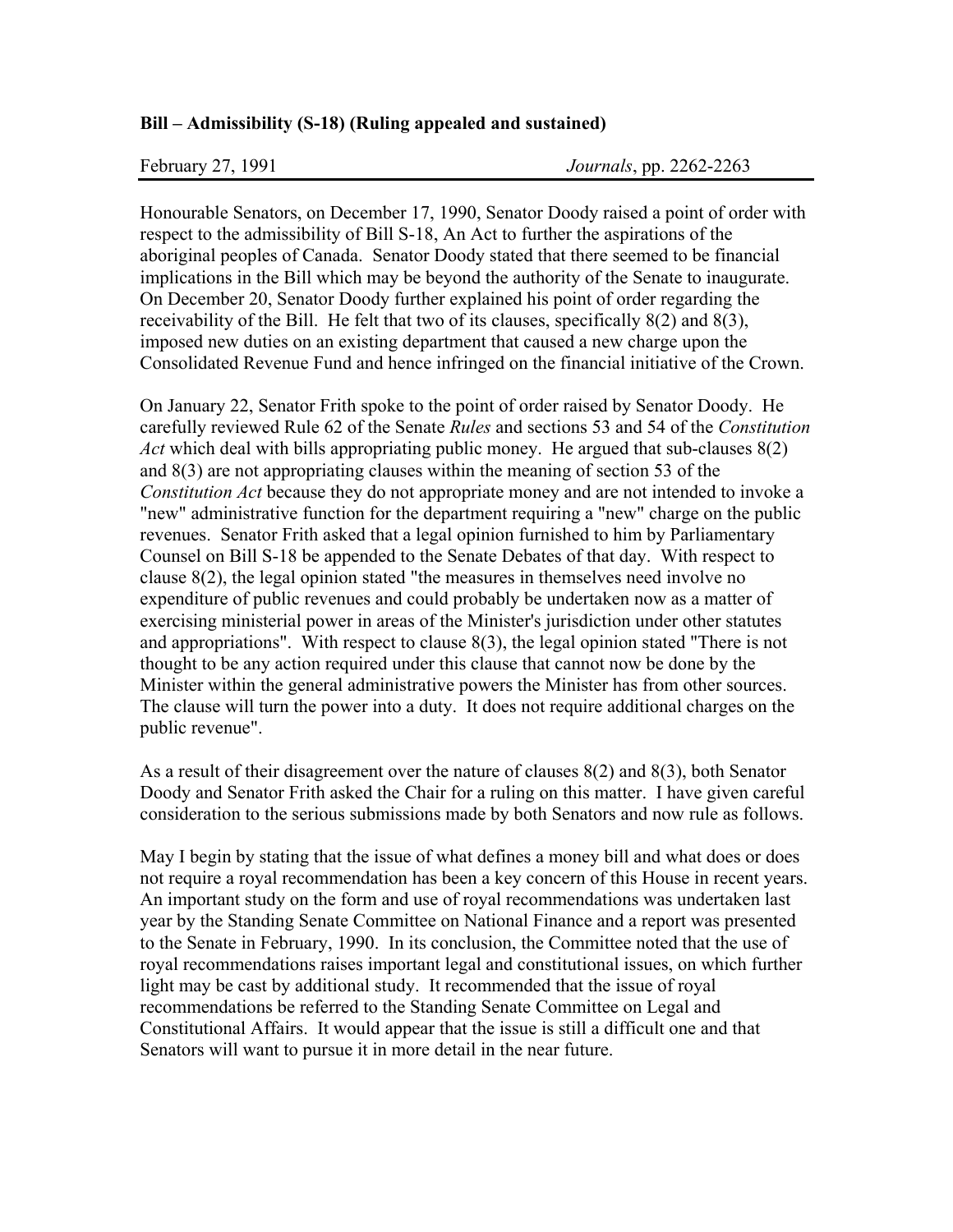With respect to Bill S-18, the Chair believes that it must judge subclauses  $8(2)$  and  $8(3)$ , not against sections 53 and 54 of the *Constitution Act*, since pursuant to Citation 117(6) of Beauchesne's Fifth Edition, "The Speaker will not give a decision upon a constitutional question nor decide a question of law", but against Rule 62. That Rule states "The Senate shall not proceed upon a bill appropriating public money that has not within the knowledge of the Senate been recommended by the Crown". With respect to Rule 62, which at that time was Rule 70, Bourinot's Fourth Edition states:

"Though the recommendation of the governor-general cannot be formally given in the Senate to a motion involving money - since such matters must originate in the Commons - yet that house has a standing order which forbids the passage of any bill which, from information received, has not received the constitutional recommendation". (page 413)

The Rules therefore provide that the Senate will not proceed upon a bill appropriating public money that does not have attached to it a royal recommendation. Bill S-18 has no such recommendation attached to it and yet a point of order has been raised that it has clauses within it that do infringe upon the financial initiative of the Crown. In order to determine whether or not Bill S-18, or more specifically clauses 8(2) and 8(3), would normally require a royal recommendation, the Chair must turn to the following authorities. Erskine May, 21st edition, cites the following conditions, among others, with respect to matters which require a royal recommendation: (i) "The expenses arising out of the imposition of new duties on an existing department or authority" (page 797); (ii) "charges upon the consolidated revenue fund" (pages 797-8); (iii) "increase of charge by extension of purpose" (page 802). Likewise, the document tabled by the Justice Department at the November 2, 1989, meeting of the National Finance Committee entitled: "Requirement of the Royal Recommendation for Money Bills", gives the following instances: (i) "departments and regulatory bodies - provisions establishing, or imposing new duties on, departments or regulatory bodies"; (ii) "extending purposes provisions extending or altering the purposes of a previously authorized expenditure".

The Chair is of the opinion that clauses  $8(2)$  and  $8(3)$  clearly impose new statutory duties on the Minister of Indian and Northern Affairs, and hence on the department. They therefore infringe upon the financial initiative of the Crown and are not in order. Bill S-18, as long as it contains these contravening clauses, should not be proceeded with and should be removed from the Order Paper.

Whereupon, the Speaker's Ruling was appealed.

The Speaker's Ruling was sustained.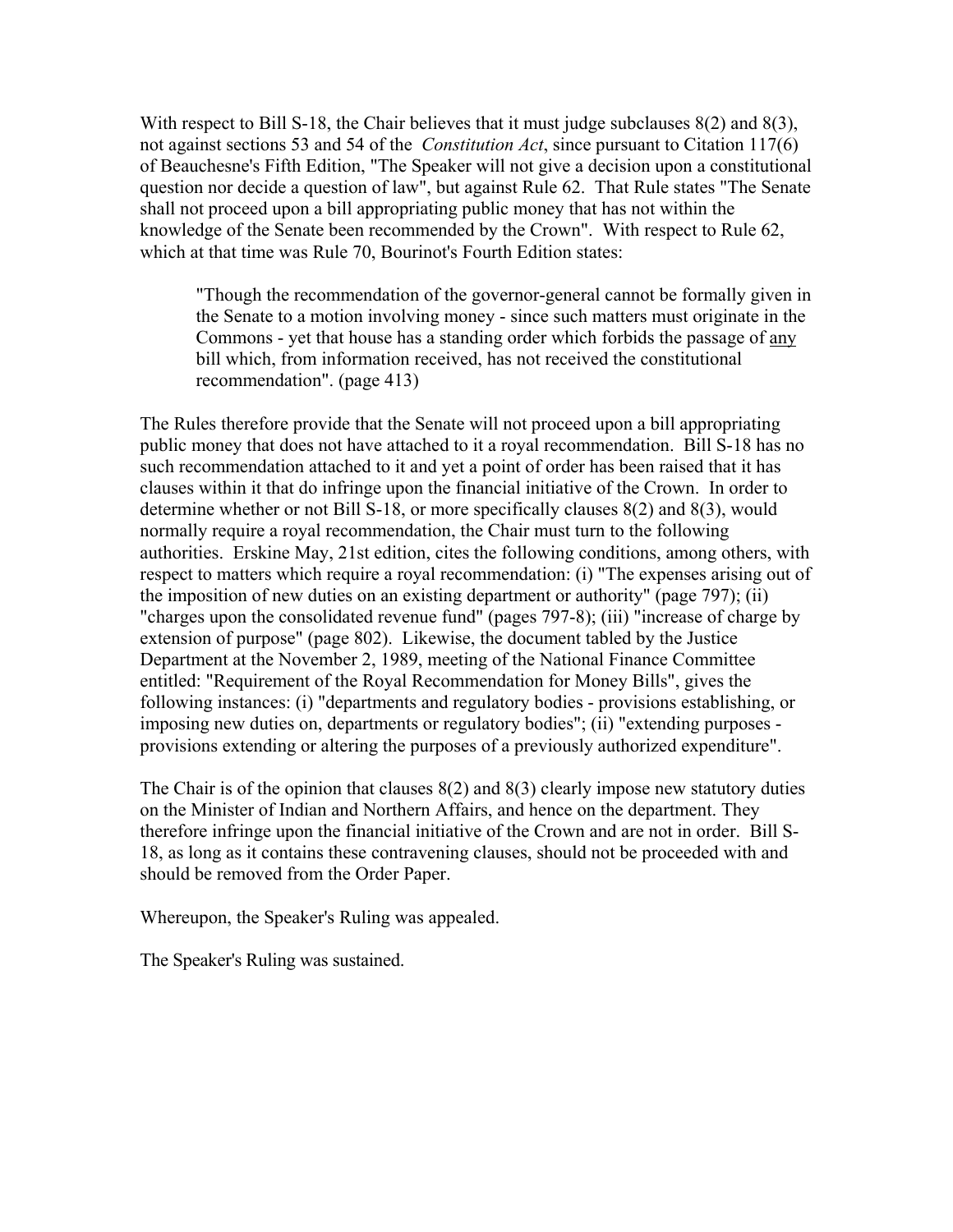#### **Bill – Admissibility (same question rule) (Ruling appealed and sustained)**

February 27, 1991 *Journals*, pp. 2265-2266

On Tuesday, January 22, 1991, Senator Doody raised a point of order regarding the permissibility of the Senate continuing with its consideration of Bill S-7, An Act to amend the Criminal Code (protection of the unborn child), after a substantial decision had been taken on Bill C-43, An Act respecting abortion. Senator Doody referred Honourable Senators to Citation 725 found in Beauchesne's Fifth Edition, page 223:

"A motion for leave to bring in a bill, the objects of which are substantially the same as those of a bill upon which the House has come to a decision in the current session, is out of order."

Citation 416 of Beauchesne also states:

"...a question being once made and carried in the affirmative or negative, cannot be questioned again but must stand as the judgement of the House. Unless such a rule were in existence, the time of the House might be used in the discussion of a motion of the same nature and contradictory decisions would be sometimes arrived at in the course of the same session."

The principle that no motion can be received which is essentially the same as a question which has been previously resolved is reflected in the Senate Rule 47(1) which states:

"A motion shall not be made which is the same in substance as any question which, during the same session, has been resolved in the affirmative or negative, unless the order, resolution, or other decision on such question has been rescinded as hereinafter provided."

Although Bill S-7 and Bill C-43 have different objectives and represent alternatives on the subject of abortion, the Chair feels, in that they both deal specifically with amendments to Section 287 of the *Criminal Code*, a strong case may be made that they are "the same in substance".

The Chair also notes that in the course of its deliberations of Bill C-43, amendments were proposed by the Honourable Senator Haidasz which resembled very closely the objectives and provisions of Bill S-7. These amendments were debated and rejected by the Senate on recorded divisions on January 31, 1991, the same day that the Senate made its final decision of Bill C-43. I refer Honourable Senators to the *Minutes of the Proceedings of the Senate* at pages 2232 -2238 with respect to these amendments and their disposal.

It would seem to the Chair that if ever Rule 47 were to be invoked, now would be the time. I recognize that what defines the term "the same in substance" is a question of judgement and that there may be Honourable Senators who disagree with my opinion and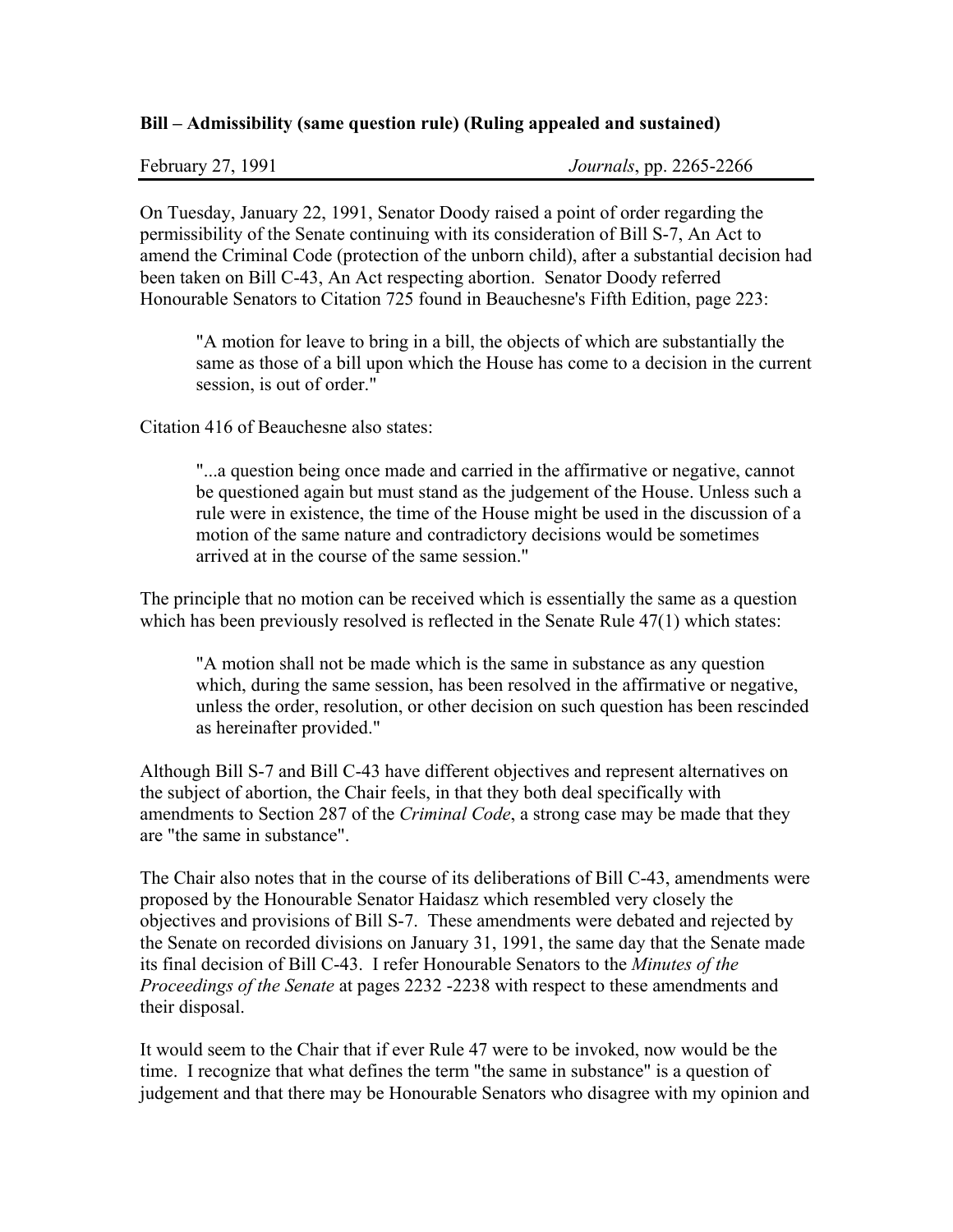I respect that. The issue itself is an emotional one and feelings understandably run high. The Senate has pronounced itself this session on the question of abortion. Given that the substance of Bill S-7 has been considered and disposed of during the debate on Bill C-43, it is not in order to proceed any further with Bill S-7. The order for second reading should be discharged and the Bill removed from the Senate Order Paper.

After debate,

By unanimous consent, the right to appeal the Speaker's Ruling was reserved until the next sitting of the Senate.

The Speaker's Ruling was sustained.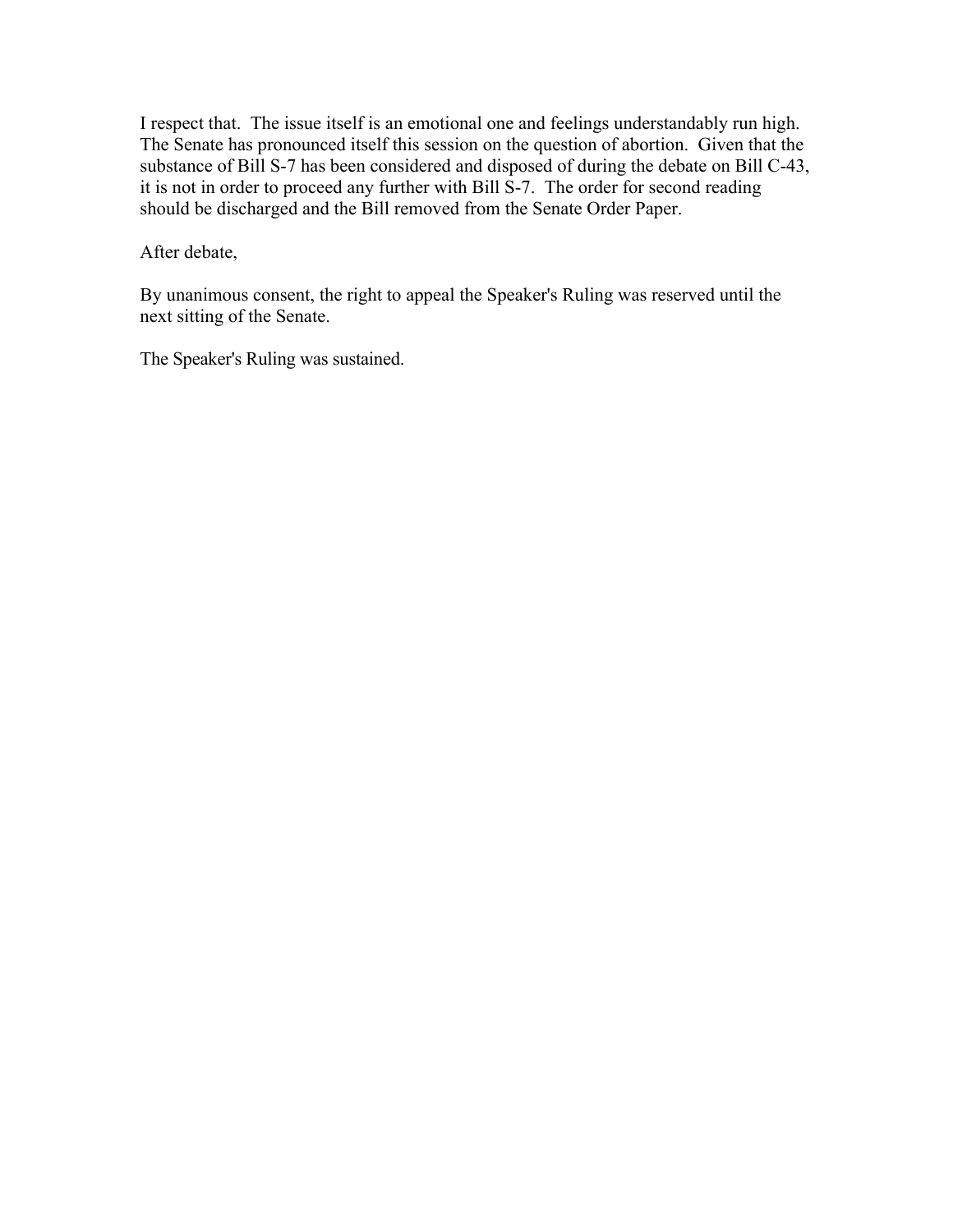# **Third Session, Thirty-Fourth Parliament May 13 1991 – September 8, 1993**



## **Speaker: the Honourable Guy Charbonneau**



**Speaker** *pro tempore***: the Honourable Rhéal Bélisle May 28, 1991 – November 3, 1992** 



**Speaker** *pro tempore***: the Honourable Gerald Ryan Ottenheimer December 7, 1992 – January 18, 1998**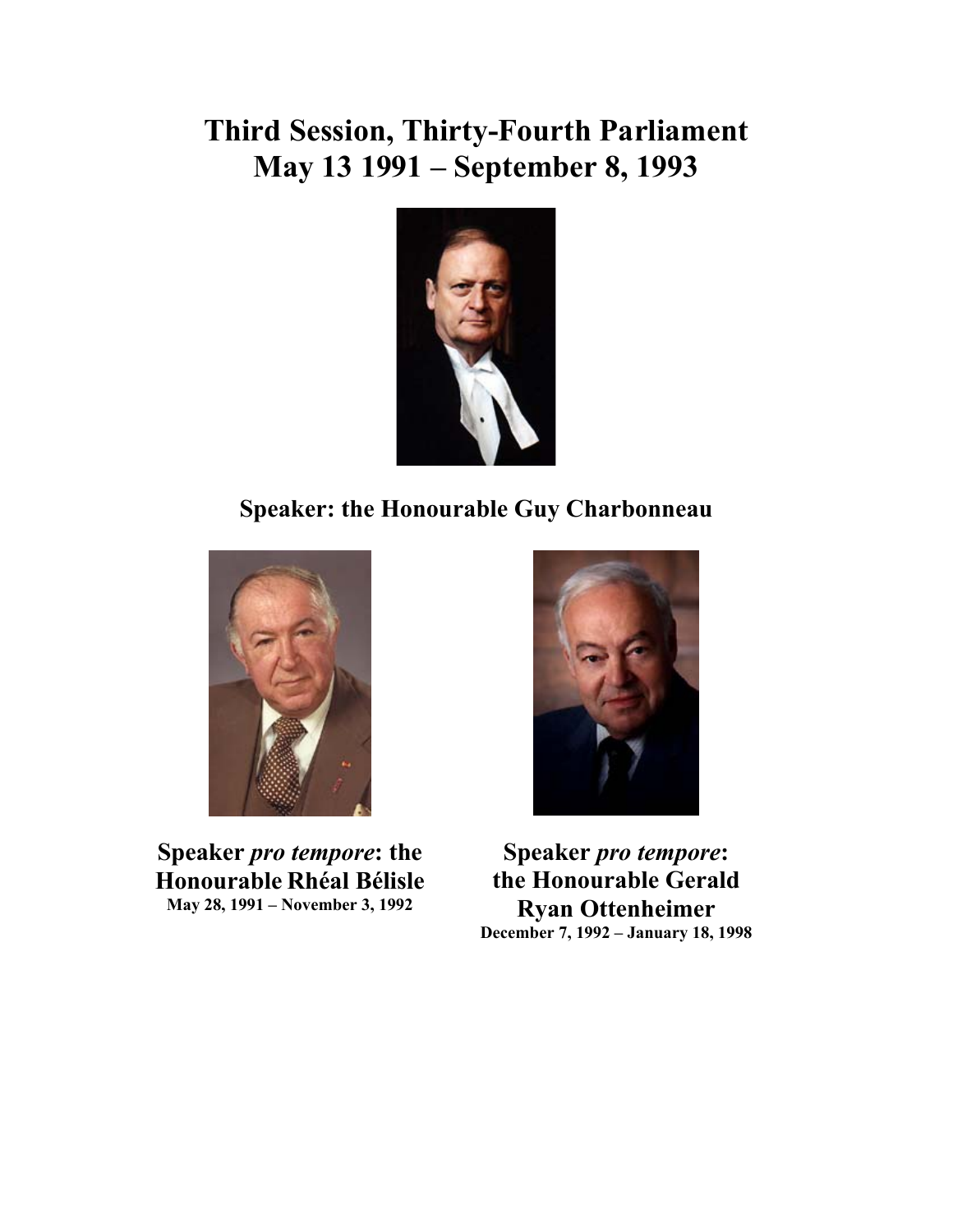#### **Committees – Number of senators nominated by Selection Committee to serve on committees**

May 30, 1991 *Journals*, pp. 57-58

Honourable Senators, Rule 66(1) states:

"At the commencement of each session a committee of selection consisting of nine senators shall be appointed whose duties shall be to nominate

(a) a senator to preside as Speaker pro tempore;

(b) the senators to serve on the several select committees."

Rule 67 of the *Rules of the Senate* lists the various committees of the Senate as well as their maximum number of members.

In the brief time allowed to me I have noted that while the committee of selection has often provided a list of the maximum number of members to be nominated, it has not always done so. I would draw the attention of the Senate to the second report of the committee of selection dated October 9, 1986. In that report, the committee of selection nominated only fourteen members to serve on the committee on internal economy, budgets and administration although Rule  $67(1)(g)$  states that that committee shall be composed of fifteen members. In the same report, the committee nominated only eleven members to serve on the standing committee on national finance although Rule 67(1)(*i*) states that that committee shall be composed of twelve members. In the same report, the committee nominated only eleven members to serve on the standing committee on fisheries even though Rule 67(1)(n) stated that that committee shall be composed of twelve members.

More recently, on June 6, 1989, the committee of selection nominated only four senators to serve on the joint committee for the scrutiny of regulations although Rule 67(1)(*d*) states that eight senators shall be appointed to that committee. In that same report, the committee of selection nominated only eight senators to serve on the joint committee on official languages although Rule  $67(1)(e)$  states that nine senators shall be appointed to that committee.

It would appear therefore to the Chair that while Rule 67 of the *Rules of the Senate* sets the maximum number of members which a committee may have, the committee of selection is not obliged to nominate a full complement of senators for each committee.

I therefore rule that the Point of Order raised by the Leader of the Opposition is not valid.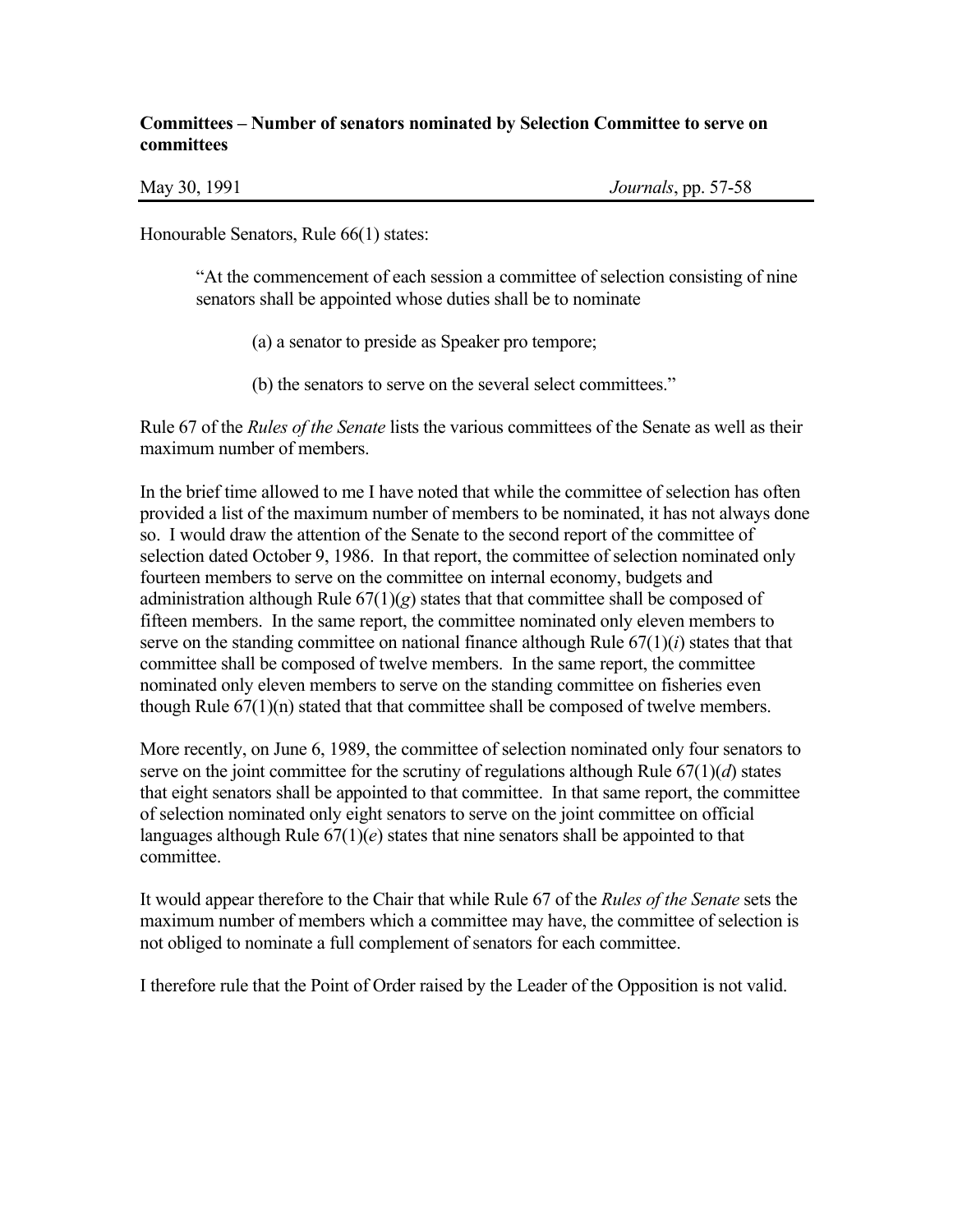#### **Question of privilege – Notice requirement**

During proceedings earlier today, Honourable Senator Haidasz rose to present a point of privilege. While he was doing so, Honourable Senator Doody rose on a Point of Order to the effect that under Rule 35(3), notice is required for the presentation of points of privilege. Honourable Senator Frith, under Rule 20(1), correctly noted that points of order cannot be raised under the heading of routine proceedings. This rule states: "During the time provided for the consideration of the daily routine of business and the daily question period, it shall not be in order to raise any question of privilege or point of order. Any question of privilege or point of order to be raised in relation to any notice given during this time can only be raised at the time the order is first called for consideration by the Senate."

However, I note under Rule 16(1) the Speaker can intervene in the debate in order to enforce the Rules of the Senate. I attempted to do so earlier today.

With regard to the presentation of the point of privilege, I refer all Honourable Senators to Rule 35(3) and I quote: "Except as provided in Section (4) below, a Senator wishing to raise a question of privilege shall, at least three hours before the Senate meets for the transaction of business, give a written notice of such question to the Clerk of the Senate."

No notice was received by the Clerk. The Point of privilege cannot be raised today. I urge Honourable Senator Haidasz to comply with Rule 35(3) and to give notice. This point of privilege can be raised first thing tomorrow after prayers.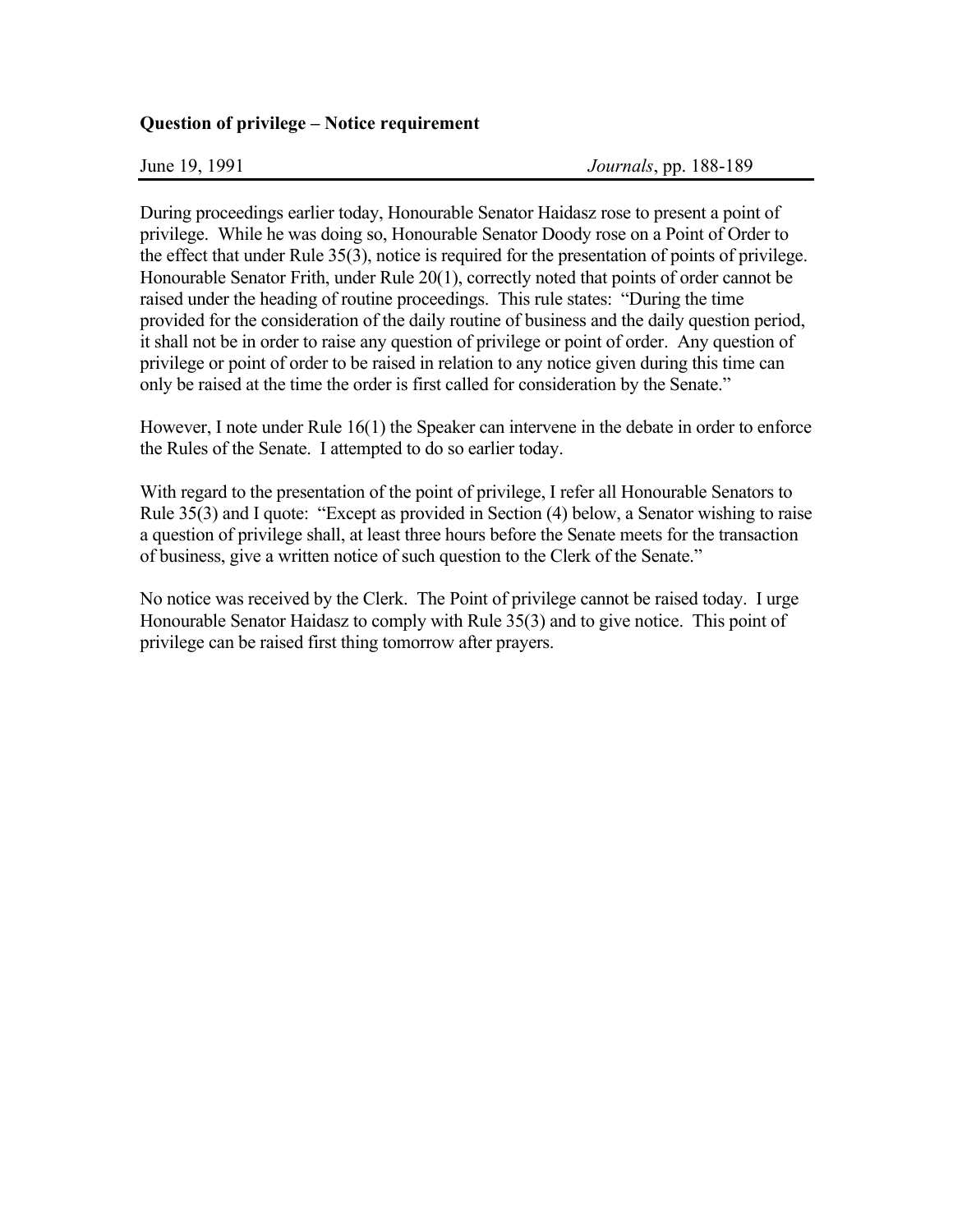#### **Bill – Admissibility (S-5) (Ruling appealed and sustained)**

The Chair has reviewed the provisions of Bill S-5, An Act to amend certain statutes of Canada to recognize the war-time service of the veterans of the Canadian merchant navy, to determine whether this bill requires a royal recommendation and whether it can be properly introduced in the Senate. The Chair is satisfied that the original point of order by Senator Lynch-Staunton has been properly raised since it was made before the question had passed to a stage where objection would be out of place.

It is the opinion of the Chair that, notwithstanding clause 15 of the bill which states "No payment shall be made out of the Consolidated Revenue Fund to defray any expenses necessary for the implementation of this Act without the authority of an Act of Parliament for such purposed", Bill S-5 falls into the category of measures which, according to our parliamentary tradition, requires a recommendation of His Excellency. It does not appear, therefore, to be procedurally in order.

I must say that in reviewing this matter, the Chair was faced with a serious and complex procedural problem. On a prima facie basis, it seems that Bill S-5, because it contains the above-quoted clause 15, is not in violation of our Senate Rules. Rule 82 states "the Senate shall not proceed upon a bill appropriating public money that has not within the knowledge of the Senate been recommended by the Queen's representative". Clause 15 clearly denies any appropriation of public money for Bill S-5 until a further Act of Parliament is passed authorizing such expenditures. Thoughtful argument has been made that Bill S-5 does not contravene either section 53 or 54 of the *Constitutional Act, 1867*, since these sections, while placing restrictions on the other place, place no such restrictions upon the powers of the Senate to initiate bills of expenditure for novel purposes. These sections read:

53. Bills for appropriating any Part of the public Revenue, or for imposing any Tax or Impost, shall originate in the House of Commons.

54. It shall not be lawful for the House of Commons to adopt or pass any Vote, Resolution, Address, or Bill for the Appropriation of any Part of the Public Revenue, or of any Tax or Impost, to any purpose that has not been first recommended to that House by Message of the Governor General in the Session in which such Vote, Resolution, Address, or Bill is proposed.

In its February, 1990 report *The Form and Use of Royal Recommendations*, the Senate National Finance Committee noted that "advice given to ministers that a royal recommendation must be attached to all bills having implications for current or future expenditure would seem to go beyond the provisions of Section 54". Based on this interpretation of Rule 82 and of Sections 53 and 54 of the Constitution Act, the Chair concedes that a strong case could be made regarding Bill S-5's procedural acceptability.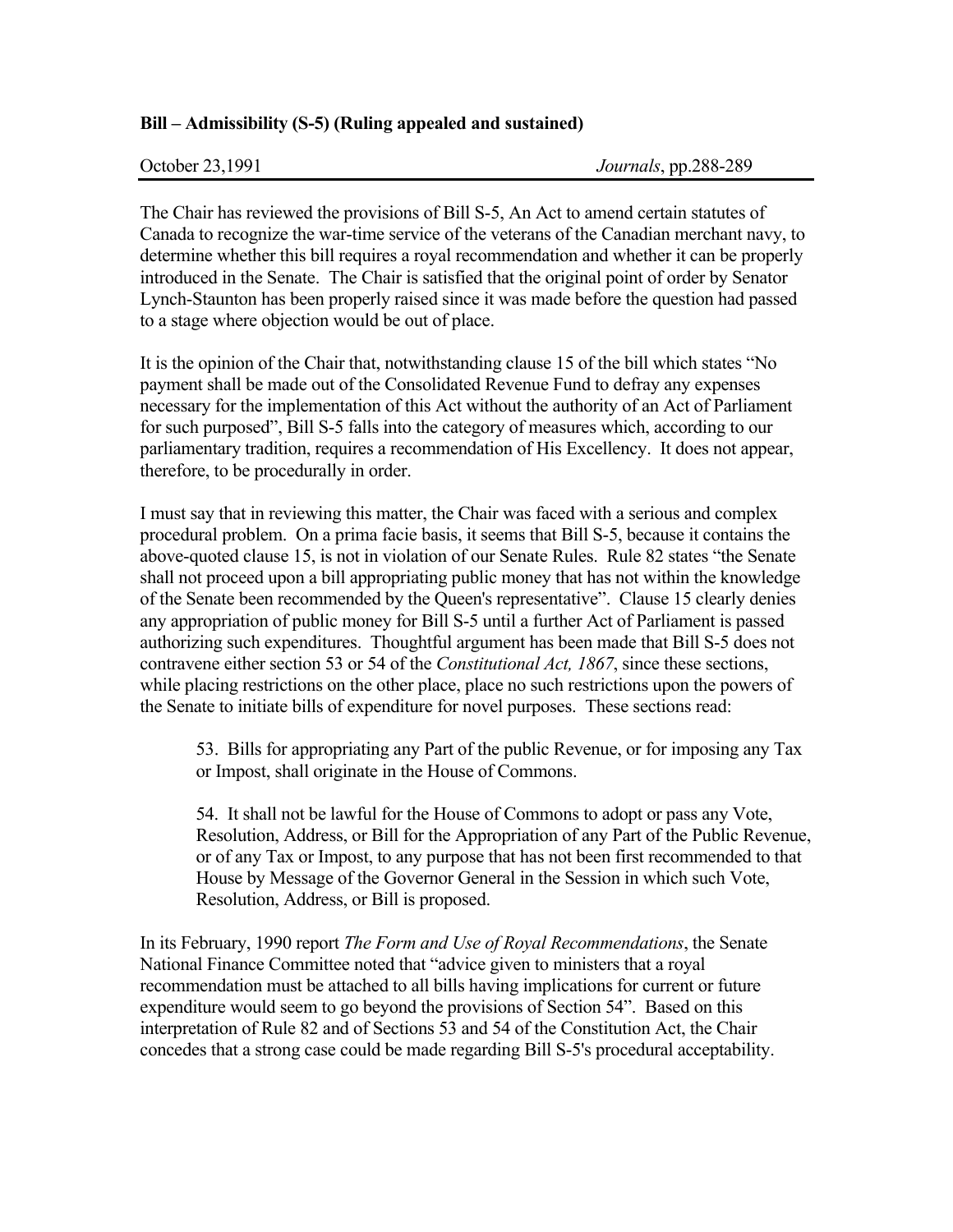However, after carefully reviewing the parliamentary authorities, the Chair has concluded that this interpretation of the general rules and practices of financial procedure is much too narrow. Our parliamentary tradition, strictly adhered to over many years, consistently indicates that bills emanating from private members which bind the House to future legislation appropriating monies is not in order in either Chamber of Parliament.

The Chair does not agree that the concept "the financial initiative of the Crown" emanates solely from Standing Order 80 (1) of the House of Commons. Bourinot, Fourth Edition, page 407, refers to it as a "constitutional obligation" and writes that "No principle is better understood than the constitutional obligation that rests upon the executive government of alone initiating measures imposing charges upon the public exchequer." Erskine May,  $21<sup>st</sup>$ edition, page 691, defines the financial initiative of the Crown as "the long established and strictly observed rule of procedure, which expresses a principle of the highest constitutional importance, that no public charge can be incurred except on the initiative of the Crown...."

Bourinot's *Procedures and Practice* notes that, with respect to its financial procedures, the British House of Commons has historically been more strict than the Canadian Parliament. The United Kingdom Standing Order specifically states that "this House will receive no Petition for any sum relating to Public Service or proceed upon any Motion for a grant or charge upon Public Revenue, whether payable out of the Consolidated Fund or out of moneys to be provided by Parliament, unless recommended from the Crown". Although the Canadian Parliament's Standing Orders are not as definite and do not go as far as those of the United Kingdom, Bourinot infers they are substantially the same and that the invariable practice under numerous decisions of Canadian Speakers has been to interpret section 54 of the Constitution Act in terms of the Standing Order of the British House. I refer Honourable Senators to pages 406 and 408 of Bourinot's Fourth Edition. Even the 1990 report of the National Finance Committee notes that "the Canadian House of Commons apparently has chosen to bind itself by this British rule...". (p. 7)

In the opinion of the Chair, despite its words to the contrary, Bill S-5 represents a charge upon the public revenue because it proposes relaxing the conditions, objects and purposes of existing statutes to which spending authorization of the Crown had previously been given. With great respect, I must state, as other Speakers have done in similar circumstances, that the simple incorporation of a clause denying any appropriation of funds is not an acceptable way of eluding the requirement for a royal recommendation where it is required.

If Bill S-5 were enacted, it would seem that many Canadians, including the merchant seamen of Canada during World War II, and their spouses, would feel that Parliament is obliged to directly appropriate monies to provide the benefits promised by the bill, since the bill amends the appropriate categories of the *Pension Act* and the *War Veterans Allowance Act* to include war-time Canadian merchant sailors. It seems clear to the Chair that the provisions of Bill S-5 represent liabilities to the Crown. Erskine May,  $20^{th}$  edition, states at page 797, "A charge is also involved by any proposal whereby the Crown would incur a liability or a contingent liability payable out of money to be voted by Parliament". On these grounds, Bill S-5 requires a royal recommendation.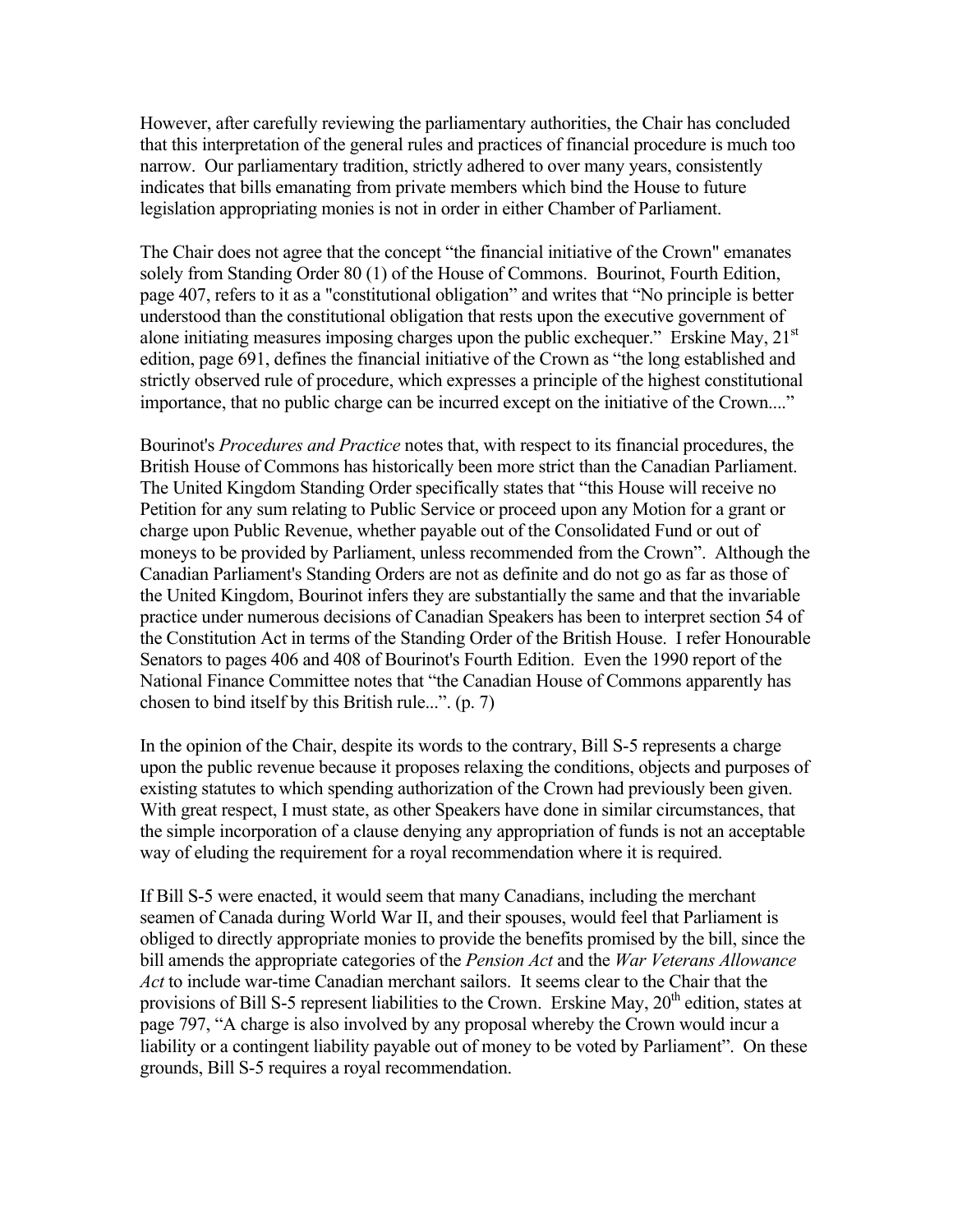The Chair is well aware of citation 611 of Beauchesne  $6<sup>th</sup>$  edition, page 185, which states "A bill from the Senate, certain clauses of which would necessitate some public expenditure, is in order if it is provided by a clause of the said bill that no such expenditure shall be made unless previously sanctioned by Parliament". In my opinion, Citation 611 is not relevant in this instance. Citation 611 refers only to "certain clauses" of a bill necessitating some public expenditure. This is not the case regarding Bill S-5. The whole purpose of Bill S-5 and most of its fifteen clauses involve public expenditures.

Since Bill S-5 infringes upon the financial initiative of the Crown and therefore requires a royal recommendation and since Rule 82 of the *Rules of the Senate* states "The Senate shall not proceed upon a bill appropriating public money that has not within the knowledge of the Senate been recommended by the Queen's representative", it is not in order. I therefore direct that the order for second reading of Bill S-5 be discharged and that it be removed from the Senate Order Paper.

The Speaker's Ruling was appealed.

Therefore, the Speaker's Ruling was sustained.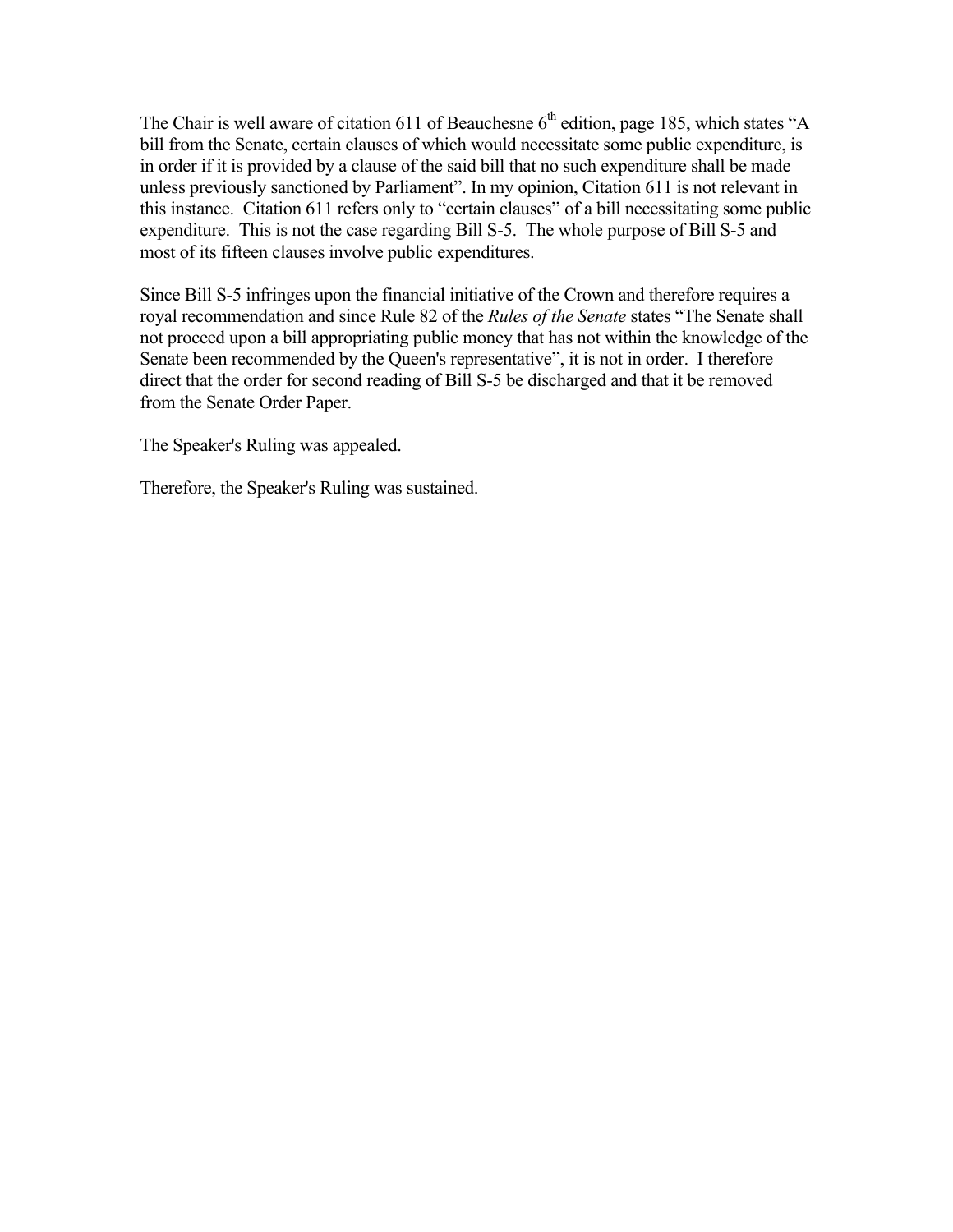#### **Motion – Acceptability**

| December 4, 1991 | Journals, p. 402 |
|------------------|------------------|
|------------------|------------------|

Honourable Senators, last Thursday I informed the Chamber that I would take under advisement the procedural acceptability of motion No. 7 standing in the name of the Honourable Senator Haidasz.

The Chair has examined the said motion and feels that because it relates to a motion referred to in the motion as "order No. 2, under Other Business", which has now been dropped as it had not been proceeded with for fifteen sitting days pursuant to Rule 28(3), motion No. 7 as it now stands, is not comprehensible, and should therefore be removed from the Order Paper.

Senator Haidasz should note that he is at liberty to bring another notice of motion before the Senate in its corrected form at any time, which of course he did yesterday.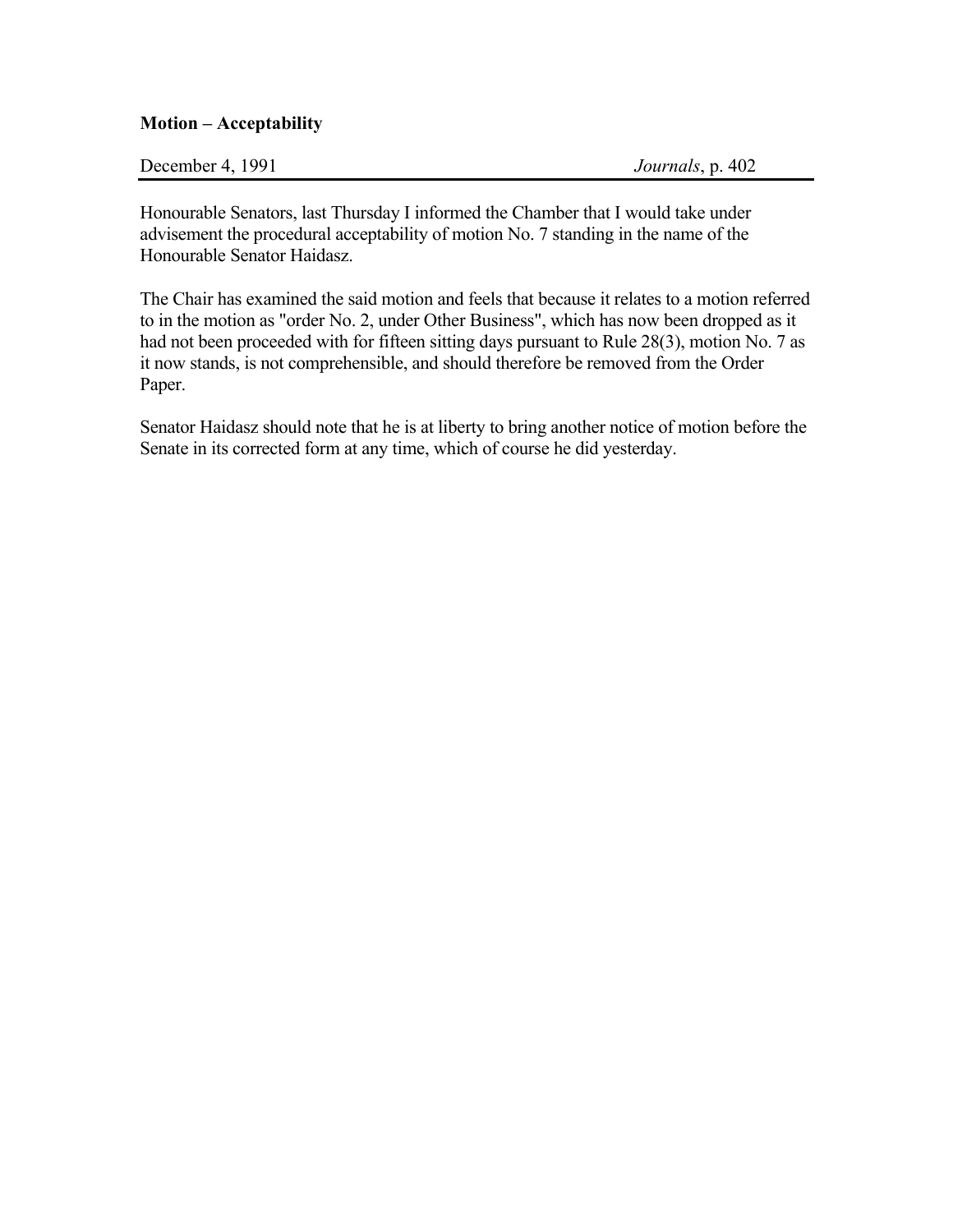#### **Bill – Admissibility (C-280)**

Honourable Senators, last December I was asked to rule on the admissibility of Bill C-280 and specifically whether this Bill requires a royal recommendation. The Chair appreciates that Bill C-280 did not originate in the Senate but was sent up to us from the House of Commons. The Chair also notes that the Bill is not a Government Bill. It is instead a private members' public bill, introduced in the Commons by the Honourable Member for Don Valley East (Mr. Redway) and sponsored in this place by the Honourable Senator Atkins. The procedural question before the Chair is whether Bill C-280 contravenes Senate Rule 82 which states, "The Senate shall not proceed upon a bill appropriating public money that has not within the knowledge of the Senate been recommended by the Queen's representative".

Honourable Senators will know that since I have occupied the position of Speaker of the Senate, I have consistently attempted to ensure that Rule 82 be observed with respect to all bills and amendments and that the financial initiative of the Crown be always protected. Since 1984, I have made many rulings on this point, some of which this House has sustained, and some which it has not. Most recently, I ruled Bill S-5, an important and a most desirable bill regarding pensions for merchant seamen sponsored by the Honourable Senator Marshall, out of order on the grounds that it infringed upon the financial initiative. I do not believe there should ever be a double standard on this question. There must only be one standard and it must apply equally to all bills or amendments introduced in the Senate and to those which come to us from the other place.

Honourable Senators, I have examined Bill C-280 closely and notwithstanding that this proposal addresses a very serious problem in the administration of the Canada Pension Plan, I must rule that on procedural grounds it is inadmissible in this Chamber.

Bill C-280 proposes to change the limitation period for the Canada Pension Plan disability pension for someone who has not reached the age of 65. The bill modifies the present eligibility or qualification criteria that require a disable CPP contributor to meet minimum contributory requirements. The Chair is aware that subsection 108(4) of the *Canada Pension Plan* (R.S.C. C-8) states that "No payment shall be made out of the Consolidated Revenue Fund under this section in excess of the amount of the balance to the Credit of the Canada Pension Plan Account". As I understand, pursuant to this provision, the federal government is not necessarily obliged to provide the CPP with funding. The problem is, however, that all funds relating to the Canada Pension Plan are placed within the Consolidated Revenue Fund. I refer Honourable Senators to subsections 108(1), (2) and (3) of the parent Act. Citations 599 and 600 of Beauchesne's Sixth edition imply that charges upon the Consolidated Revenue Fund require the use of a royal recommendation.

Citation 599(2) states: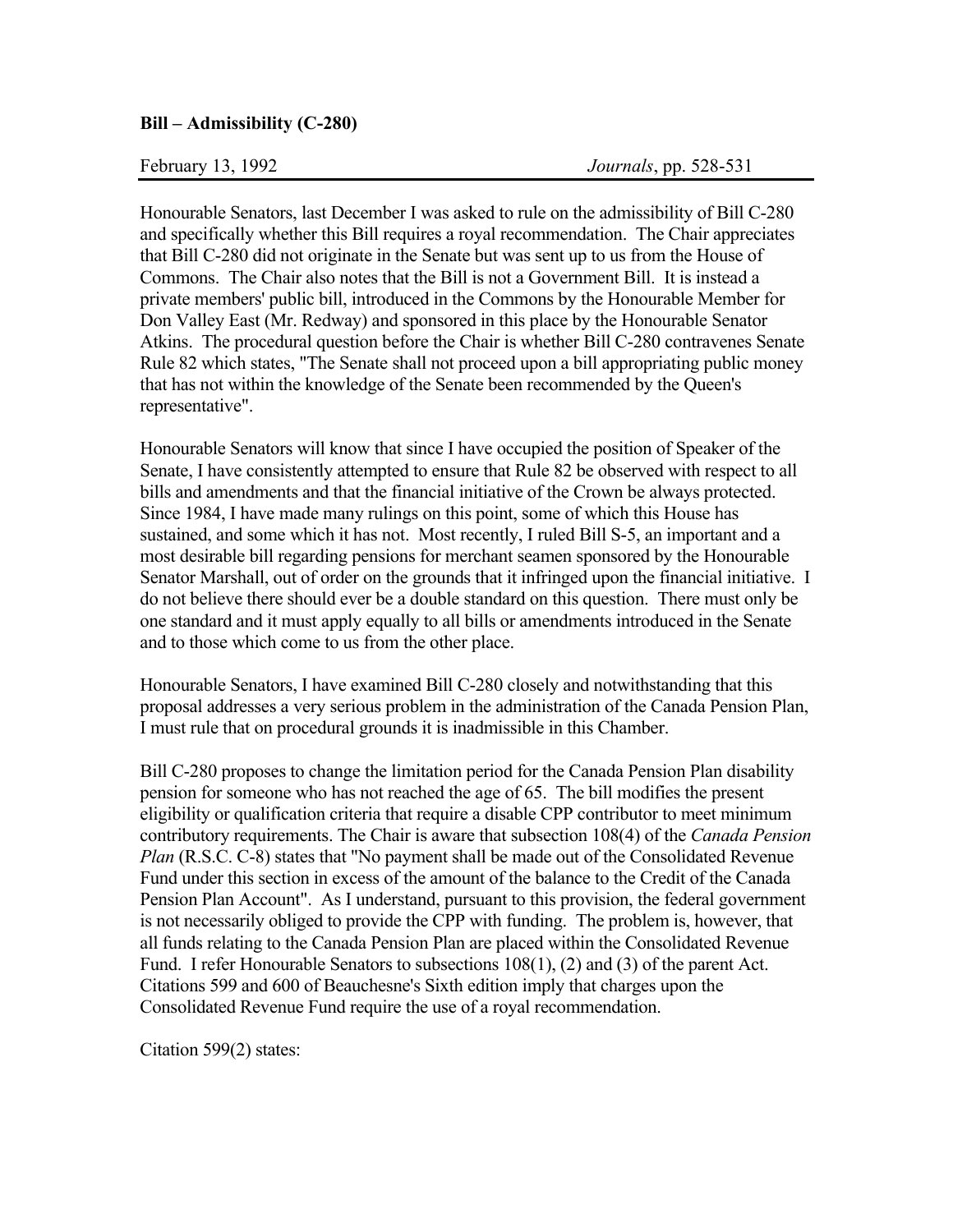(2) In like manner, after the question has been proposed on an amendment, and it has appeared that the amendment would vary the incidence of taxation or increase the charge upon the Consolidated Revenue Fund, the Speaker has declined to put the question.

Citation 600 states:

The principle that the sanction of the Crown must be given to every grant of money drawn for the public revenue applies equally to the taxation levied to provide that revenue.

In the opinion of the Chair, Bill C-280 is in violation of citation 596 of Beauchesne's Sixth edition which states:

596 The guiding principle in determining the effect of an amendment upon the financial initiative of the Crown is that the communication, to which the Royal Recommendation is attached, must be treated as laying down once for all (unless withdrawn and replaced) not only the amount of the charge, but also its objects, purposes, conditions and qualifications. In relation to the standard thereby fixed, an amendment infringes the financial initiative of the Crown not only if it increases the amount but also if it extends the objects and purposes, or relaxes the conditions and qualifications expressed in the communication by which the Crown has demanded or recommended a charge.

Bill C-280 also contravenes Erskine May's Twenty-First Edition, p. 715 which states that "When a bill contains provisions extending the purposes of expenditure already authorized by statute, such provisions may require the Queen's recommendation." The Bill also goes against the guidelines used by the Department of Justice regarding the requirement of the royal recommendation, which was tabled before our National Finance Committee on November 11, 1989. Those guidelines state that provisions extending or altering the purposes of a previously authorized expenditures and which provide for regular charges to be paid out of the Consolidated Revenue Fund require the recommendation of His Excellency.

Private Member initiatives in the area of amending public pension legislation have always had great difficulty. I would refer Honourable Senators not only to my ruling of this session regarding Senator Marshall's Bill S-5, but also to the ruling made in other place on April 20, 1971 regarding Bill C-34, An Act to amend the Canada Pension Plan (Pension Index) which was sponsored by Senator Macquarrie when he was a Member of the House of Commons. I would like to quote the following passage from the book *Selected Decisions of Speaker Lucien Lamoureux, 1966-1974*, page 423:

"Background: During private Members' hour, the Deputy Speaker questioned the acceptability of allowing the second reading of Bill C-34, An Act to amend the Canada Pension Plan (Pension Index), standing in the name of Mr. Macquarrie (Hillsborough). The Deputy Speaker expressed concern that the bill contained financial provisions that seemed to be in conflict with the Standing Orders related to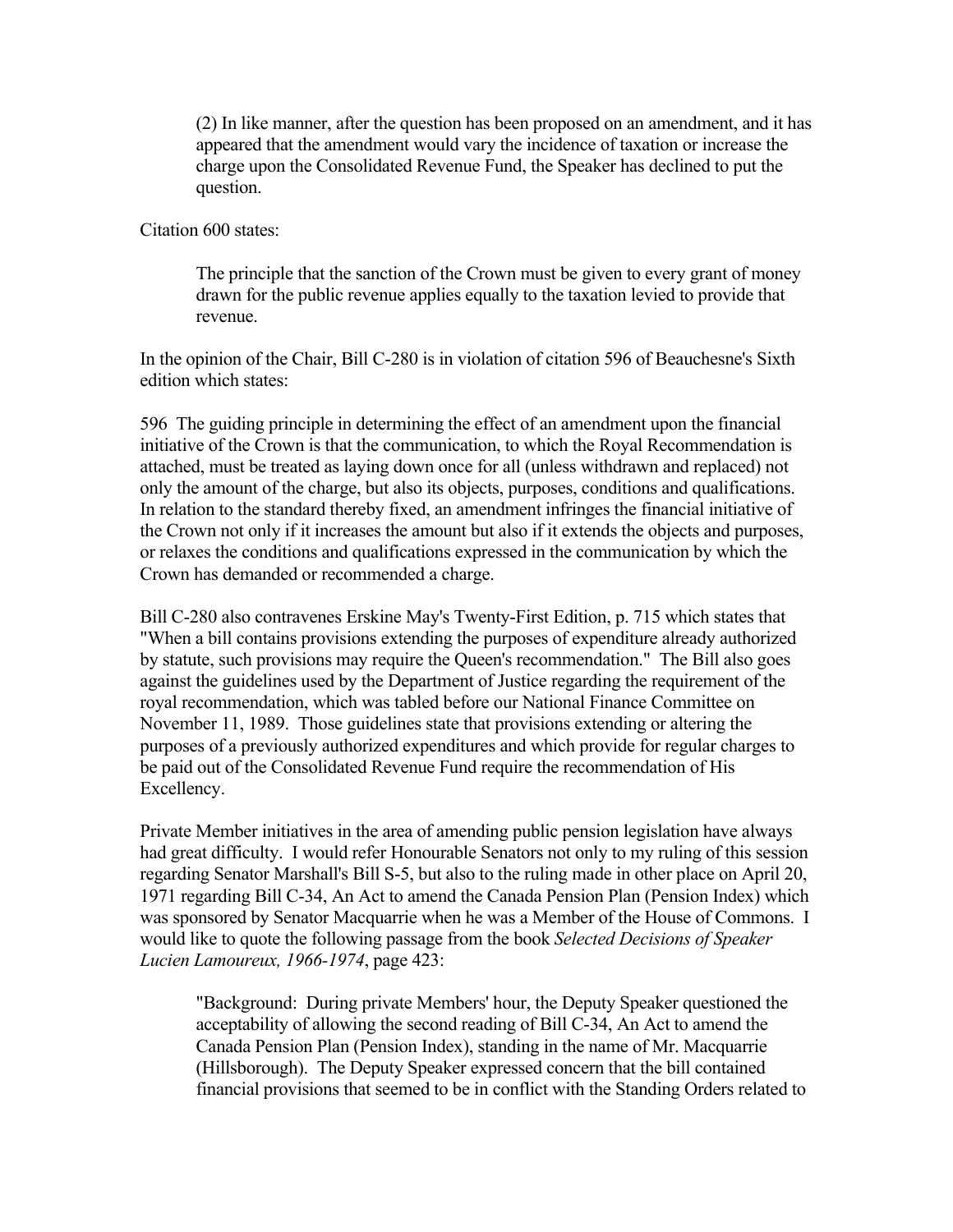imposing a charge or impost, and did not have the necessary Royal Recommendation. The Chair invited comments from Members. Mr. Macquarrie maintained that the pension plan was not funded by public revenue, but from the contributions of "the would-be pension recipients".

Issue: Can a private Member's bill that appropriates a part of the revenue obtained by way of an impost be read a second time if it does not have a Royal Recommendation?

Decision: No. A Royal Recommendation is an indispensable requirement in such cases.

Reasons given by the Deputy Speaker: Although the Standing Order refers specifically to imposts, without defining what these might be, it is clear that the rules and practices of the House concerning money bills present an insuperable barrier to the proposed bill."

This same "insuperable barrier" stands in the way of Bill C-280 just as it did to Bill S-5. It is not my place to comment upon why this point was not raised in the House of Commons. I will take the liberty to observe that Bill C-280 was agreed to at second, committee of the whole, and third reading stages all in one day, that is, November 26. Perhaps by not proceeding with Bill C-280, the Senate will be fulfilling its role of dealing with "hastily considered" legislation sent to us from the other place.

I would therefore rule that the order for second reading of Bill C-280 be discharged, that the Bill be withdrawn from this House and that a Message be sent to the House of Commons informing them that the Senate declines to proceed with the consideration of this Bill as it contravenes Rule 82 of the *Rules of the Senate*.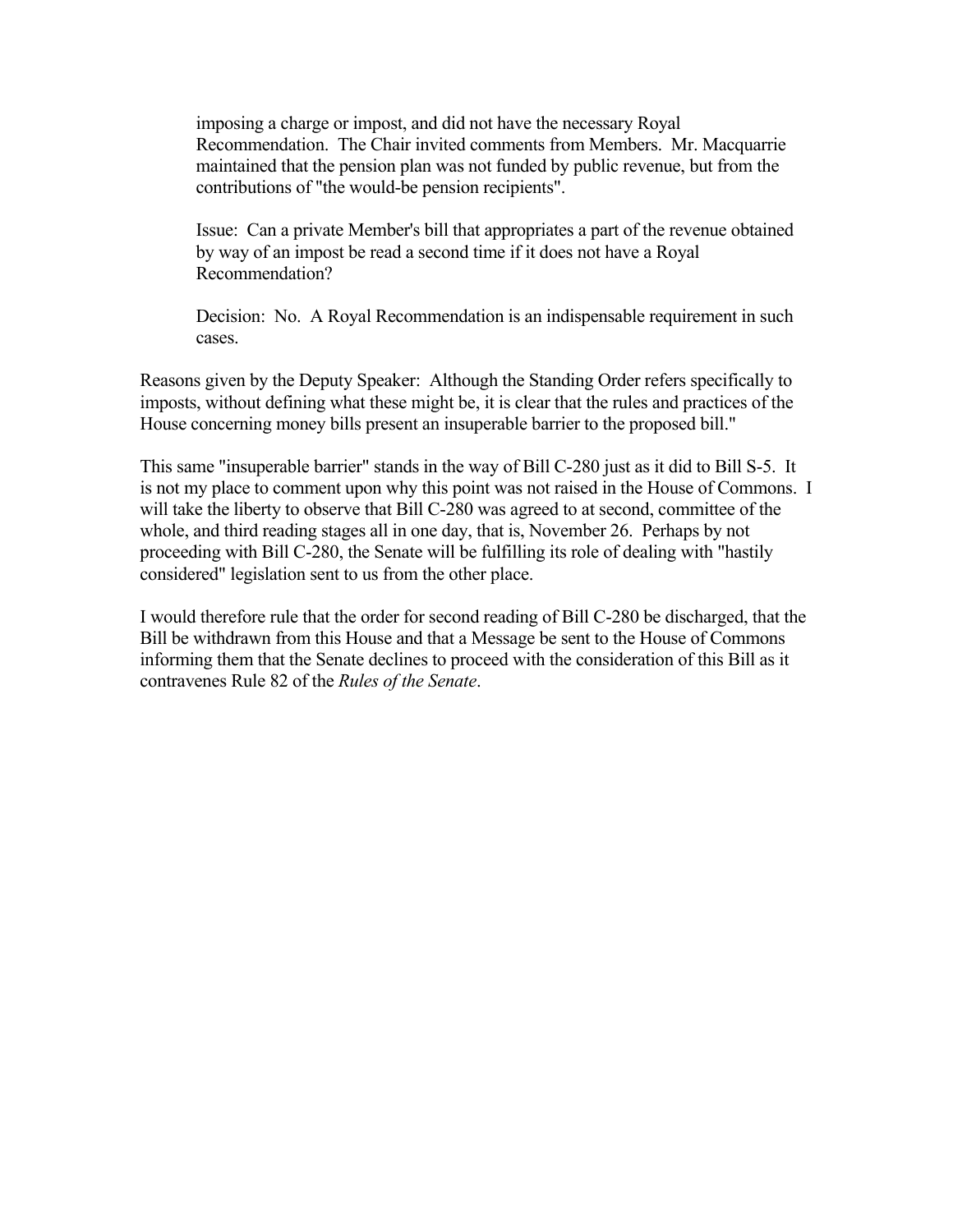# **Inquiry – Application of fifteen day rule**

Honourable Senators, on February 18, 1992, I was asked to rule on whether the inquiry standing in the name of the Leader of the Opposition, the Honourable Senator Frith, calling the attention of the Senate to the violence against women in Canadian Society and the desirability of investigation of the subject by a Senate Committee, should be dropped from the Senate Order Paper, pursuant to Rule 28(3). That Rule states "Unless previously ordered, any item under "Other Business", "Inquiries" and "Motions" that has not been proceeded with during fifteen sittings shall be dropped from the Order Paper".

This inquiry was first moved on November 26, 1991. After debate on that day, Senator Frith moved, seconded by Senator Molgat, that further debate be adjourned until the next sitting of the Senate. Since then there has been no further parliamentary proceeding on the inquiry. The definition of "proceeding in Parliament" is taken from Beauchesne's Fifth Edition, p. 85 citation 251 which states: "The word "proceeding" is derived from the verb "to proceed" which means "to advance" or "to carry on a series of actions"".

The question before the Chair therefore is whether an item having been "proceeded" with once becomes exempt from the provisions of Rule 28(3). In other words, when an order has had some action taken on it once, such as the adjournment of debate, is it any longer subject to a parliamentary clock to count the number of sittings thereafter in which action is not taken?

In making my decision, I must look at the wording of Rule 28(3) itself as well as what the intention was when the regulation was first proposed, in this case by the Standing Rules and Orders Committee.

Regarding the provisions of Rule 28(3), the wording is clear that "any" item under "Other Business", "Inquiries" and "Motions" is dropped if it has not been proceeded with during fifteen sittings or unless previously ordered otherwise. It would seem to the Chair that the word "any" would include an item which was subject to a proceeding of the Senate at one time but which had experienced no action for fifteen sittings thereafter. This is the case of the item standing in the name of the Leader of the Opposition.

Regarding the intention of those proposing the rule, I note the comment made by the Honourable Senator Kinsella as indicated on page 1:75 of the *Proceedings of the Committee on Standing Rules and Orders* dated June 4, 1991. Regarding the new Rule 28(3), he stated "The purpose of this proposed change is to avoid having items on the Order Paper for months on end. As a newcomer to the Senate, it often strikes me that items sit there for a very long time. If it is serious "Other Business", then let us deal with it within a proper timeframe. However, it will not prevent the senator from reintroducing that matter".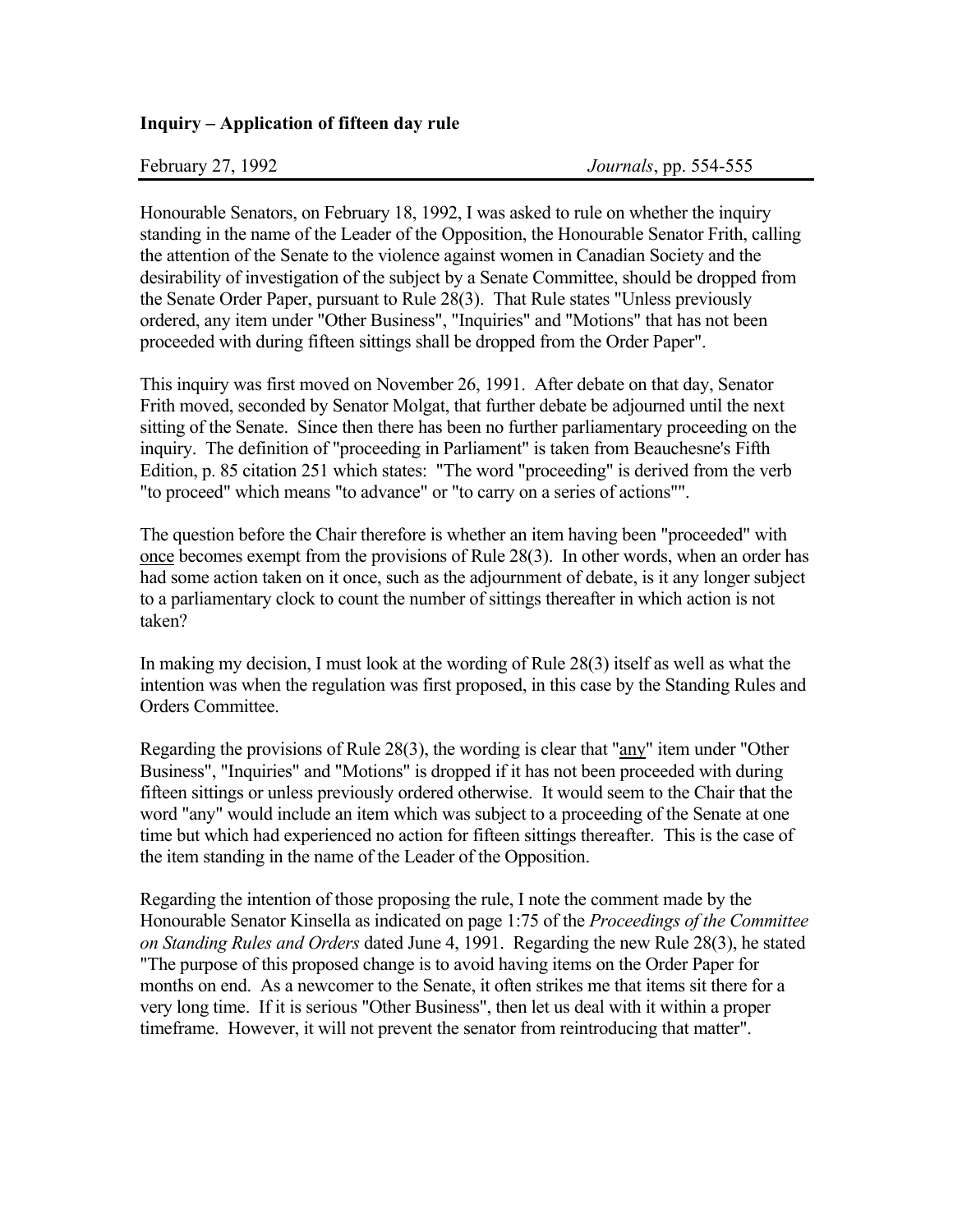To permit any adjourned item to stand beyond the fifteen sittings would, in the opinion of the Chair, go against the stated objective of Rule 28(3) which is to encourage Senators to deal with business within a certain timeframe.

It appears therefore that the inquiry standing in the name of the Leader of the Opposition is not exempt from Rule 28(3) and since fifteen sittings have passed without any action being taken, it must be dropped.

In closing, It should be noted that Rule 28(3) does use the words "unless previously ordered...", perhaps to indicate that there may be special cases that merit an item remaining on the Order paper beyond fifteen days without a proceeding.

However, barring agreement of the Senate on a special order for the inquiry, I must rule that pursuant to Rule 28(3), the item in question be dropped from the Senate Order Paper.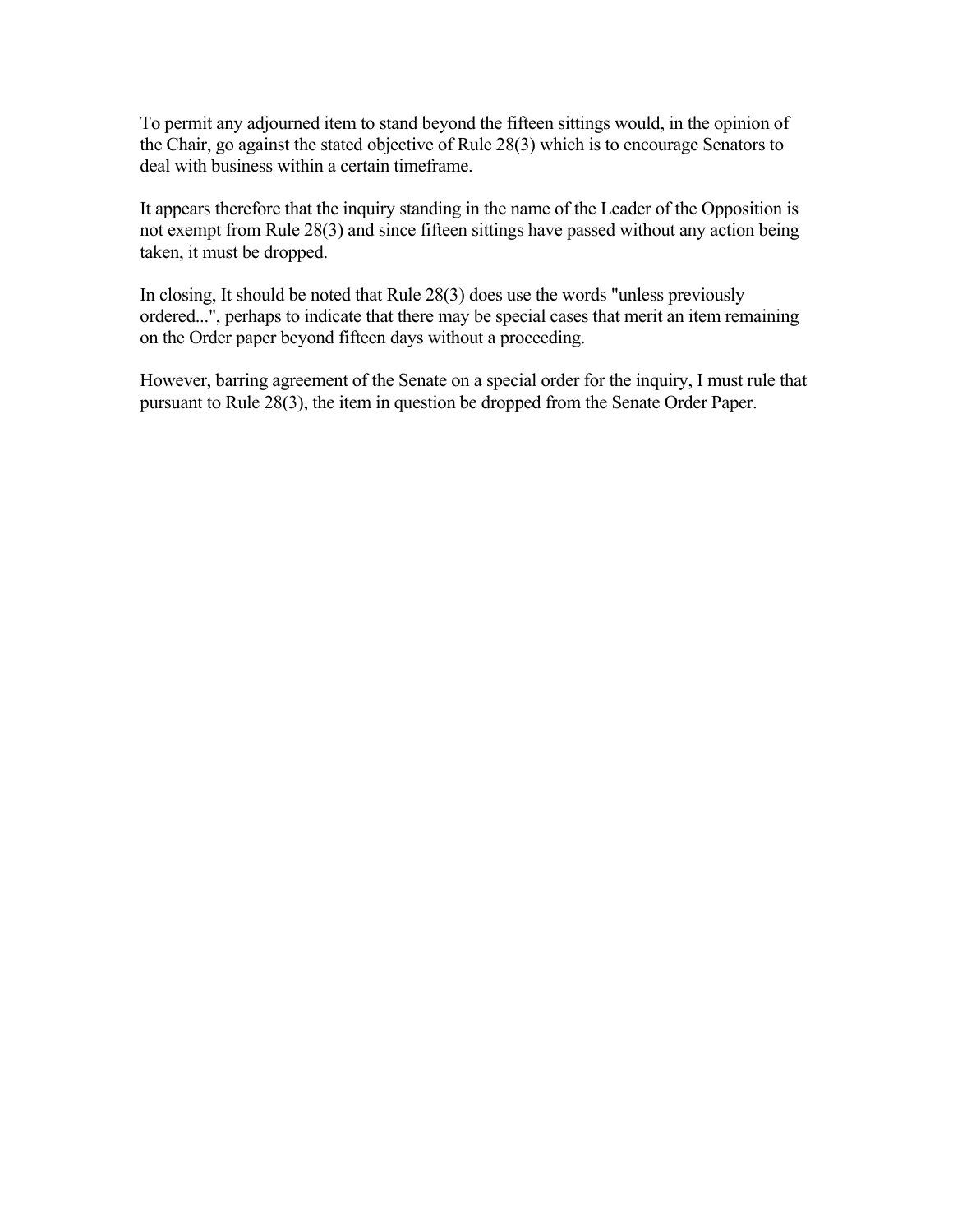# **Motion – Acceptability (Ruling appealed and sustained)**

| March 26, 1992 |  |
|----------------|--|
|                |  |

During consideration of Motion No. 2 moved by Senator Lynch-Staunton, Senator Frith raised a Point of Order to the effect that the wording of the motion was irregular and therefore out of order.

I listened to the points made regarding the Point of Order and have considered Rule 40. I find that Rule 40 applies to the motion before the Senate in that it allots six hours of debate for the consideration of this motion. The words "a single period" in Rule 40(2)(d) are applicable to the situation where you have a report stage and third reading. In this case, since we have only third reading before us, Rule  $40(2)(d)$  still applies. If this motion is passed, a further six hours of debate is allocated before the vote must take place. I therefore rule that the motion is in order.

Whereupon the Speaker's Ruling was appealed.

Therefore, the Speaker's Ruling was sustained.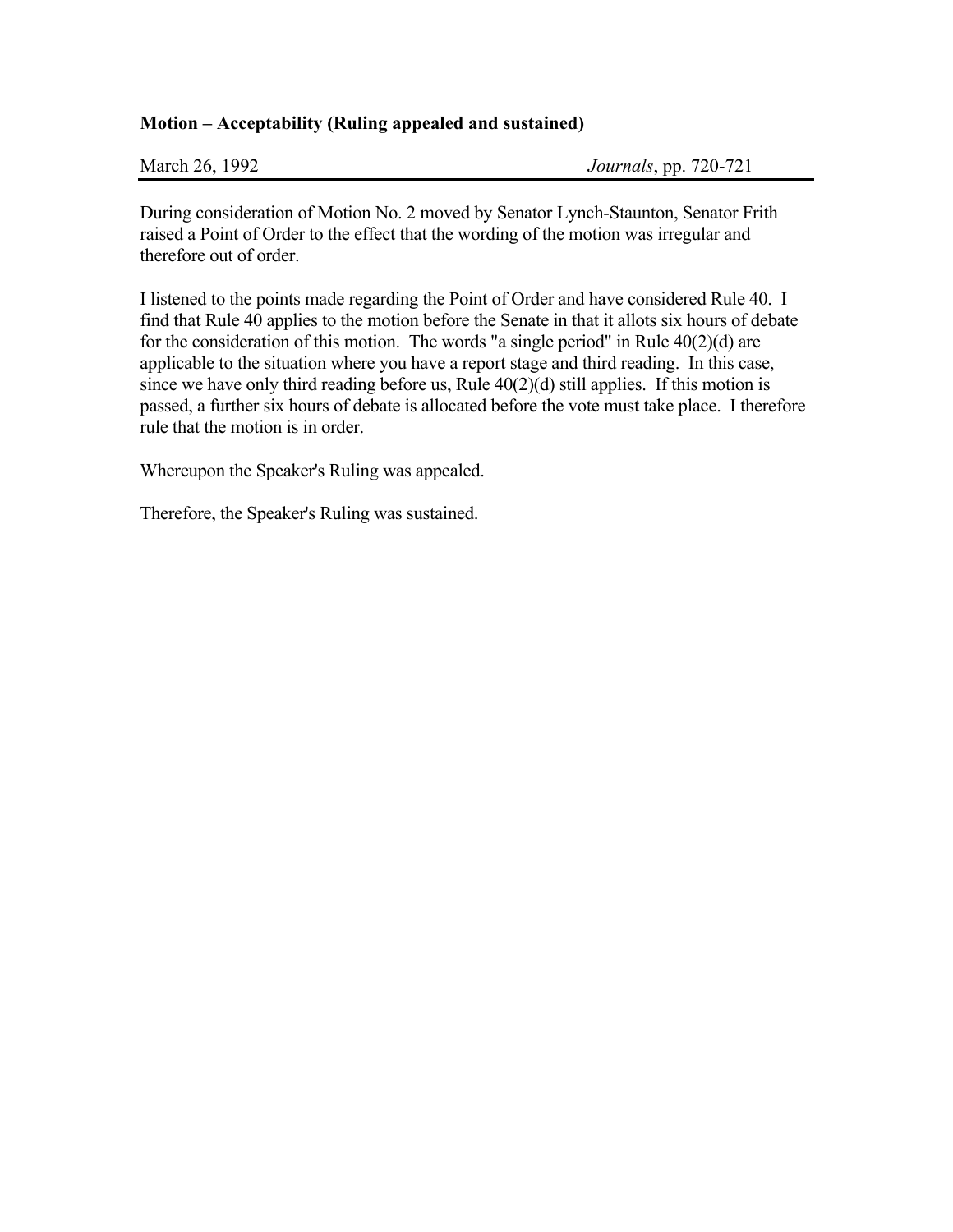## **Motion – Whether motion was debatable**

April 8, 1992 *Journals*, pp. 774-775

The Honourable Senator Nurgitz, Chairman of the Standing Senate Committee on Legal and Constitutional Affairs, presented the Tenth Report of the said Committee, stating that the Committee had examined the Bill C-12, An Act to amend the Young Offenders Act and the Criminal Code, and had directed him to report the same to the Senate without amendment, but with observations.

The Honourable Senator Di Nino moved, seconded by the Honourable Senator Sylvain, that the Bill be placed on the Orders of the Day for a third reading at the next sitting of the Senate.

After debate,

A Point of Order was raised as to whether the motion is debatable (Rule 63(1)).

After debate,

The Speaker ruled that the motion was not debatable.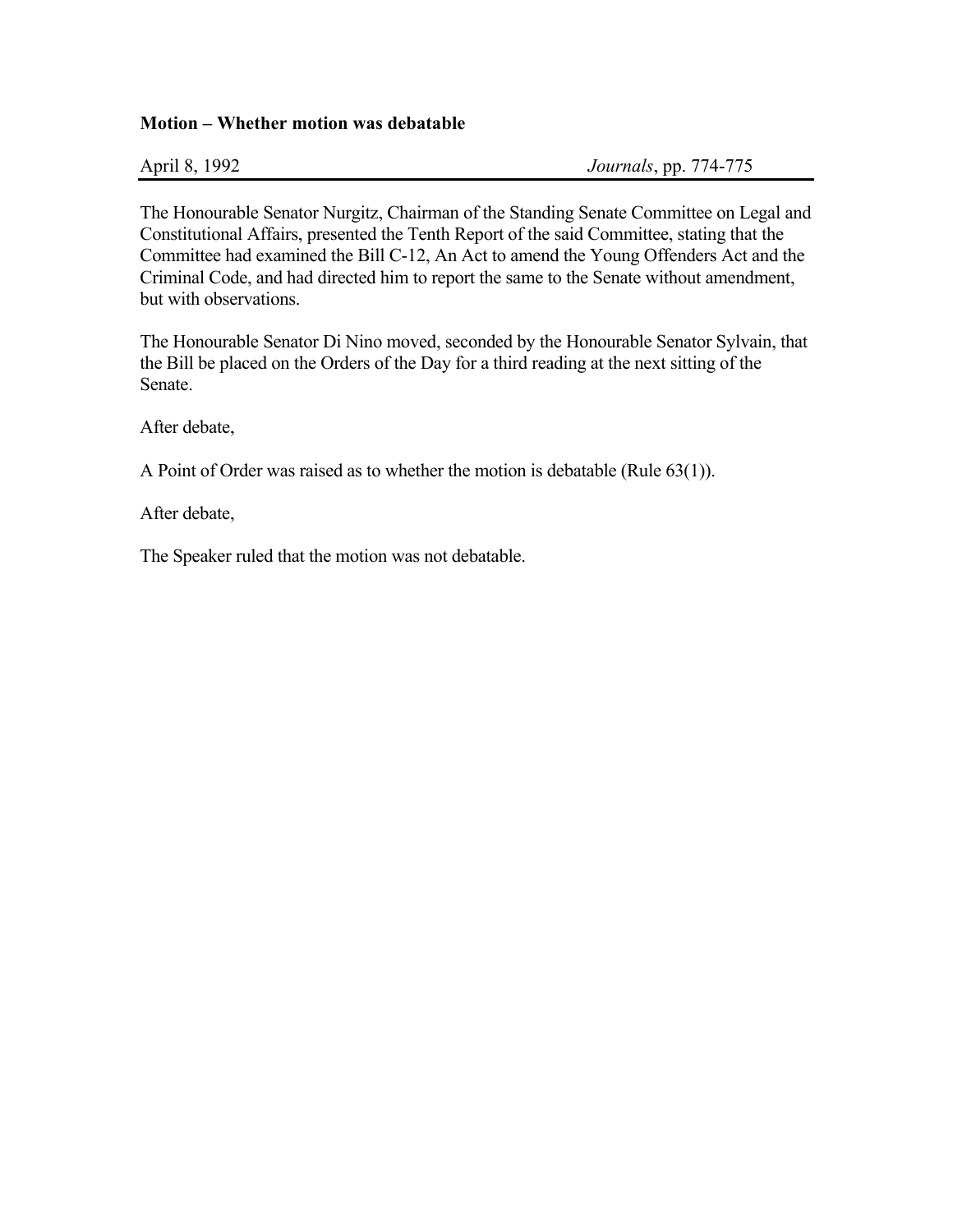# **Motion – Whether motion was debatable (detailed explanation of April 8, 1992 ruling) (Ruling appealed and sustained)**

April 9, 1992 *Journals*, pp. 799-800

Honourable Senators, a question was raised yesterday whether or not the motion moved by Senator Di Nino "that Bill C-12 be placed on the Orders of the Day, for third reading, at the next sitting of the Senate" is a debatable one. I ruled at the time that, in my opinion, it was not debatable and promised to return to the House today with a more detailed explanation for my ruling. I do so now.

Honourable Senators, Rule 63(1) describes explicitly which motions are debatable. Rule  $63(2)$  states that:

"All other motions unless elsewhere provided in these rules or otherwise ordered, shall be decided immediately upon being put to the Senate, without any debate or amendment<sup>"</sup>

The motion, "that a bill be read a third time on a certain date" is neither a substantive motion or a dilatory motion. According to our parliamentary authorities, quite clearly, it is what is called a "subsidiary motion". *Beauchesne's* Sixth Edition, citation 559(4) states:

"Subsidiary motions are used to move forward in different stages of procedure through which they must pass before their final adoption. Motions for the readings of bills are in this class."

*Erskine May's* Twenty-First Edition, at page 321-2 states:

"Substantive motions are self-contained; subsidiary motions may be (1) ancillary motions dependent on an order of the day, such as the motion that a bill be now read a second time, or that the House agrees with a report of a committee; (2) motions made for the purpose of superseding questions such as motions for the adjournment of a debate; (3) motions dependent on other motions such as amendments."

Some subsidiary motions are debatable. For example, Rule 63(1)(b) allows for debate for the second reading of a bill; Rule  $63(1)(c)$  for any amendment; Rule  $63(1)(e)$  for the third reading of a bill. However, nowhere in Rule 63(1) does one find that a motion for the appointment of a reading of a bill, be it second or third reading, can be debatable. Since Rule 63(2) specifies that all other motions, not listed in Rule 63(1) are to be decided without any debate or amendment, which Rules were the basis for my ruling that the motion proposed yesterday by Senator Di Nino regarding Bill C-12 cannot be subject to debate.

The Speaker's Ruling of yesterday was sustained, on division.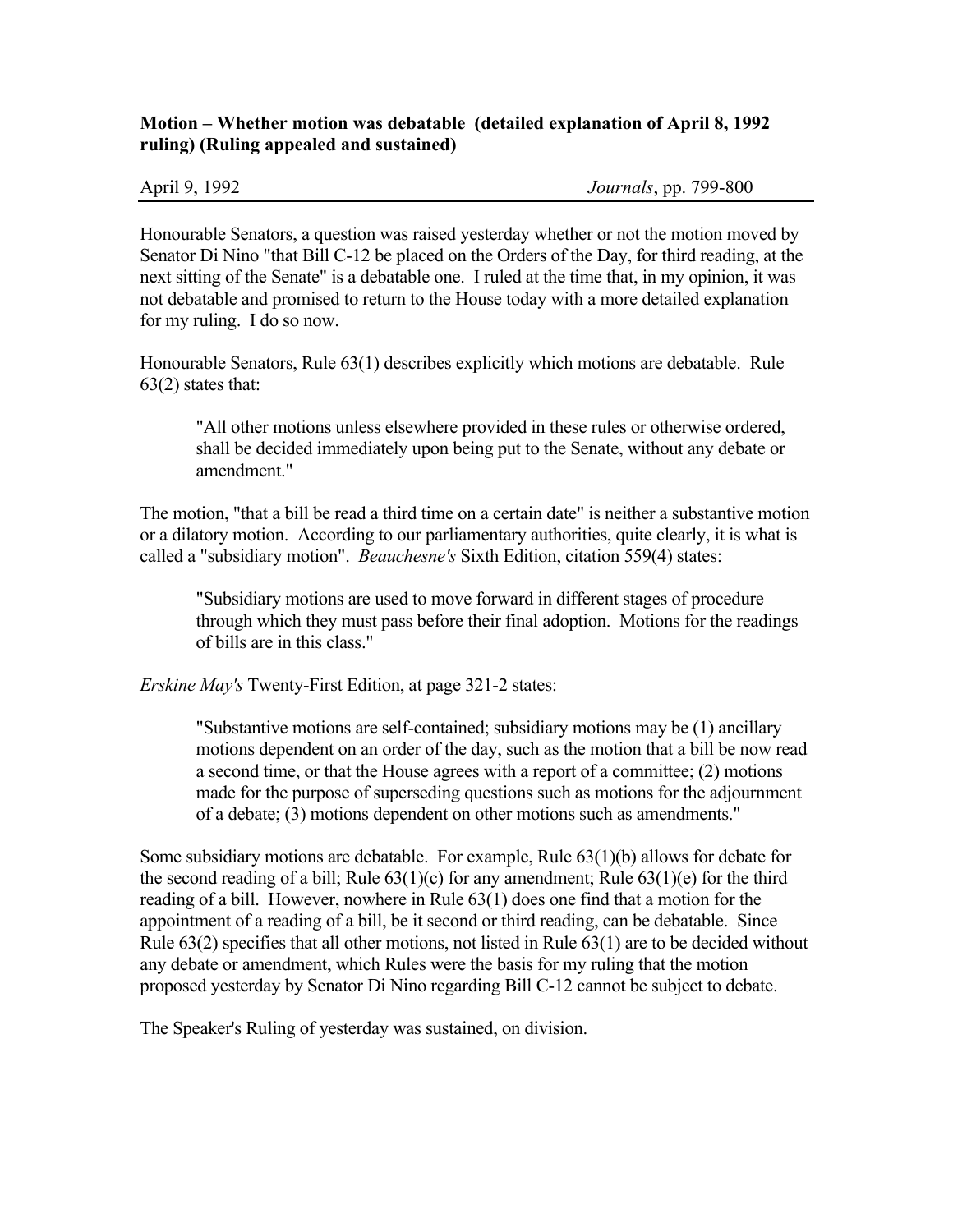## **Bill – Admissibility (S-15)**

December 17, 1992 *Journals*, pp. 1673-1675

Honourable Senators, on Tuesday, December 10, 1992, Senator Frith raised a point of order concerning the procedural acceptability of continuing consideration of Bill S-15, An Act to amend the Canadian Human Right Act (sexual orientation), introduced by Senator Kinsella on December 1, 1992. Bill S-15 stands at the second reading stage on our Orders of the Day.

In his remarks, Senator Frith noted that a similar bill had been introduced in the House of Commons. It is Bill C-108, An Act to amend the Canadian Human Rights Act and other Acts in consequence thereof, introduced by the Minister of Justice on December 10, 1992.

Senator Frith cited Beauchesne's 6th edition, page 192, citation 624(3) which reads:

"There is no rule or custom which restrains the presentation of two or more bills relating to the same subject and containing similar provisions. But if a decision of the House has already been taken on one such bill, for example, if the bill has been given or refused a second reading, the other is not proceeded with if it contains substantially the same provisions and such a bill could not have been introduced on a motion for leave. But if a bill is withdrawn, after having made progress, another bill with the same objects may be proceeded with. *Journals*, October 29, 1957, p. 64."

Senator Frith asked the Chair for a ruling on the question of the two bills being before Parliament and whether or not Bill S-15, the bill standing in the name of the Honourable Senator Kinsella, should be withdrawn.

An important principle of parliamentary procedure, as honourable Senators are aware, is that no motion can be received which is essentially the same as a question which has been previously resolved. This principle is reflected in Rule 64(1) which states:

64.(1) A motion shall not be made which is the same in substance as any question which during the same session, has been resolved in the affirmative or negative, unless the order, resolution, or other decision on such question has been rescinded as hereinafter provided.

It should be noted, however, that there are occasions when separate bills originating in the Senate and in the House of Commons deal with the same subject. For example, in the second Session of the Thirty-Fourth Parliament, the Senate considered Bill S-7, An Act to amend the Criminal Code (protection of the unborn child) at the same time that it considered Bill C-43, An Act respecting abortion. It was not until after the Senate had given its final decision with regards to Bill C-43, in this case at third reading, which it defeated on January 31, 1991, that the question of whether the Senate was pronouncing itself twice on the same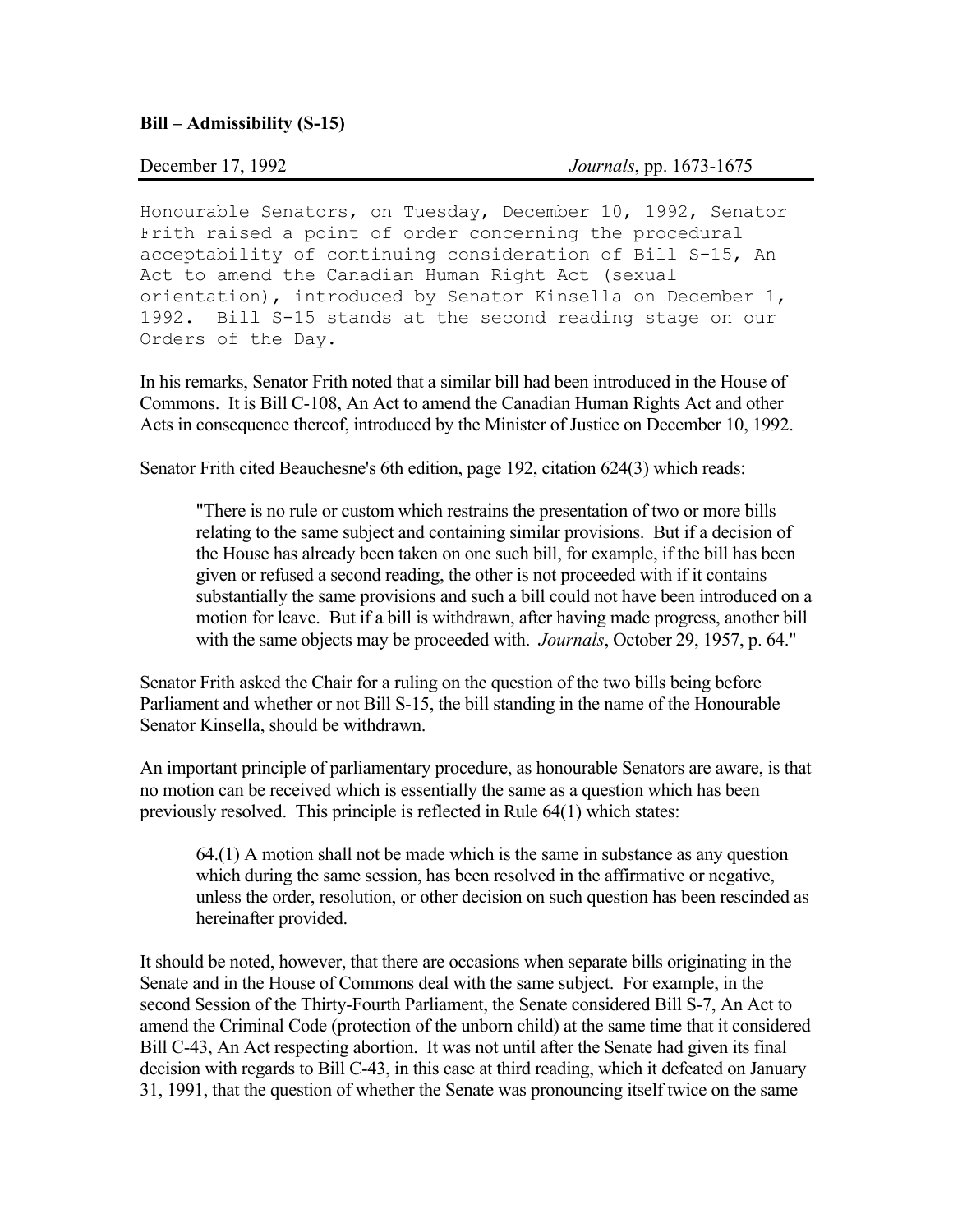subject was raised. In this instance, a ruling was made by the Chair on February 27, 1991, that, because Bill C-43 had been disposed of, it was not in order to proceed any further with Bill S-7. It was agreed by the Senate that the order for second reading of Bill S-7 be discharged and the Bill removed from the Senate Order.

It should be noted, however, that the Senate has not yet pronounced itself, in either the affirmative or the negative on Bill S-15, which is at second reading, or Bill C-108 which is in the other place. The question of the applicability of citation 624(3) of Beauchesne's, and of Rule 64(1) is hypothetical. I therefore cannot rule that Bill S-15 be withdrawn.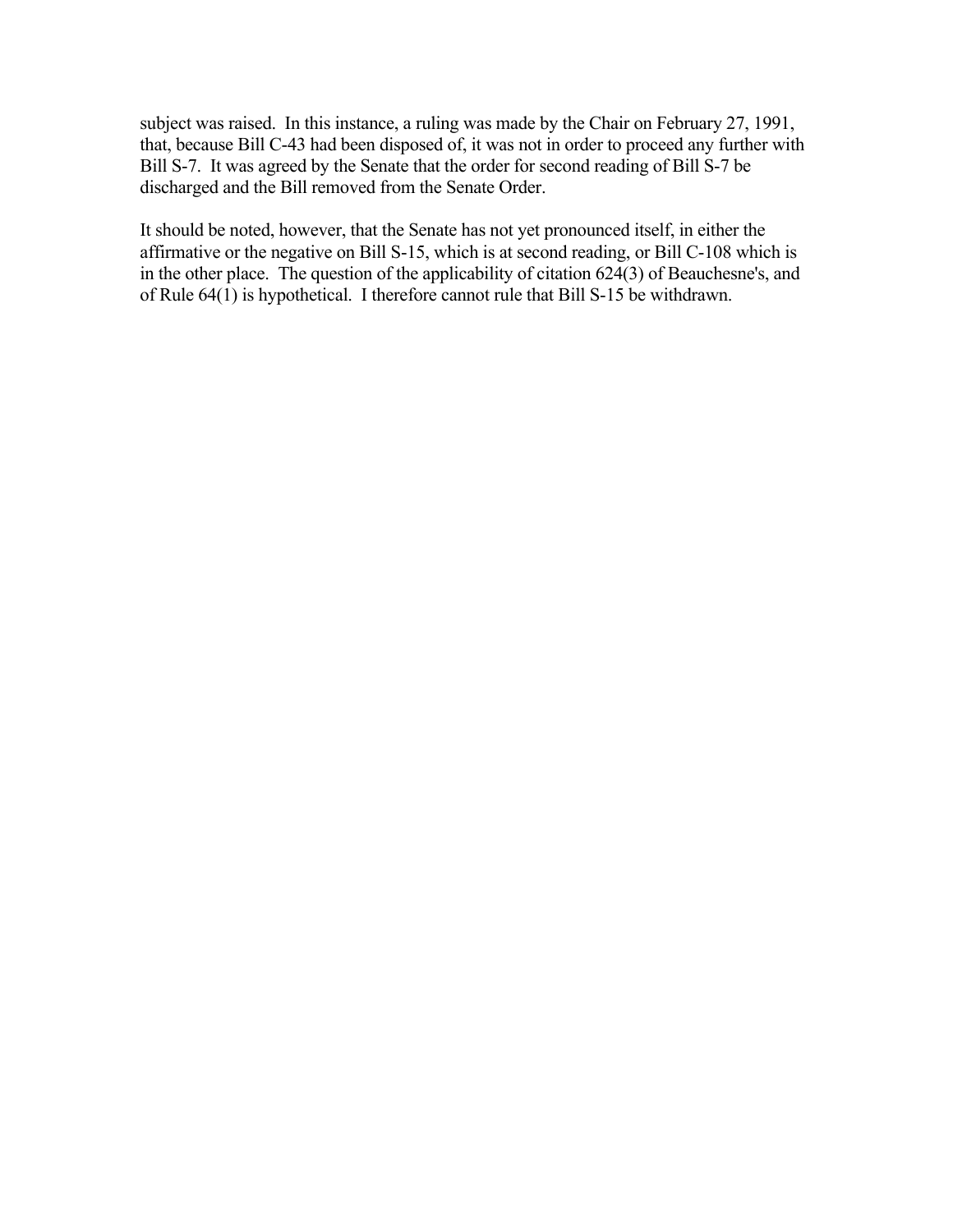# **Unparliamentary language**

February 4, 1993 *Journals*, p. 1747

Honourable Senators, the matter under consideration this afternoon was one of extreme importance. That fact was recognized by all Honourable Senators who spoke on this matter. I thank Honourable Senators on both sides for their participation and contribution in that consideration.

I indicated previously that, because of the intrinsic importance of the matter and its complexity, I was prepared to reserve judgment after I had heard what I considered sufficient discussion. The Chair did not indicate at any time during those proceedings that it had heard sufficient discussion but latterly there was a statement made by the Honourable Senator Gigantès. I shall read that statement. It states: "Honourable Senators, I do not now and did not intend last evening or this afternoon to allege that any Senator voted last night for reasons of personal pecuniary gain. I said what I just said without equivocation or reservation." In my opinion that statement of the Honourable Senator Gigantès is an unequivocal withdrawal of the statements and allegations to which Honourable Senators took offence. It is my understanding that the Chair only makes a decision not in a hypothetical case but when it is required. Therefore, in my opinion it is not necessary and it would be hypothetical and improper to make any consideration with respect to the hypothetical situation of *prima facie* or not.

I consider the withdrawal an unequivocal one and the matter concluded.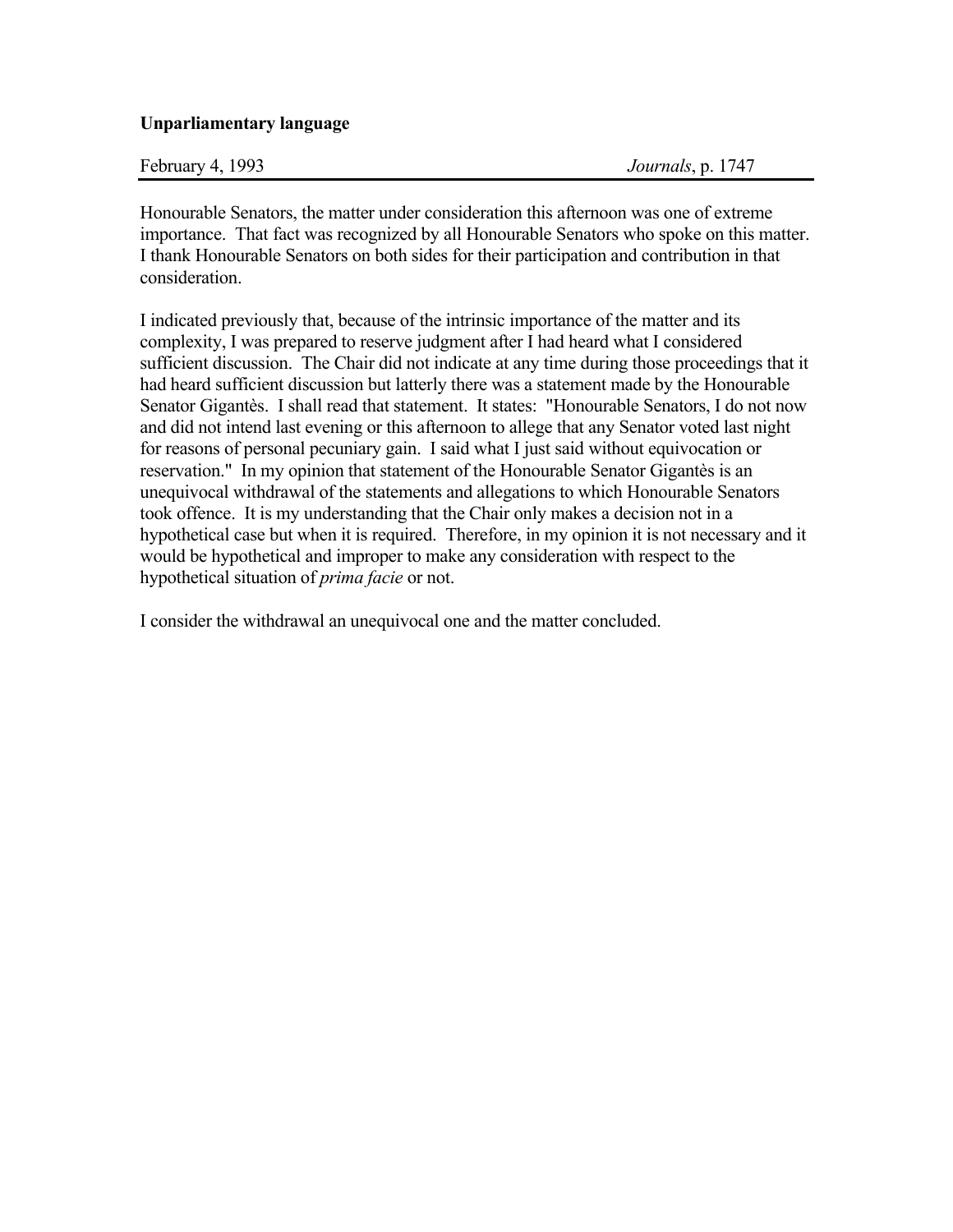## **Question of privilege – Statements contained in newspaper article**

| April 1, 1993 |  |
|---------------|--|
|               |  |
|               |  |

April 1, 1993 *Journals*, pp. 1940-1942

In her submission yesterday, the Honourable Senator Carney rose on a question of privilege. She stated that her privileges were infringed by the publication of certain allegations which were false and the publication of which was damaging to her reputation.

What the Chair has to decide is whether a *prima facie* case of privilege has been established.

I refer Honourable Senators to Rule 44 of the *Rules of the Senate*.

The procedure is succinctly described in *Parliamentary Privilege in Canada* by Joseph Maingot, Q.C. p 189-190:

"A *prima facie* case of privilege in the parliamentary sense is one where the evidence on its face as outlined by the member is sufficiently strong for the House to be asked to send it to a committee to investigate whether the privileges of the House have been breached or a contempt has occurred and report to the House.

While the Speaker may find that a *prima facie* case of privilege exists and give the matter precedence, it is the House alone that decides whether a breach of privilege or a contempt has occurred, for only the House has the power to commit or punish for contempt."

Parliament is an institution where, protected by the Constitution, its members are free to perform their duties without the interference of improper allegations.

The citations in this ruling are from a ruling in the House of Commons. Obviously there are differences in practice between the two Chambers. The matter of privilege, however, adheres to members as members of the parliamentary institution of whichever Chamber.

In searching for precedents within the Canadian Parliament I wish to refer Honourable Senators to a Ruling of Madam Speaker Sauvé in the House of Commons on March 22, 1983 (House of Commons Debates p. 24027):

"The effect of parliamentary privilege is to place a Member of Parliament above the law in circumstances where it provides his only protection in the fulfilment of his duties as a Member. It is not designed to create a privileged class of citizens as such. The Member enjoys his privileges on behalf of those he represents,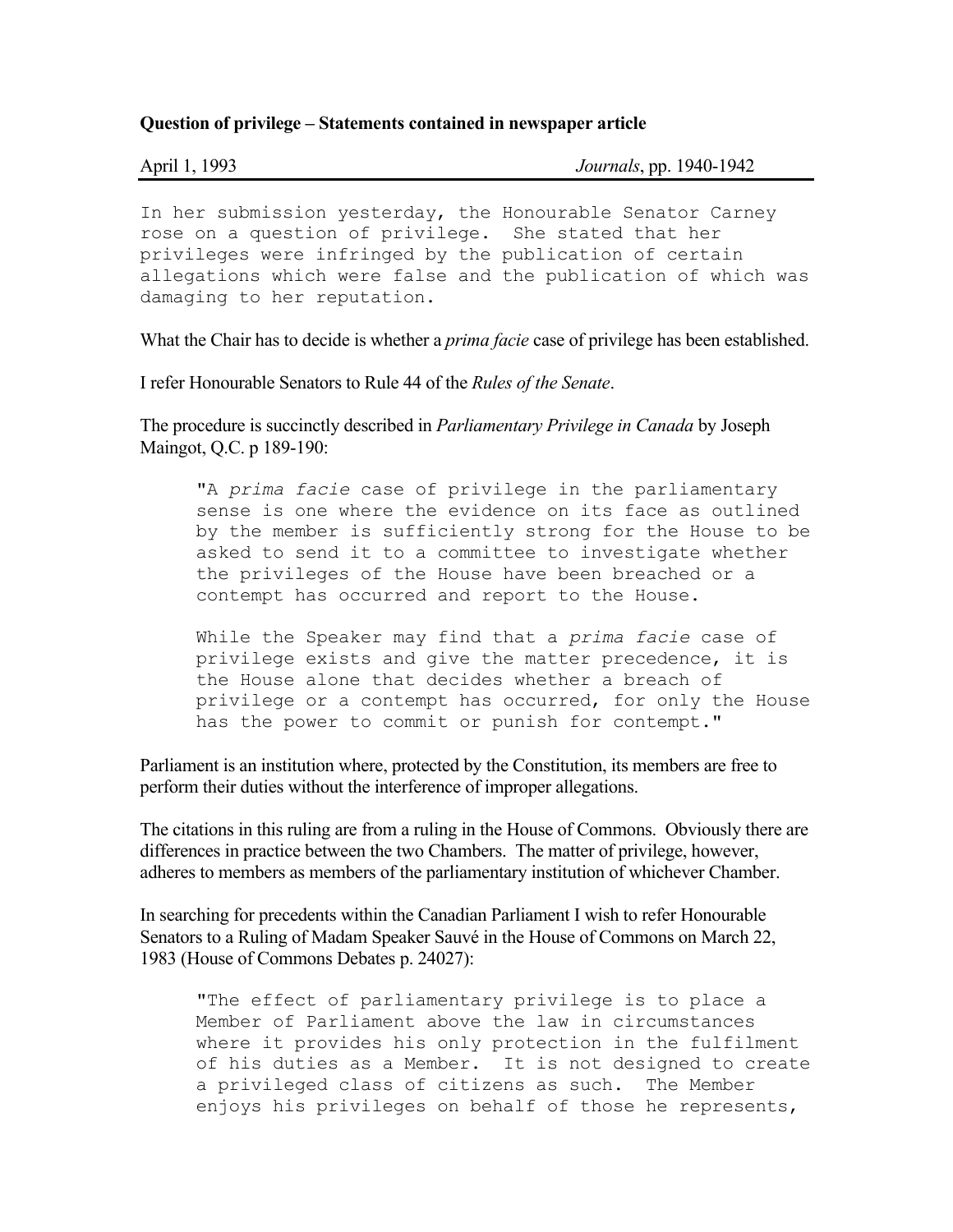not for his personal advantage. Defamation of a Member of Parliament certainly falls within the ambit of privilege."

Since 1969 at least 7 different occurrences with question of privilege were raised in the Senate with reference to printed allegations.

In this case the Honourable Senator Carney has asked the Chair for a ruling on a *prima facie* case of privilege so that the matter could, by motion, be referred to a Committee of the Senate.

I would like to quote from the previously mentioned ruling:

"A reflection upon the reputation of an Hon. Member is a matter of great concern to all Members of the House. It places the entire institution under a cloud, as it suggests that among the Members of the House there are some who are unworthy to sit here. An allegation of dishonourable conduct inevitably affects the Member's ability to function effectively while the matter remains unresolved."

The Speaker also referred to a memorandum submitted by Mr. L.A. Abraham, to the British Select Committee on Parliamentary Privilege in December 1967 and I quote:

"The object of an action for defamation is to obtain for the plaintiff compensation for the loss of that esteem in which other people previously held him. But when the House proceeds against a person who has published a libel on a Member in his capacity as a Member it is not moved by concern for the injury to the Member's reputation, nor is it's object to secure reparation therefore...

No, the reason for treating libels on Members in their capacity as Members as contempt is their tendency to obstruct Members in the performance of their functions by bringing them into hatred, contempt or ridicule...

Bearing in mind the dilatoriness and uncertainty of litigation, the possibility of the defamed Member's succeeding in an action for defamation cannot be regarded as an adequate substitute for the summary infliction of punishment by the House itself as a means of preventing Members from being obstructed in the performance of their functions."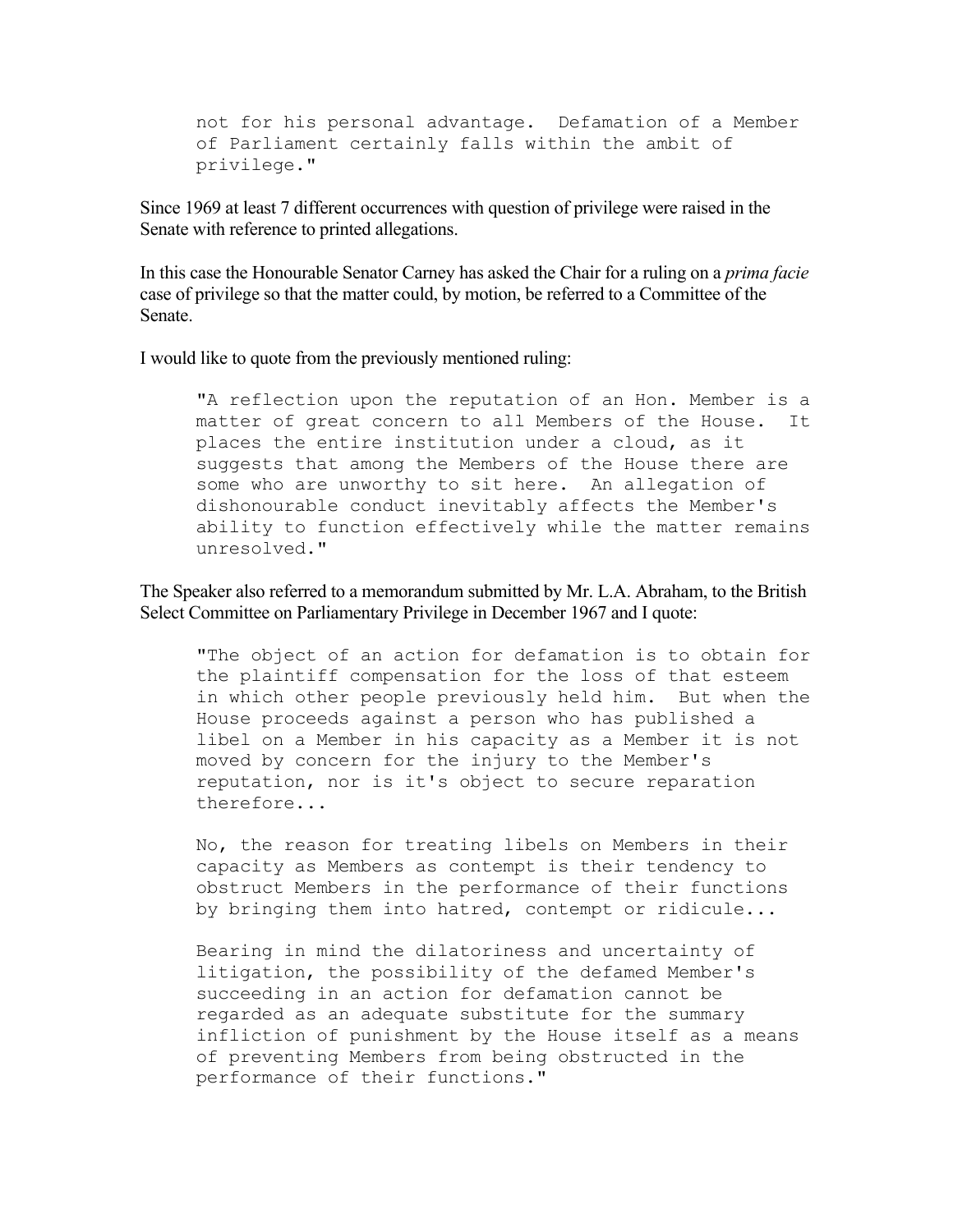This argument would appear to be conclusive justification for a finding that a *prima facie* case of breach of privilege exists following the submission of the Honourable Senator.

I would also like to refer to a Ruling of former House of Commons Speaker Jerome given on July 23, 1977 which supports what has been said earlier and which Madam Sauvé referred to in her previously cited ruling.

Upon review of the submission by Honourable Senator Carney and of parliamentary precedents cited I therefore rule that a *prima facie* case of privilege has been established.

The Honourable Senator Carney, P.C., moved, seconded by the Honourable Senator Comeau:

That the allegations made in the Canadian Press article by Mr. Gordon MacIntosh which appeared in a number of newspapers on or about March 27, 1993, concerning the issue of missing ministerial international trade papers be referred to the Standing Committee on Privileges, Standing Rules and Orders.

The question being put on the motion, it was adopted.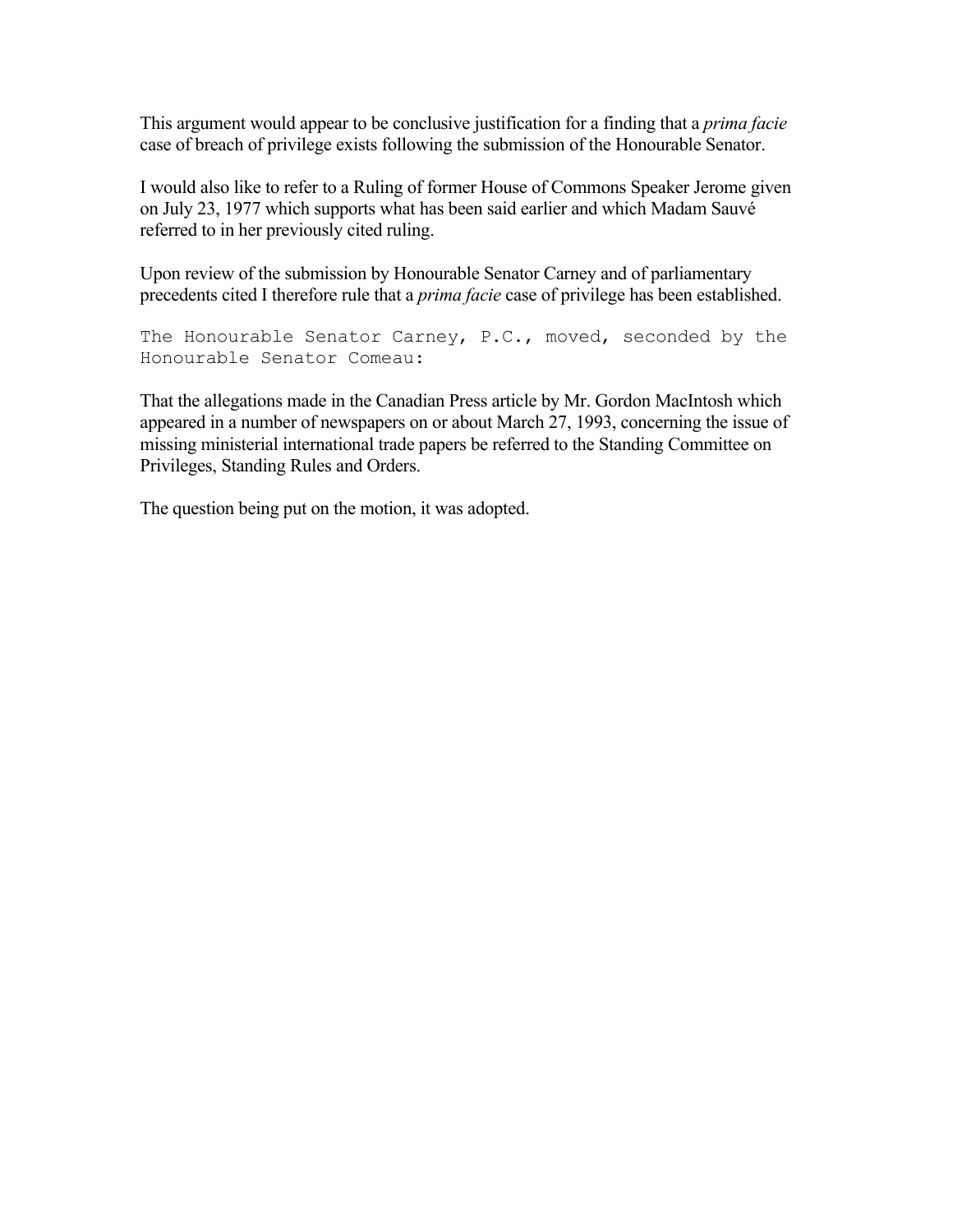## **Committee Report – Government response**

| June 2, 1993 | Journals, $p. 2110$ |
|--------------|---------------------|
|--------------|---------------------|

On Tuesday, May 4, 1993, Senator Marshall rose on a point of order to complain of the fact that the Government had not complied with a resolution of the Senate requesting the Government to respond to the Report of the Standing Senate Committee on Social Affairs, Science and Technology entitled: "The Valour and the Horror".

The resolution to which Senator Marshall referred, was adopted by the Senate on February 4, 1993, and reads as follows:

"That, within 60 days of the adoption of this motion, the Leader of the Government shall provide the Senate with the response of the Government to the Report of the Standing Senate Committee on Social Affairs, Science and Technology, entitled: "The Valour and the Horror", tabled in the Senate on 25th January, 1993."

As Senator Marshall explained, the response was to have been tabled no later than April 5th, that is, within sixty days of the adoption of the resolution.

In response, Senator Murray, the Leader of the Government in the Senate, indicated that the Minister of Communications had sent the response directly to Senator Marshall. Senator Murray then tabled the letter in the Senate. Despite the brevity of the letter, Senator Murray made it clear that it was the Government's response and, as such, meets the requirements of the resolution.

Honourable Senators, Senator Marshall has asked the Chair to rule as to whether the resolution adopted by the Senate has been complied with. The role of the Speaker is to preserve order and decorum in the Senate. The Speaker does not interpret nor enforce orders or resolutions of the Senate. Consequently, I must inform Senator Marshall that the Chair will not rule on this matter.

However, there are other procedures available to Senator Marshall if he wishes to pursue this matter further.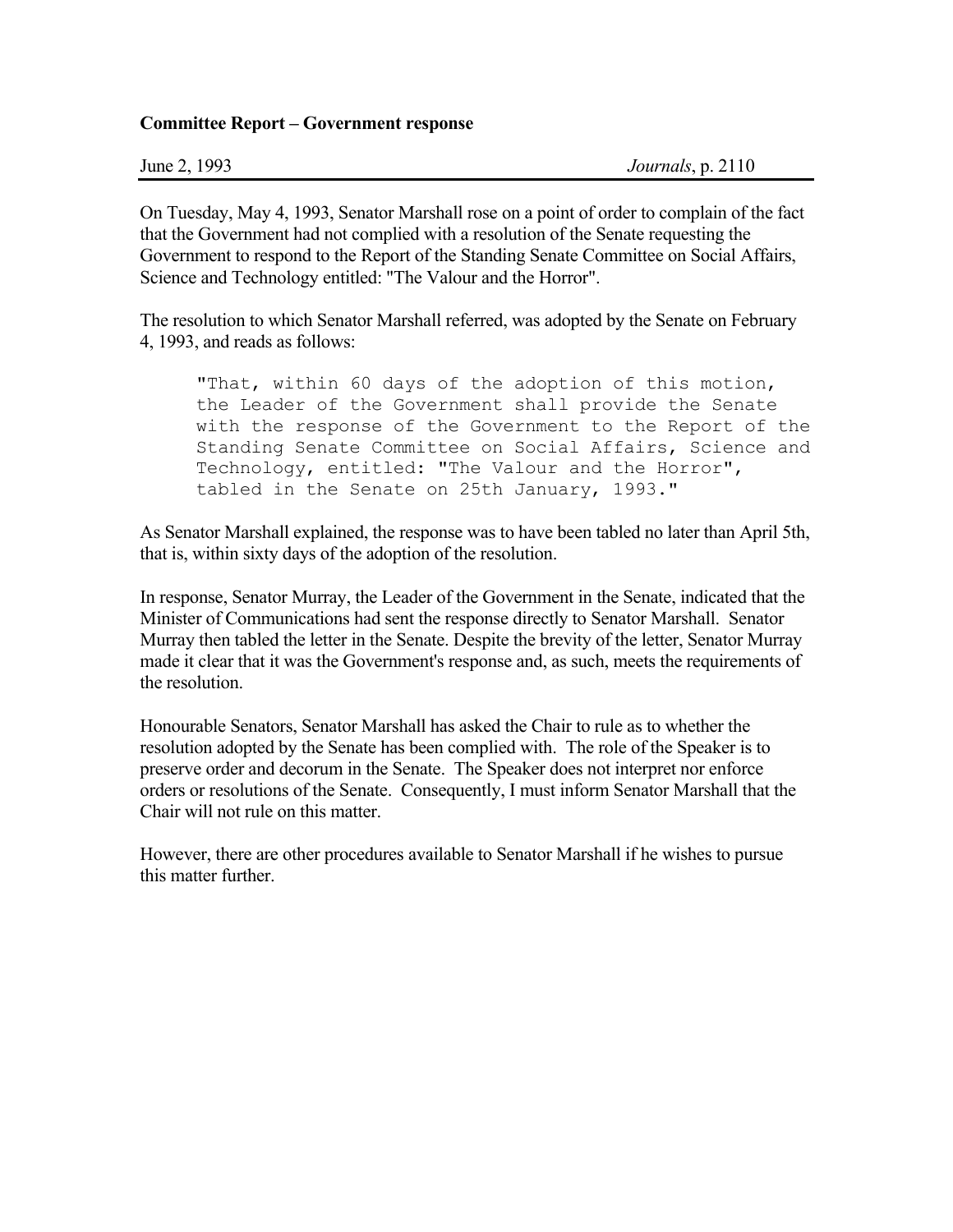### **INDEX TO RULINGS, 1984-1993**

Anticipation, rule of, 5 Bill Amendments at second reading, 3 Amendments at third reading, 16 Dividing, 28 Australia, 29 British House of Lords (1919), 28-29 House of Commons precedents, 28 Money, 30, 31, 39, 57, 66 British House of Commons procedure, 67 No obligation to send to committee, 55 Private members', 31, 71 Reconsideration of a clause, 15 Removed from the Order Paper, 59, 61, 69 Senate declines to proceed with Commons bill, 74 Committee Clause-by-clause study, 42 Instructions, 28 Joint, 10 Number of senators nominated by Selection Committee, 63 Powers of joint, 10 Referring matters to joint, 9 Report Government response, 87 Negatived by Senate, 55 Selection, 63 Whole, witnesses, 21 Contempt of the Senate, 41, 42 Inquiry Dropped from the Order Paper, 75 Fifteen day rule, 75 *Minutes of the Proceedings of the Senate* Conformity with *Hansard*, 12 Official record of the Senate, 13 Motion Adjournment, 52 Amendments Beyond the scope, 23 Objective, 34 Attaching a condition, 27 Censure, 5 Debatable, 78, 79 Non-confidence, 5 Removed from the Order Paper, 70